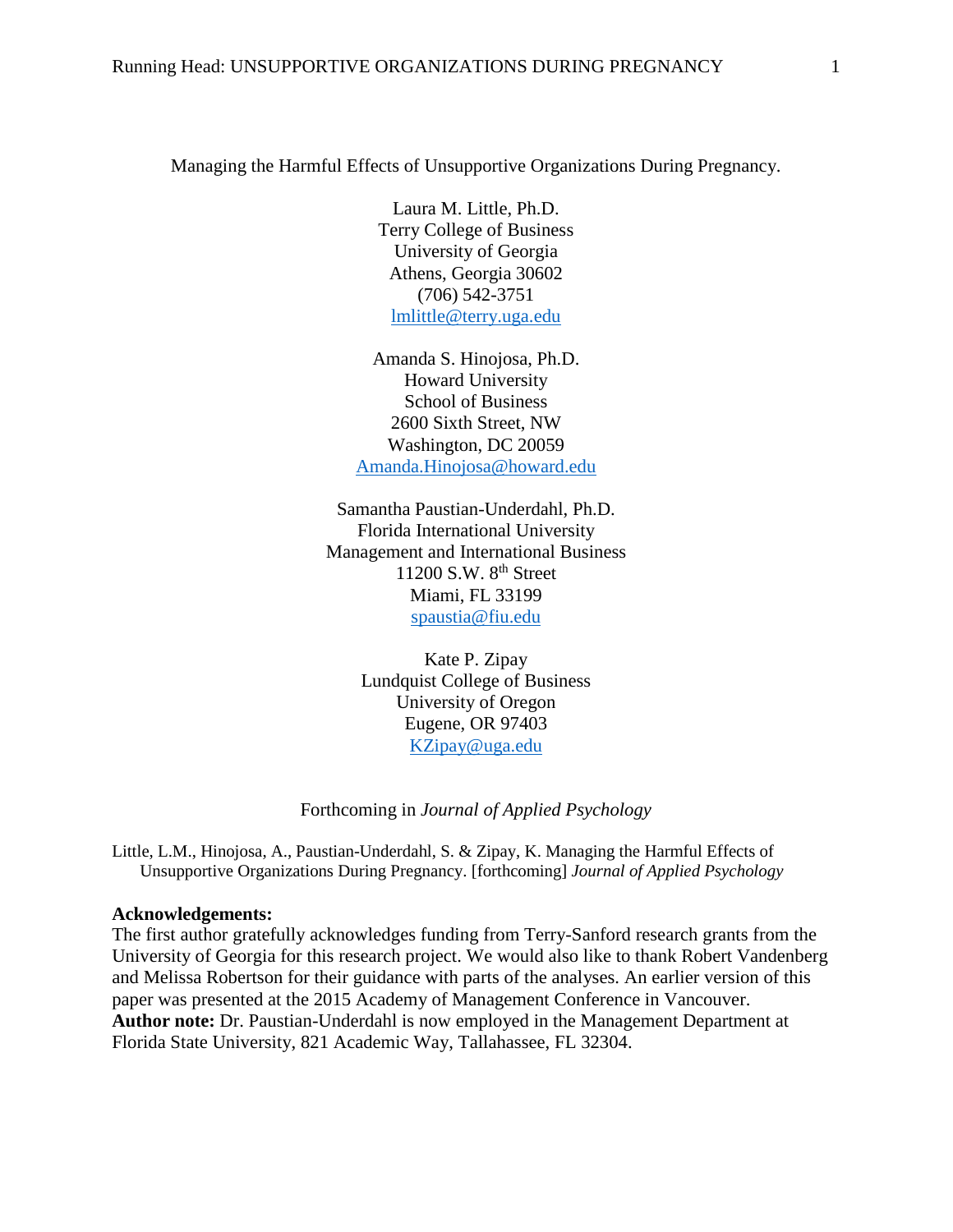#### Abstract

Unfortunately, not all organizations are supportive of employees' family lives. Familyunsupportive workplaces can be stressful for all employees and particularly for pregnant women, who carry a physical reminder of their family life. In the present study, we draw on conservation of resources (COR) theory (Hobfoll, 1989, 2001) to investigate how women manage familyunsupportive organizational perceptions during pregnancy via social identity-based impression management behaviors as well as how these strategies relate to *changes* in stress and *changes* in conflict between work and family. Specifically, we find that image maintenance strategies impression management strategies aimed at maintaining one's pre-pregnancy image—are associated with decreases in work stress and work–family conflict over the course of pregnancy, while decategorization—impression management strategies aimed at avoiding negative outcomes by hiding the pregnancy or dodging the issue—are related to increases in work–family conflict. These results suggest strategies for both organizations and pregnant workers to decrease stress during a time when health is vital for both mother and baby.

*Keywords:* Pregnancy, Work–Family Conflict, Family–Work Conflict, Stress, Latent Difference Score Analysis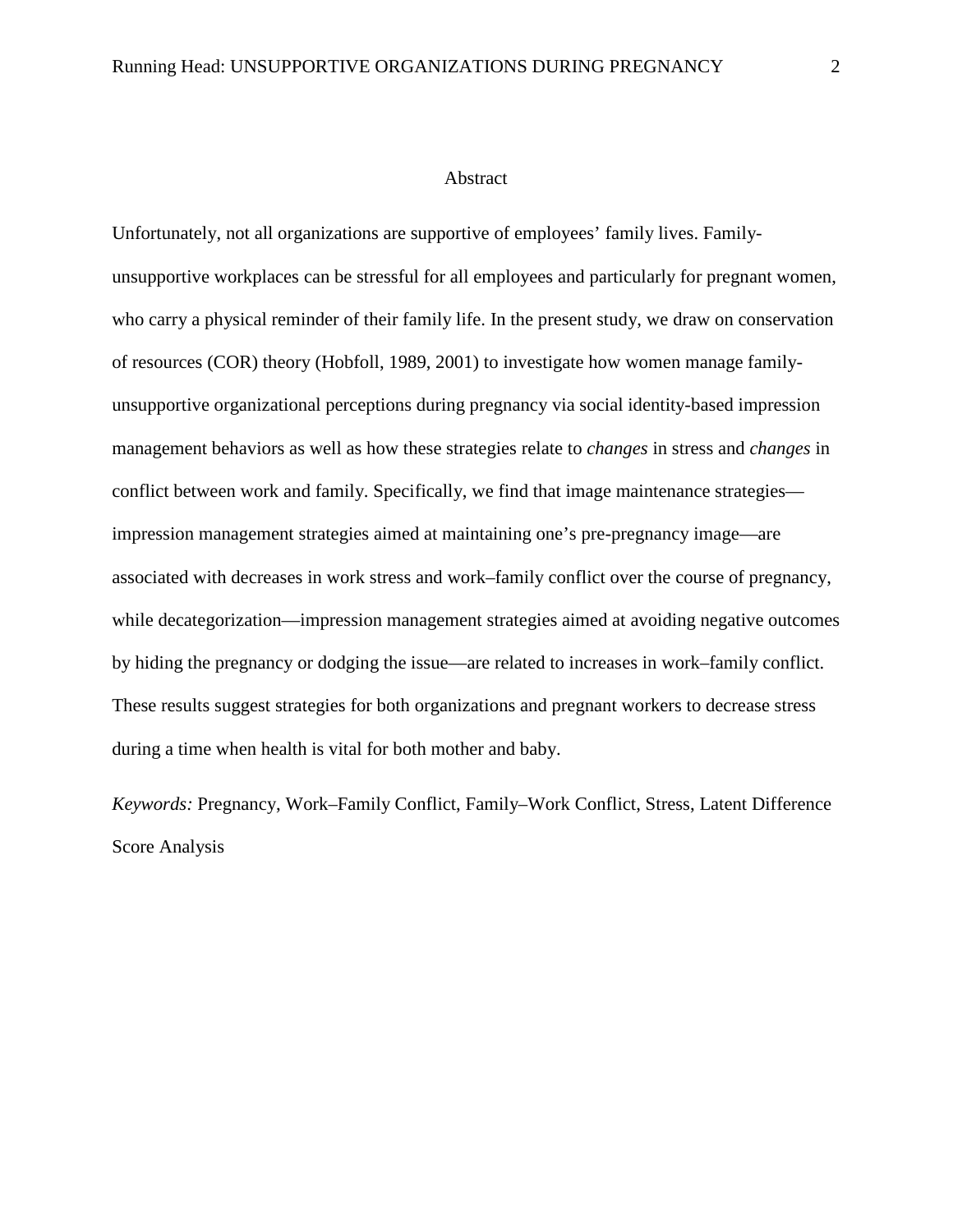# **Managing the Harmful Effects of Unsupportive Organizations during Pregnancy**

When employees perceive that their organizations are not very supportive of their family roles, negative consequences for both employees and employers ensue (Allen, 2001; Shockley & Allen, 2007; Wayne, Casper, Matthews, & Allen, 2013). Yet, many organizations fail to provide this type of support (Labier, 2013). In a 2015 exposé in the *New York Times*, current and former Amazon.com employees recounted their workplace experiences—often describing a highly unsupportive culture that encouraged employees to minimize the importance of life outside of work, especially family life (Kantor & Streitfeld, 2015). They spoke of pressures to dedicate long hours to work and an environment where attending to personal needs, such as taking time off to care for family, was frowned upon. Unfortunately, the family-unsupportive environment described at Amazon.com is not an anomaly; countless other organizations create similar work environments (e.g. LaBier, 2013; Padavic, Ely, & Reid, 2013; Slaughter, 2012).

Organizational research has found that employees working in such contexts have *familyunsupportive organization perceptions* (FUOPs)—perceptions that the workplace is unsupportive of family roles (Allen, 2001). FUOPs develop when organizations have few policies that support a balance between family and work (i.e., flex benefits, childcare; Allen, 2001). Employees who have FUOPs experience higher levels of work-family conflict, stronger turnover intentions, greater job burnout, less job satisfaction, and less affective commitment (Allen, 2001; Duxbury & Gover, 2011; Shockley & Allen, 2007; Wayne et al., 2013). The research is clear; FUOPs negatively affect employees and organizations alike. In this paper, we build on previous research by broadening our understanding as to how employees manage FUOPs during times of family transition.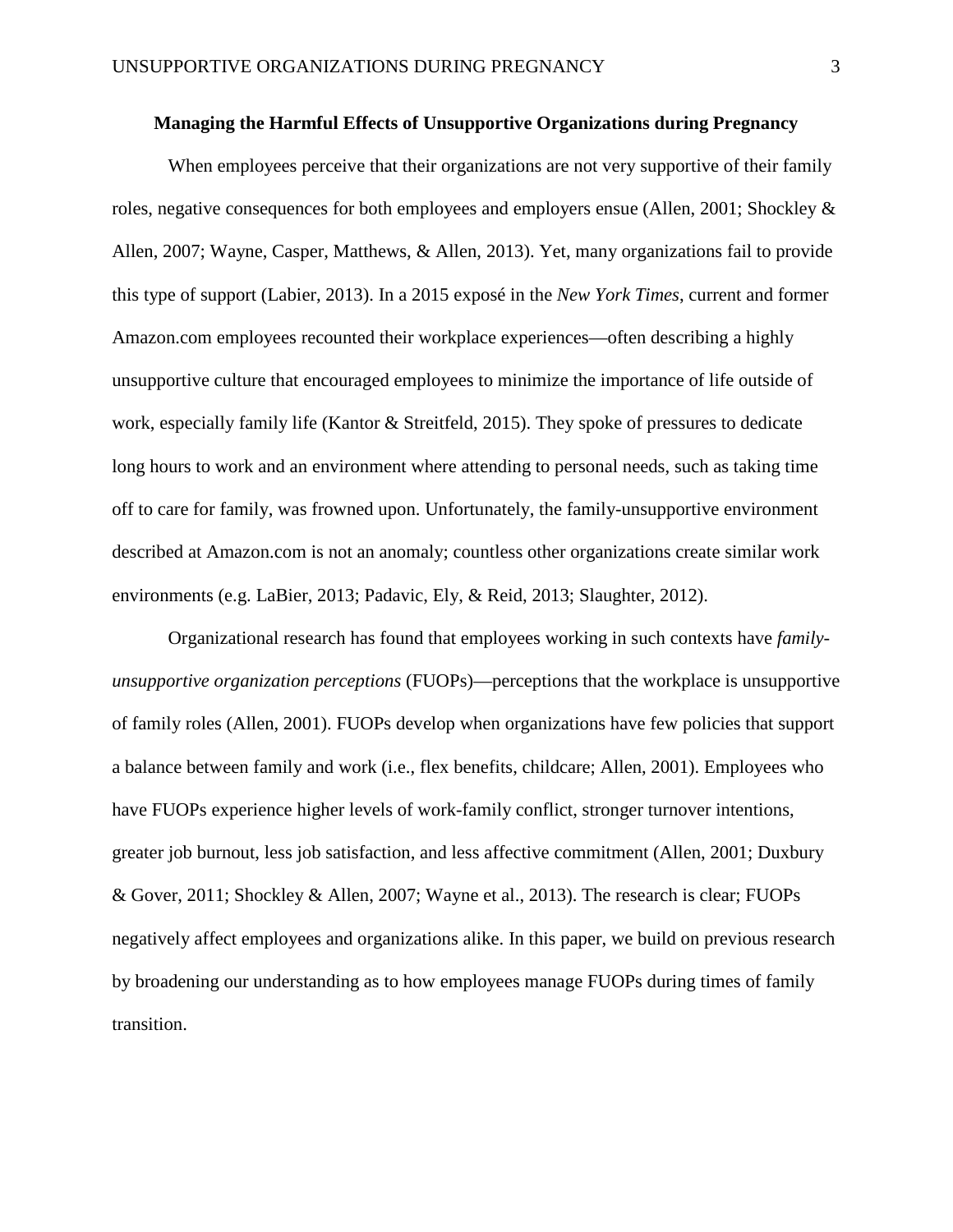Most employees will experience times during their employment where their family's needs increase in salience (Boushey & Glynn, 2012). Some employees may grapple with custody changes in a divorce or caregiving responsibilities for aging parents or a family member who becomes ill. Other transitions, like preparing to welcome a child into a family, are typically considered to be more positive and, yet, can still be quite taxing for an employee trying to balance the demands of work and family (Jones, King, Gilrane, McCausland, Cortina, & Grimm, 2016; King & Botsford, 2009). When family transitions such as these occur, employees who perceive their organizations to be unsupportive of their family lives (i.e., FUOPs) will likely engage in strategies to try to manage their unsupportive environment. Understanding the influence of these strategies may be key to better understanding how employees can best manage these transitions at work. Unfortunately, extant research currently provides few insights into this phenomenon.

To investigate this issue, we integrate conservation of resources (COR; Hobfoll, 1989, 2001) theory with work on social identity-based impression management (SIMp) to examine how pregnant employees manage FUOPs during pregnancy as well as how these strategies relate to *changes* in stress and *changes* in conflict between work and family (i.e. inter-role conflict; Greenhaus & Beutell, 1985; Kahn, 1981; Kahn, Wolfe, Quinn, Snoek, & Rosenthal, 1964). We chose to investigate how pregnant working women manage FUOPs because a workplace believed to be highly unsupportive of family may more likely lead to changes in work stress and inter-role conflict during a time when the family role is evolving (Glass & Riley, 1998).

Family needs are particularly salient during pregnancy. Pregnant women carry a growing, physical reminder of their family and, as they progress through pregnancy, they increasingly need to attend to family requirements through additional doctor's appointments and other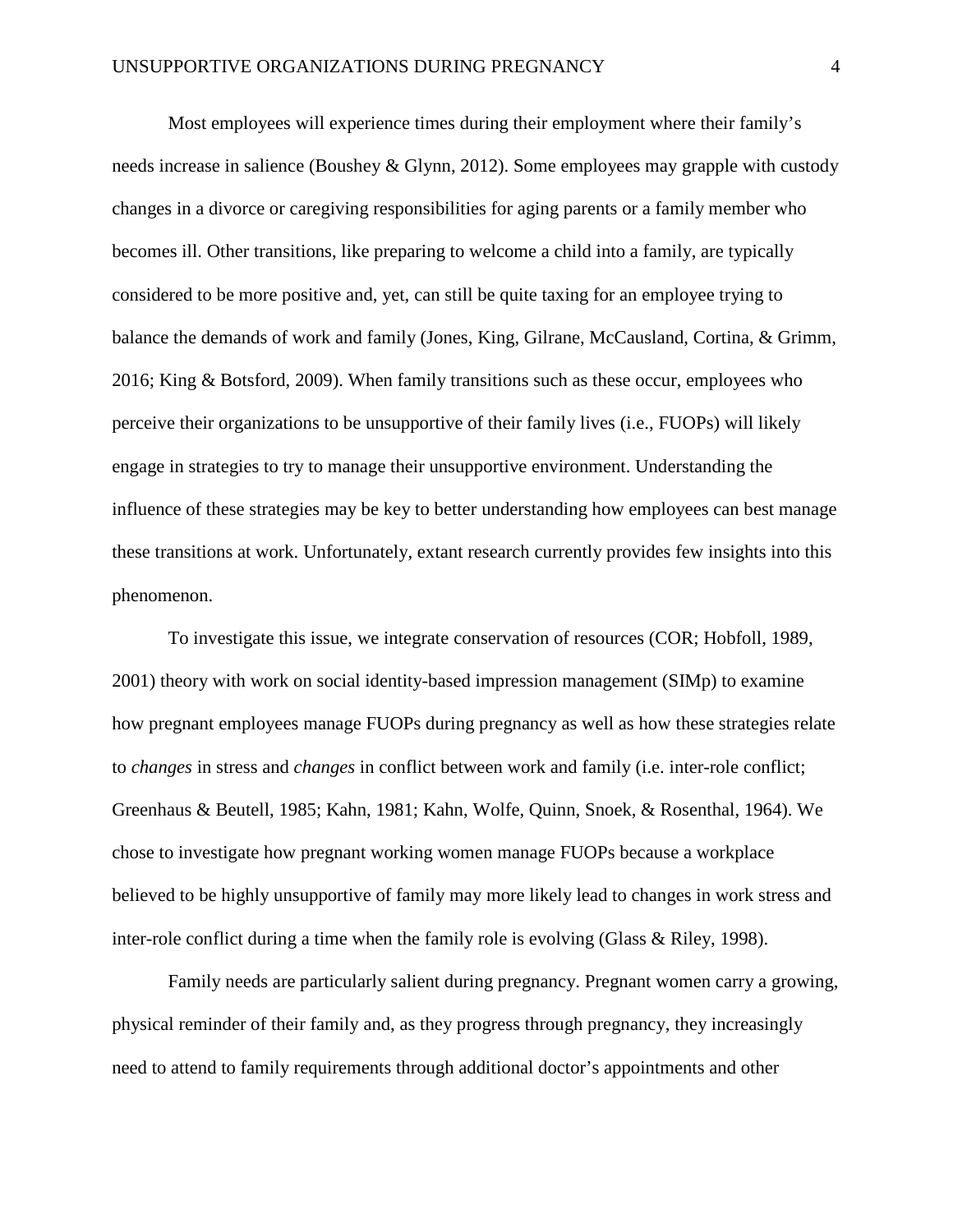preparations. Also, during pregnancy, women and their organizations may have a keen interest in understanding what influences changes in stress and inter-role conflict because of the influence of these outcomes on health and wellness for both mother and baby (e.g., Grant-Vallone  $\&$ Donaldson, 2001; Lapierre & Allen, 2006). About eighty-five percent of women will work during their pregnancy (Schwartz, 1992). Given the prevalence of organizations considered to be highly family unsupportive (LaBier, 2013; Padavic, Ely, & Reid, 2013; Slaughter, 2012), many of these women will have to manage FUOPs.

COR theory (Hobfoll, 1989, 2001) proposes that individuals seek to acquire and maintain resources—things that people see as valuable and helpful for attaining goals. When there is a threat of a loss of resources, a loss of actual resources, or a lack of an expected gain in resources, individuals are motivated to reduce these threats in order to maintain their resources (Grandey  $\&$ Cropanzano, 1999; Hobfoll, 1989, 2001). Because FUOPs are seen as threats, particularly during a family-related transition, we propose that pregnant women will engage in social identity-based impression management (SIMp) strategies (Little, Major, Hinojosa, & Nelson, 2015) to prevent further loss of resources and to protect their remaining resources at work.

SIMp strategies are aimed at maintaining other people's perceptions of one's competence and character during pregnancy and fall into two broad categories: *image maintenance* behaviors aimed at maintaining and preserving the professional image the woman had before pregnancy and *decategorization—*behaviors aimed at avoiding negative outcomes by hiding the pregnancy or dodging the issue (Little et al., 2015). We argue that women engage in both SIMp strategies to mitigate the resource losses associated with FUOPs. However, we predict that image maintenance strategies and decategorization strategies will have differential outcomes. Image maintenance behaviors—because they are approach-focused and involve investing resources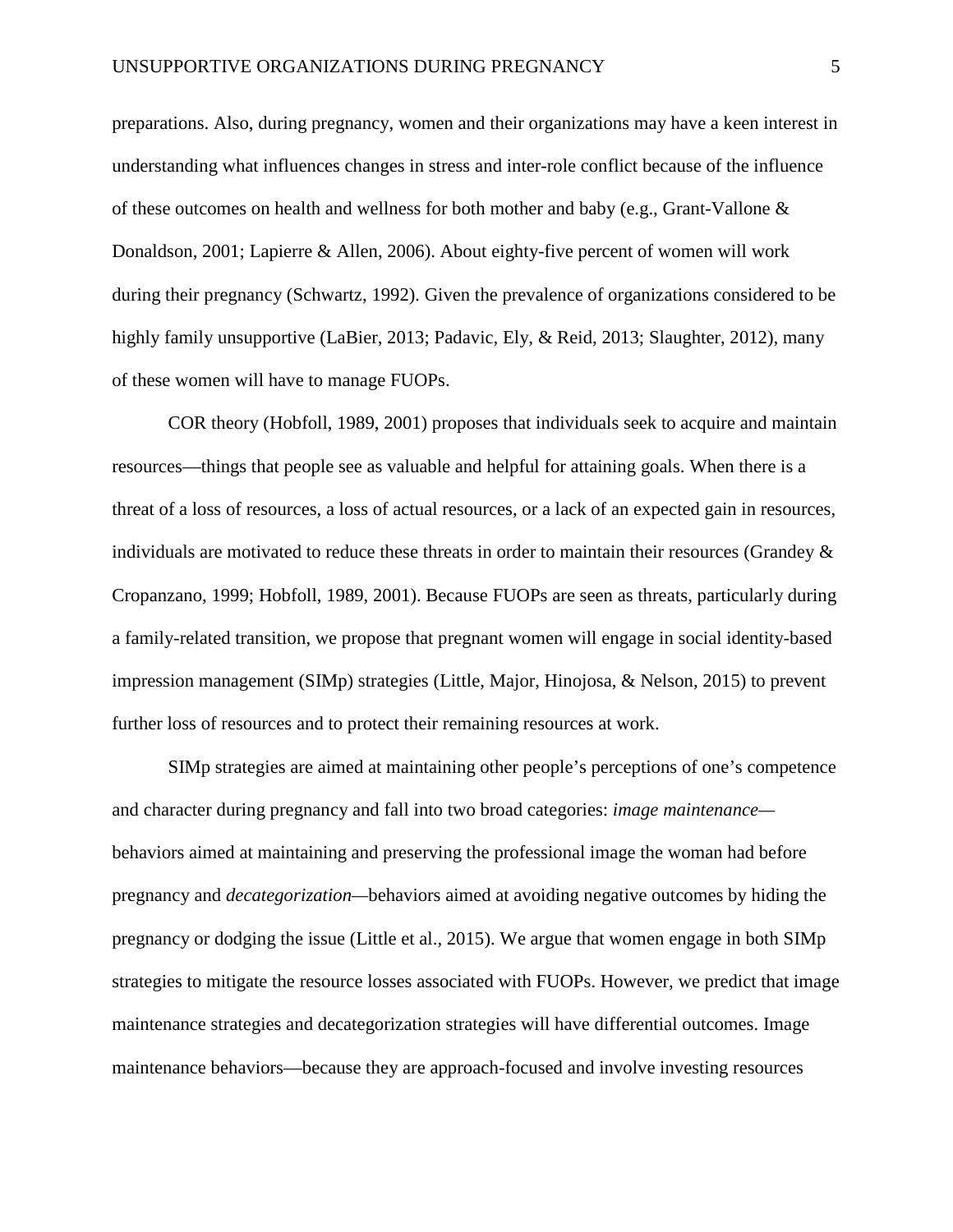towards reaching important goals—will result in negative changes or decreases in stress and inter-role conflict. Consistent with COR theory, image maintenance strategies will increase job engagement as women increase their involvement in their work role, allowing them to manage inter-role conflict and work stress more effectively (i.e., Halbesleben, Neveu, Paustian-Underdahl, & Westman, 2014). Alternately, decategorization behaviors, because they are avoidance-focused, will drive increases or positive changes in inter-role conflict and stress.

Our study makes several important contributions to theory, research, and practice. First, we draw from COR theory and work on social identity-based impression management to develop a conceptual framework to explain how pregnant women's management of FUOPs influence *changes* in inter-role conflict and stress. Studies have shown that people are especially affected by threats to their resources when they are in a period of role transition (Wells, Hobfoll, & Lavin, 1997); yet, very little research has investigated how individuals manage resource loss or, importantly, the influence of these strategies on changes in inter-role conflict and stress. Positioning impression management strategies as an avenue to help manage FUOPs differs from previous approaches, which have primarily focused on managerial and organizational interventions to reduce FUOP (e.g., Hammer, Kossek, Anger, Bodner, & Zimmerman, 2011). Clearly, research focusing on managerial and organizational characteristics and interventions is vital to our understanding of these perceptions. We argue that investigating how employees manage these perceptions and the implications of these strategies complements and extends this research—particularly in the context of family transitions, which may be difficult for an organization to predict.

Second, we respond to the call to investigate the individual mechanisms that may interpose the relationship between highly family-unsupportive organizational cultures and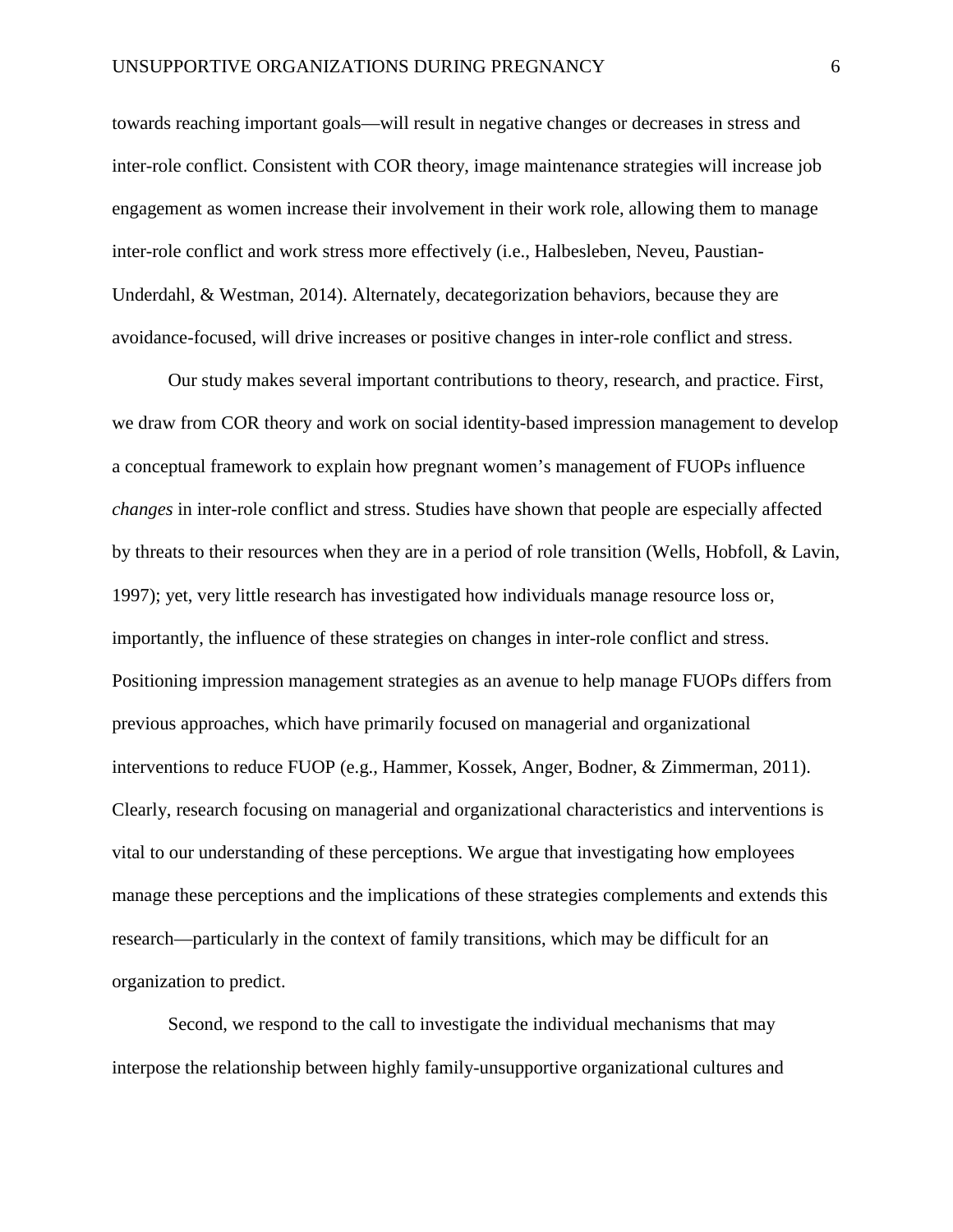changes in work–family outcomes (Duxbury & Gover, 2011). According to COR theory, when individuals experience a threat to or loss of their resources, they invest resources to reduce further losses (Hobfoll, Freedy, Green, & Solomon, 1996). We suggest that by investing in certain SIMp strategies, pregnant women will experience job engagement and, as a result, reduce the resource drain that may be incurred during a family transition in a family-unsupportive environment. We contribute to extant literature on COR theory by identifying the type of resource investment that can be beneficial. Specifically, we posit that approach-related resource investment may reduce resource loss while avoidance-related resource investment may not. We consider not only the strategies pregnant women use to manage FUOPs but also the mechanism through which these strategies influence changes in inter-role conflict and work stress and the reasons behind that influence. In these ways, we provide theoretical explanations for what, how, and why (Whetten, 1989) pregnant employees manage FUOPs.

Third, we answer the call to use longitudinal data to investigate COR-based models that stipulate how threats to or losses of resources influence changes in inter-role conflict and stress (Halbesleben et al., 2014; Whitman et al., 2014). COR theory proposes that access to or perceptions of resources may change employee outcomes over time; yet, most studies have utilized cross-sectional designs that have a limited ability to establish causal relationships or chronological order. Rather than simply testing whether FUOPs predict conflict and stress indirectly through SIMp strategies, we investigate the influence of FUOPs on *changes* in these variables throughout pregnancy.

Finally, our study provides practical implications for organizations looking to understand how organizational perceptions might influence employee outcomes over time—and particularly during cases of family transitions, like pregnancy. Increases in inter-role conflict and work stress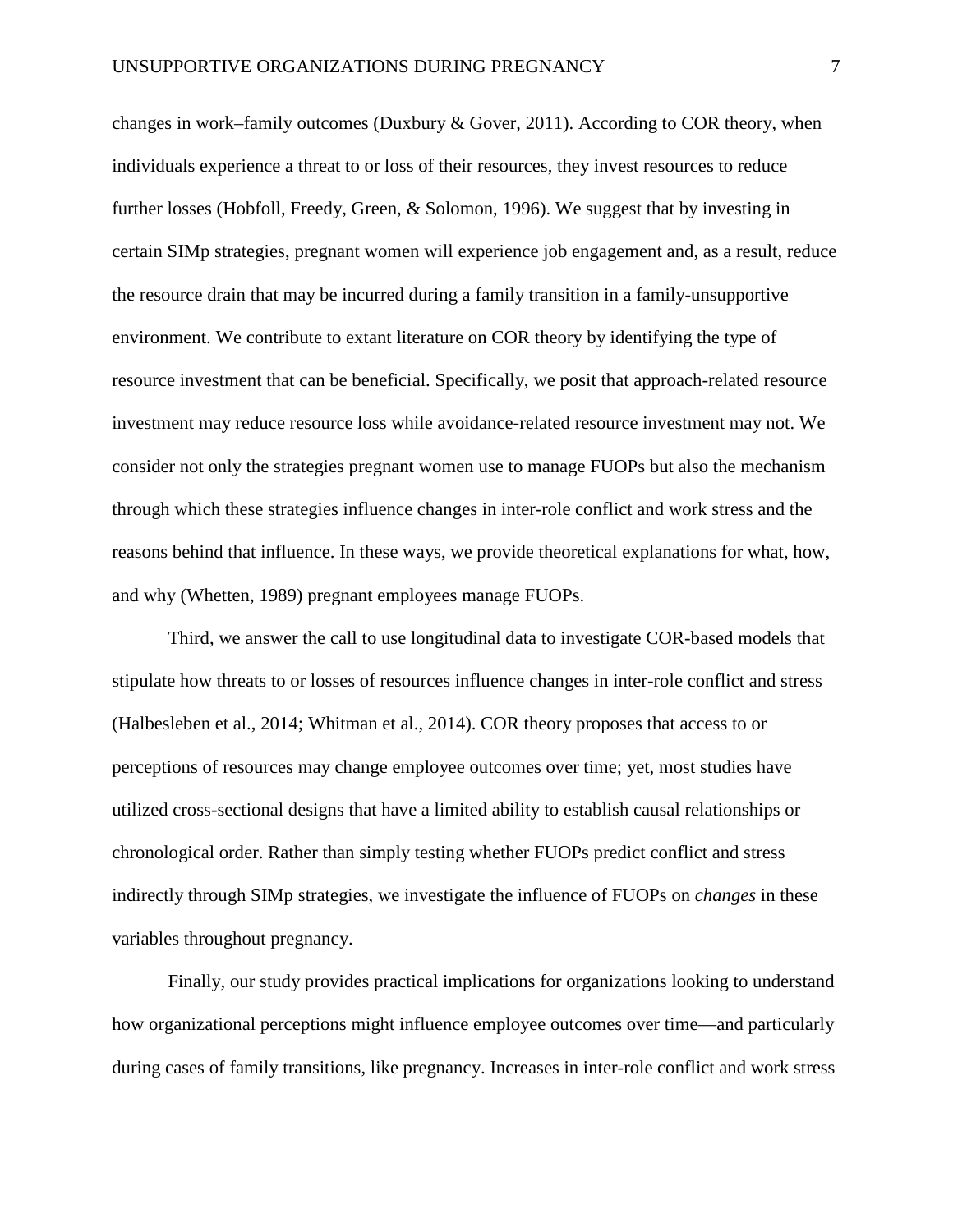have negative consequences for job performance, engagement, and commitment (i.e., Motowidlo, Packard, & Manning, 1986; Netemeyer, Maxham III, & Pullig, 2005). By investigating the relationship between FUOPs and impression management strategies, and subsequent changes in inter-role conflict and work stress, we can improve employees' and organizations' approaches to these types of family transitions. Understanding the mechanisms that drive changes in inter-role conflict and work stress via impression management behaviors can advance training interventions aimed to help pregnant employees manage unsupportive work environments.

#### **Theoretical Development**

# **Family-unsupportive Organizational Perceptions**

Not surprisingly, work environments considered to be more unsupportive of families negatively influence employees. These negative perceptions develop from a lack of familyfriendly policies and, in turn, influence work-family conflict, turnover intentions, burnout, job satisfaction and affective commitment (e.g., Allen, 2001; Cook, 2009; Haar & Roche, 2010; Shockley & Allen, 2007). Because familial concerns are particularly salient as women progress through pregnancy, they are likely to assess family-unsupportiveness as a growing threat to their goals and thus, will be motivated to manage them. Previous research suggests that these threats are real; pregnant employees often receive lower performance appraisals, lose promotions (Borrill & Kidd, 1994; Glass & Riley, 1998; Hebl, King, Glick, Singletary, & Kazama, 2007; Houston & Marks, 2003; Morgan, Walker, Hebl, & King, 2013), and fear they may experience other negative career consequences (Little et al., 2015). When resources are threatened, individuals are motivated to prevent loss and may invest additional resources to protect against the loss, to recover from losses, and to maintain resources (Hobfoll, 2001). Drawing on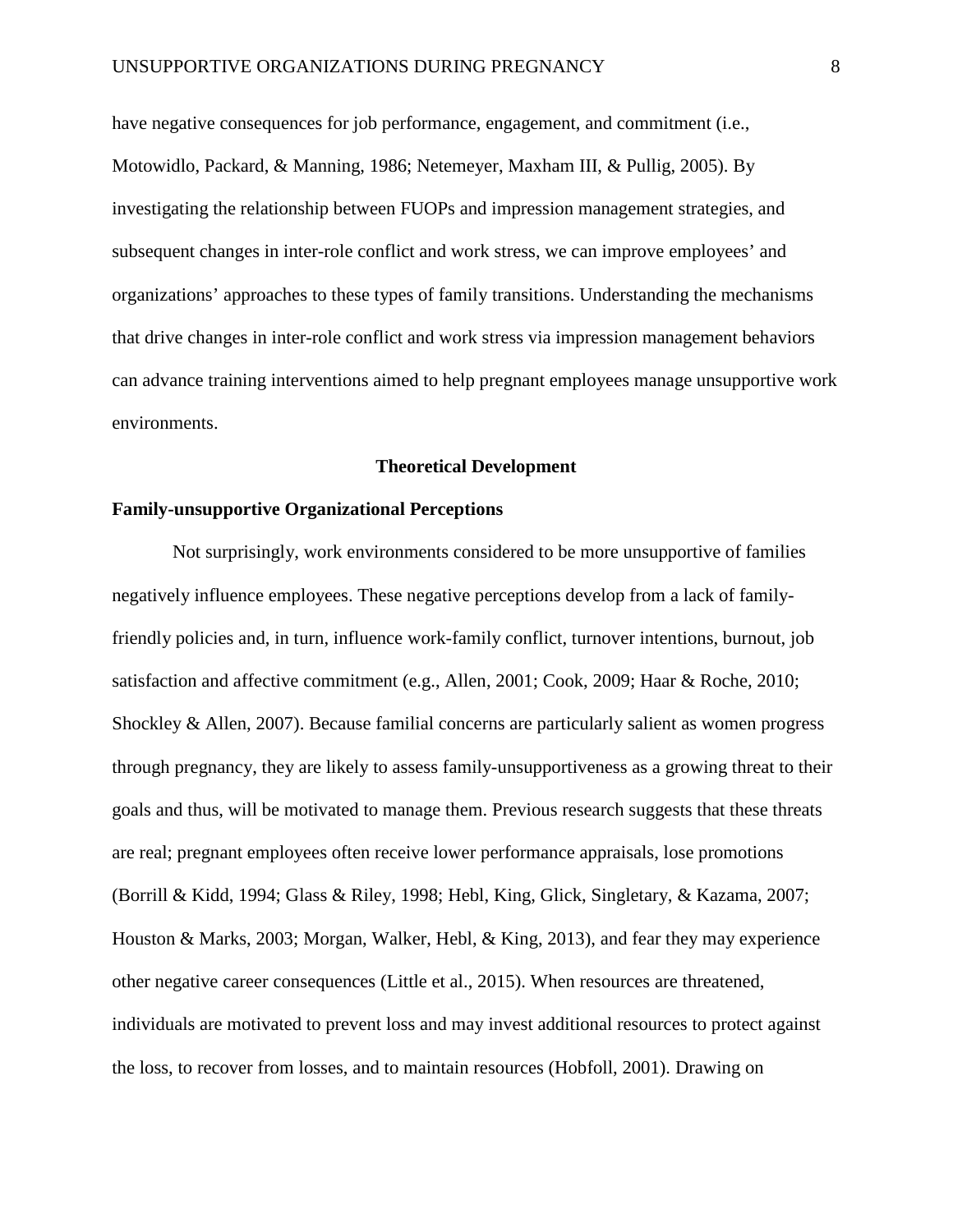principles from COR theory, we theorize pregnant women will engage in social identity-based impression management strategies in order to prevent potential losses associated with FUOPs and pregnancy.

## **Social Identity-based Impression Management During Pregnancy (SIMp)**

Given the potential negative consequences of FUOPs, it is important to understand how pregnant workers manage such environments. Pregnancy, itself, can tax a woman's resources as family and pregnancy-related health concerns become more salient (Ladge Clair, & Greenberg, 2012). Clearly, pregnancy requires devotion of time and energy. The standard recommendation for prenatal care includes a minimum of 15 doctor appointments, which increase in frequency as the pregnancy progresses (U.S. National Library of Medicine, 2016). Pregnant women often desire to make up for work missed due to doctor appointments or other health-related matters (Little et al. 2015), potentially increasing resource drain. Pregnancy also initiates impression management concerns as women often perceive pregnancy as a threat to their professional image in the workplace (Little et al., 2015). In organizations that are unsupportive of families, where long hours in the workplace are seen as necessary for advancement (Allen, 2001), these threats are likely exacerbated. Unsupportive environments encourage employees to keep family matters separate from work and discourage employees from talking about life outside of work (Allen, 2001)—a task that can be very difficult when one is carrying a physical reminder of her growing family.

Based on tenets of COR theory (Hobfoll, 1989, 2001), we posit that the more familyunsupportive women perceive their organizations to be (i.e., greater FUOPs), the more they will engage in SIMp during pregnancy to protect from resource loss. We suggest that women engage in impression management strategies because the physical and familial changes and requirements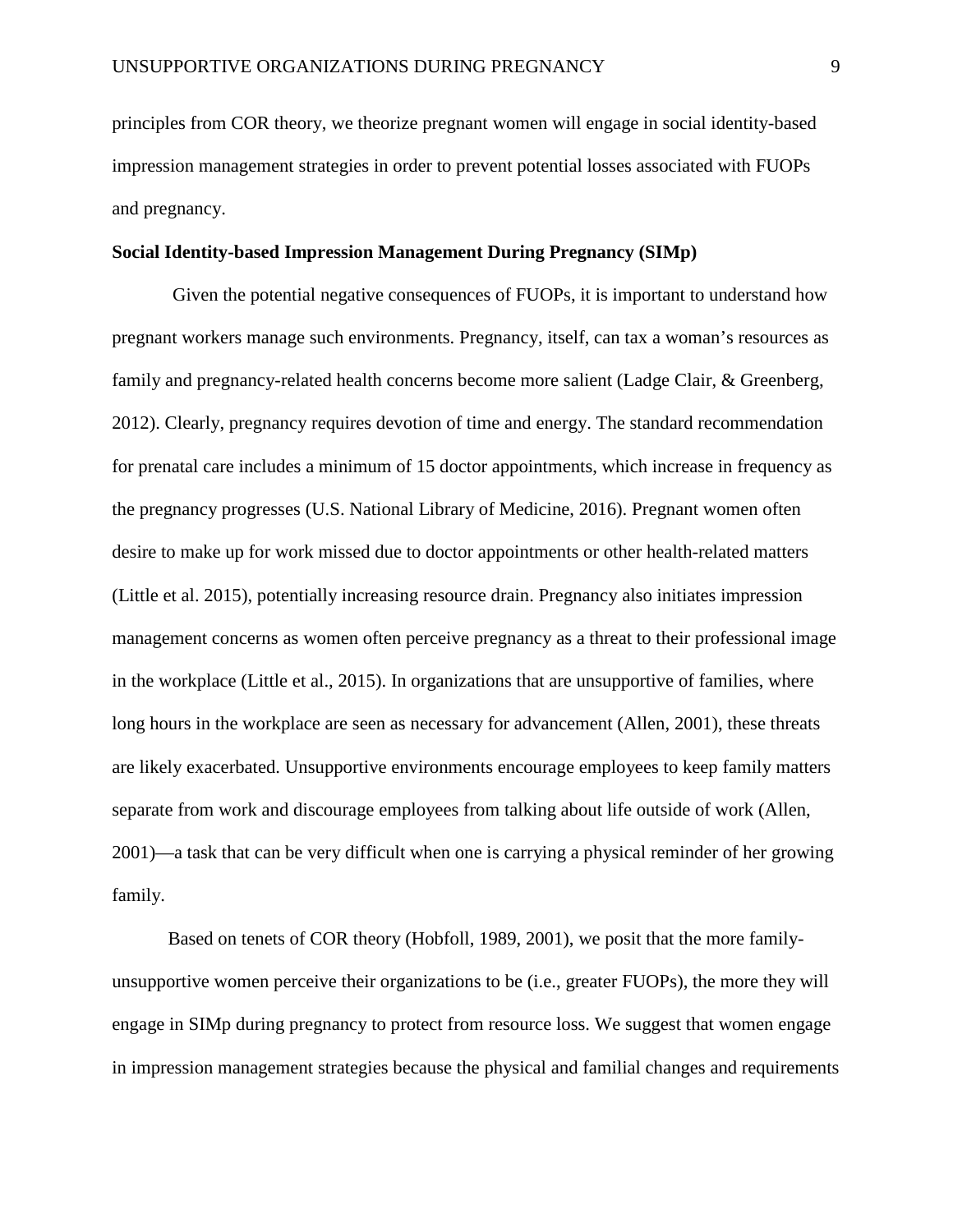of pregnancy as well as their organization's culture and policies surrounding employees' family lives are largely out of employees' control. SIMp behaviors offer pregnant women an avenue to invest additional resources that is within their control. As such, we argue that women engage in SIMp behaviors to manage the threats of a family-unsupportive organization.

SIMp behaviors, motivated by women's concerns about others' perceptions of them at work, fall into two general categories: image maintenance and decategorization (Little et al., 2015). Image maintenance behaviors involve tactics geared towards maintaining or preserving the women's professional images. Decategorization behaviors involve avoiding negative outcomes by hiding the pregnancy or avoiding the issue. The two forms of SIMp behaviors correspond with the two categories of self-regulatory behaviors—approach behaviors (motivated by a desire to obtain positive stimuli) and avoidance behaviors (motivated by a desire to avoid negative stimuli) (Carver & Scheier, 1998).

When image is the stimulus of interest, approach behaviors are used to reduce the discrepancy between how women believe they are seen by others and how they would like to be seen. Image maintenance behaviors are approach behaviors that pregnant women use with the goal of maintaining their pre-pregnancy professional image; these behaviors stem from a concern that they will lose positive regard within the workplace because of their pregnancy (Little et al., 2015). Image maintenance tactics include maintaining pace at work (e.g., doing the same amount of work as before the pregnancy), not requesting accommodations for the pregnancy, shortening maternity leave, and "going the extra mile" (e.g., trying to do better work than they did before the pregnancy). Because of this approach orientation, image maintenance behaviors represent an additional investment of resources into work—resources aimed specifically at maintaining prepregnancy perceptions of competence and character at work. Research suggests that even in the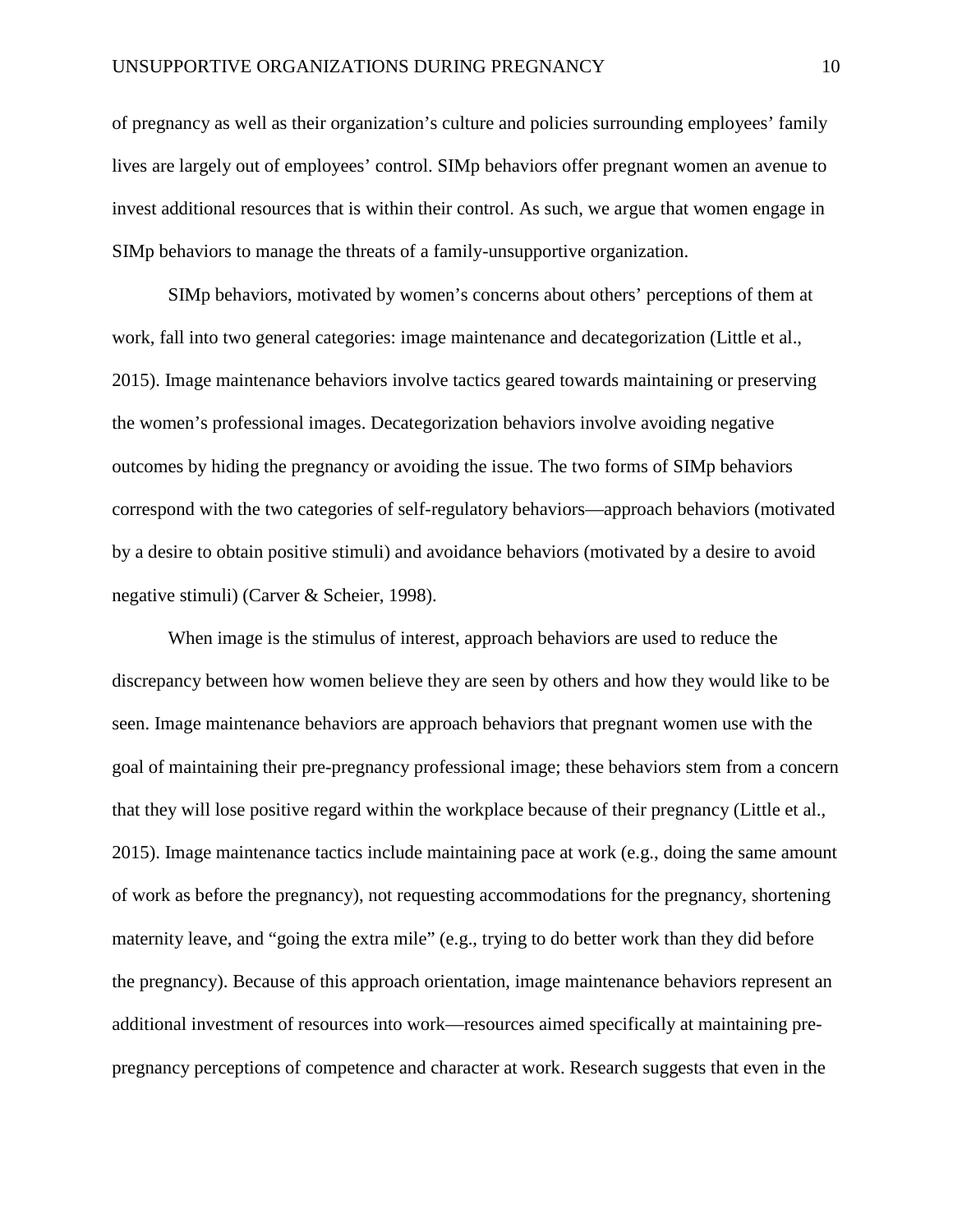face of dwindling resources, individuals will invest more resources when they feel this investment will lead to a higher likelihood of their goals being achieved (e.g., Campbell, Perry, Maertz, Allen, & Griffeth, 2013).

## *Hypothesis 1: FUOPs will be positively related to image maintenance strategies.*

In contrast to approach strategies, avoidance strategies are aimed at distancing oneself from undesirable images associated with negative outcomes. Decategorization strategies involve avoiding being associated with the pregnancy, because this association may lead to negative consequences such as being fired or missing out on career opportunities (Little et al., 2015). Decategorization strategies are more likely to occur when the threat of social identity devaluation is high (Roberts, 2005; Little et al., 2015). For example, Ragins, Singh, and Cornwell (2007) found that individuals were less likely to disclose their sexual identities at work when the workplace was perceived as unsupportive. Decategorization behaviors used by pregnant women are aimed at avoiding pregnancy-related threats (such as losing one's job or missing out on a promotion because of the pregnancy); these tactics include passing as non-pregnant or downplaying the pregnancy at work (Little et al., 2015). Again, consistent with COR theory, when faced with the resource loss associated with FUOPs, individuals often engage in avoidance behaviors to prevent future loss (Halbesleben et al., 2014; Whitman, Halbesleben, & Holmes, 2014). As such, we propose that highly unsupportive environments—because they heighten the threat of pregnancy devaluation—will increase the likelihood of decategorization tactics in an attempt to reduce further loss of resources.

*Hypothesis 2: FUOPs will be positively related to decategorization strategies.*  **FUOPs, Image Maintenance, and Changes in WFC, FWC and Work Stress**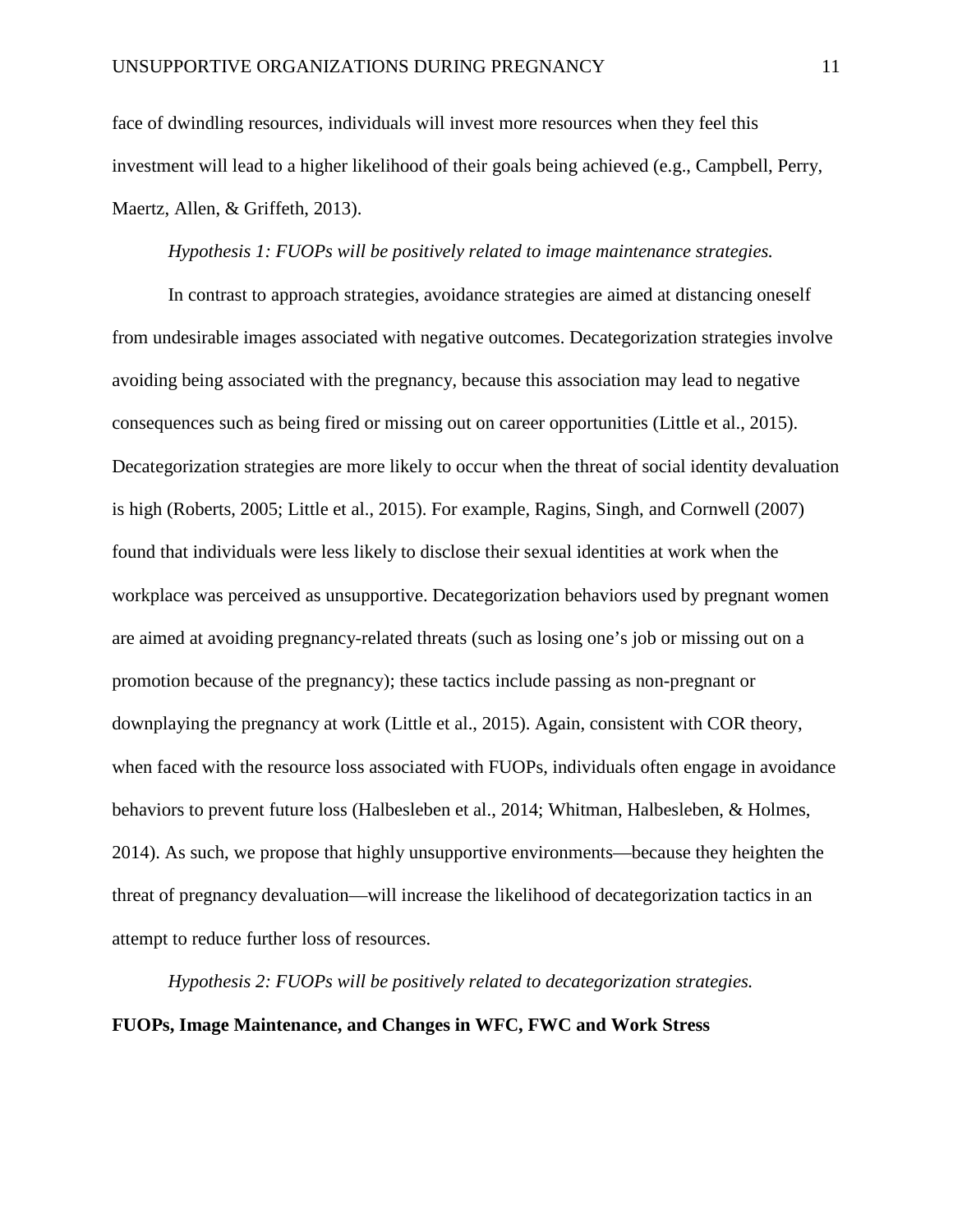We expect that SIMp behaviors driven by FUOPs will relate to our dependent variables—*changes* in work-family conflict (WFC), *changes* in family-work conflict (FWC), and *changes* in work stress during pregnancy. WFC is defined as the degree to which one's time, strain, and behaviors in the work domain make it difficult to fulfill the requirements of the family domain while FWC refers to the time, strain, and behaviors in the family domain that make it difficult to fulfill the requirements of the work domain (Greenhaus & Beutell, 1985). Thus, they are distinct but related forms of inter-role work conflict where the pressures of one role conflict with the pressures of another role (Greenhaus & Beutell, 1985; Kahn, 1981; Kahn, et al., 1964). Work stress is a state that occurs when individuals perceive events in their environment to be taxing or exceeding their resources (Lazarus & Folkman, 1984).

Women who engage in effective SIMp strategies may stave off some of the negative effects of FUOPs which may lead to negative changes or reductions in WFC, FWC, and work stress. We argue that because image maintenance behaviors represent goal-directed resource investments, they can be an effective means to manage FUOPs during pregnancy. First, by employing image maintenance behaviors, employees manage perceptions about the increasing conflict they face between their work and family domains as they progress through pregnancy. Image maintenance behaviors provide a functional coping mechanism in that these behaviors induce more involvement in work tasks, which enable pregnant employees to manage stress associated with their work role more effectively. Consistent with COR theory, as women invest resources into their work roles via image maintenance behaviors, they are likely to become more engaged with their jobs (Halbesleben et al., 2014). As women effectively manage their work tasks over the course of their pregnancy and engage in their work, this can lead to greater reductions in inter-role conflict and work stress.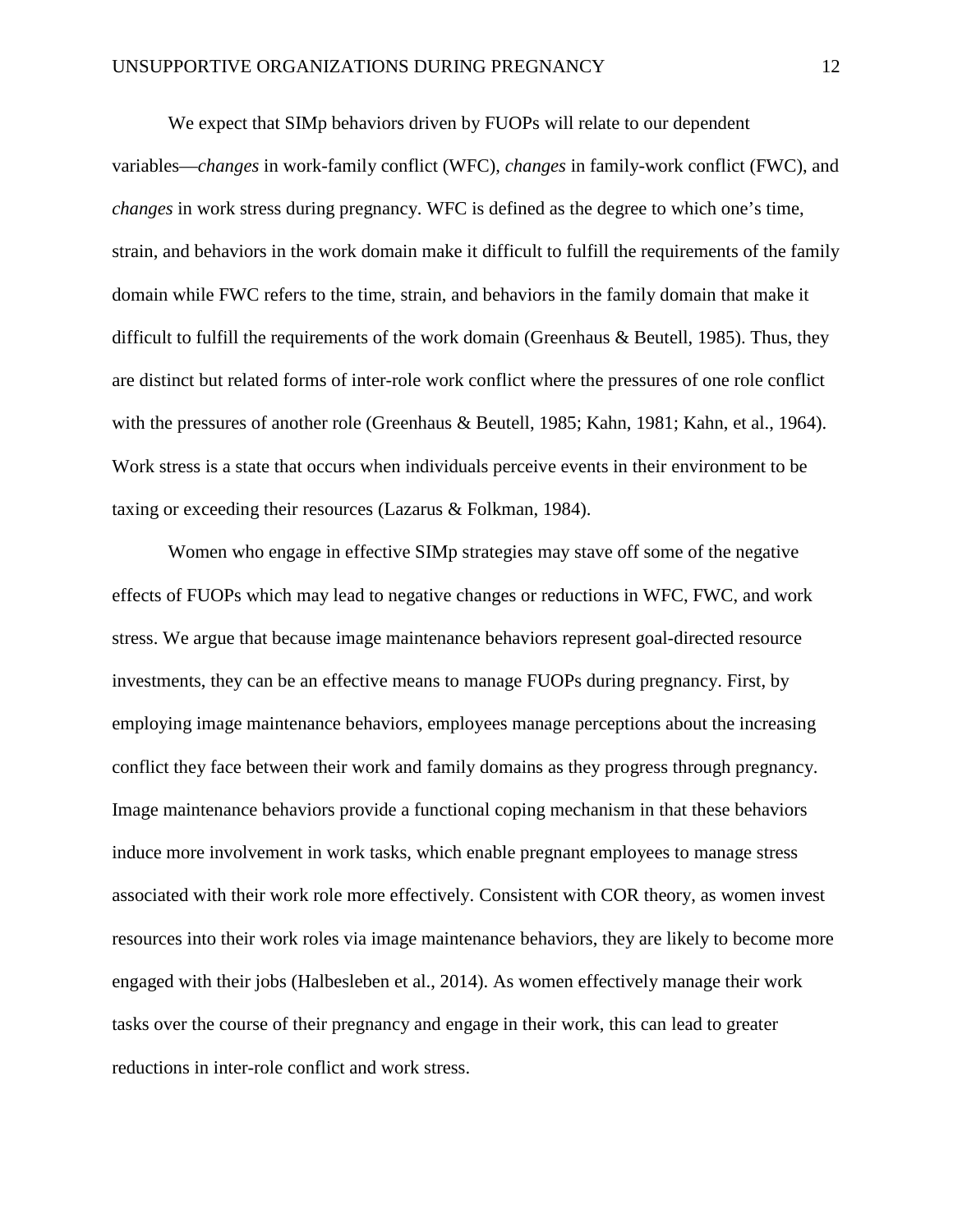Job engagement is defined as an individual's investment of their complete self into their job (Kahn, 1990; Rich, LePine, & Crawford, 2010). This conceptualization of engagement suggests that engaged employees are those who apply their abilities towards role performance (Christian, Garza, Slaughter, 2011; Kahn 1990; Rich et al., 2010). When individuals engage in image maintenance behaviors, they take an approach focus toward achieving their desired professional image and invest more energy in the job itself; for example, they may "go the extra mile" at work or purposefully not request pregnancy-related accommodations. We argue that women in family-unsupportive environments adopt approach-related image maintenance strategies and, as a result, experience greater job engagement. In other words, by investing energy into one's professional image through the use of image maintenance tactics, employees are investing energy into the work role as well.

Furthermore, when employees are more engaged in their work, they are better able to meet and adapt to the demands of their work (Christian et al., 2011; Rich et al., 2010). A highly family-unsupportive organizational environment could increase job stress during pregnancy as women's concerns about their professional image intensify; however, highly engaged employees may be able to reduce or even reverse these upward changes in stress and better manage interrole conflict and work stress. The use of image maintenance strategies will lead employees to be more engaged in their jobs and, in turn, help them reduce inter-role conflict and stress associated with work. Indeed, individuals who are fully engaged in their work roles reap positive work rewards as the energy they invest is returned to them via performance gains and positive affective experiences (Christian et al., 2011; Rich et al., 2010). Thus, we expect that image maintenance behaviors will relate to reductions in inter-role conflict and work stress during pregnancy through a positive relationship with engagement.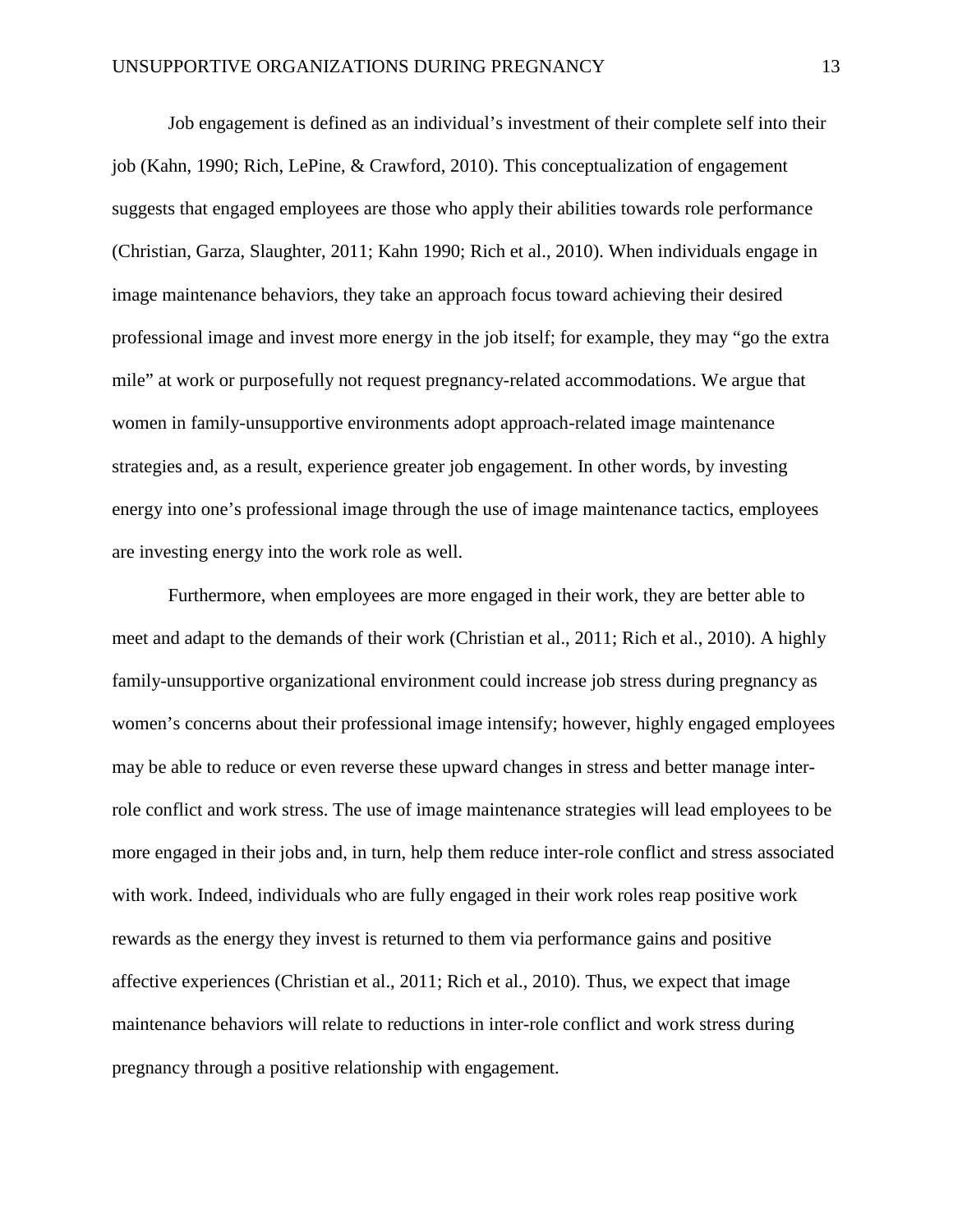*Hypothesis 3: FUOPs are indirectly related to negative changes in (3a) WFC, (3b) FWC, and (3c) work stress, during the course of a pregnancy via an increase in image maintenance and job engagement.*

# **FUOPs, Decategorization, and Changes in WFC, FWC and Work Stress**

In contrast to image maintenance strategies, decategorization strategies involve deemphasizing one's social identities to avoid categorization as a potentially devalued identity (Roberts, 2005). Avoidance approaches are another way individuals deal with resource threats by avoiding topics or situations that may incur more resource loss (Halbesleben et. al., 2014). Unfortunately, even at times when individuals are successful at avoiding categorization, the threat of future categorization and devaluation remains constant. In the case of a pregnant employee, this threat heightens over time because of the increased demands of a progressing pregnancy.

To be effective at decategorization strategies, individuals must constantly monitor and address others' use of the categorization they wish to avoid. The extra vigilance required to avoid categorization can be exhausting, using resources needed for work and family (Carver & Scheier, 1998; Clair, Beatty, & MacLean, 2005; Little et al., 2015; Ragins, 2008). Employees who adopt avoidance behaviors at work are more likely to experience accelerated accumulation effects of emotional exhaustion over time (e.g., Halbesleben, Wheeler, & Rossi, 2012). We expect a similar scenario for pregnant employees. Resource drain, activated by experiencing a progressing pregnancy in an unsupportive environment and exacerbated by the use of decategorization strategies, will create heightened perceptions of work's interference with family. As resources are drained at work, fewer will be available for the family leading to an increase in WFC.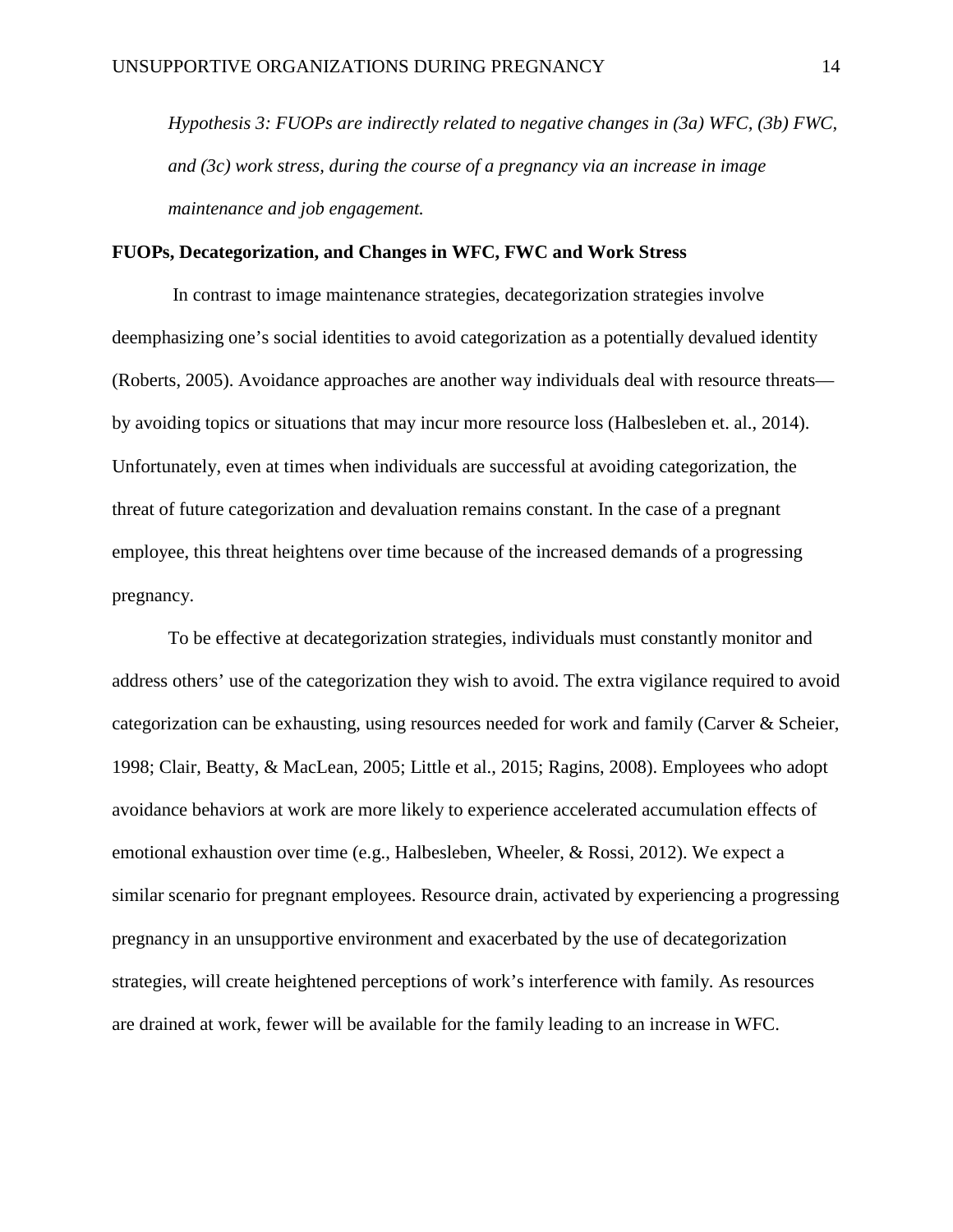We expect the use of decategorization strategies will also result in an increase in FWC, again, due to the constant vigilance required. As the pregnancy progresses and becomes more visible, decategorization becomes more difficult as well as taxing—increasing perceptions that family is interfering with work. Finally, individuals who use these strategies are likely to experience positive changes or increases in work stress and psychological strain, because their use of decategorization strategies feels inauthentic, and the threat of devaluation is still present (Baumeister, 1989; Hewlin, 2003; Little et al., 2015; Roberts, 2005). Because of the negative psychological consequences associated with decategorization strategies, we expect that these strategies will drive positive changes (i.e., increases) in inter-role conflict and work stress experienced by pregnant employees during pregnancy.

*Hypothesis 4: FUOPs are indirectly related to positive changes in (4a) WFC, (4b) FWC, and (4c) work stress during the course of a pregnancy via an increase in decategorization behaviors.*

# **Method**

# **Sample and Procedure**

The purpose of this study was to investigate the relationship between FUOPs and *changes* in WFC, FWC, and work stress. Specifically, we were interested in testing the proposed mediators—namely, SIMp strategies and engagement. After internal review board approval from the University of Georgia (Protocol Number: 2013102001 & entitled Pregnant Women and Mothers in the Workplace), participants were recruited using pregnancy online communities (e.g., babycenter.com). We asked participants to complete surveys every 2 to 3 weeks, with an average of 18.47 days between surveys  $(SD = 7.29)$ —four surveys in total through the duration of the study. In the Time 1 survey, we first confirmed that participants were pregnant. Two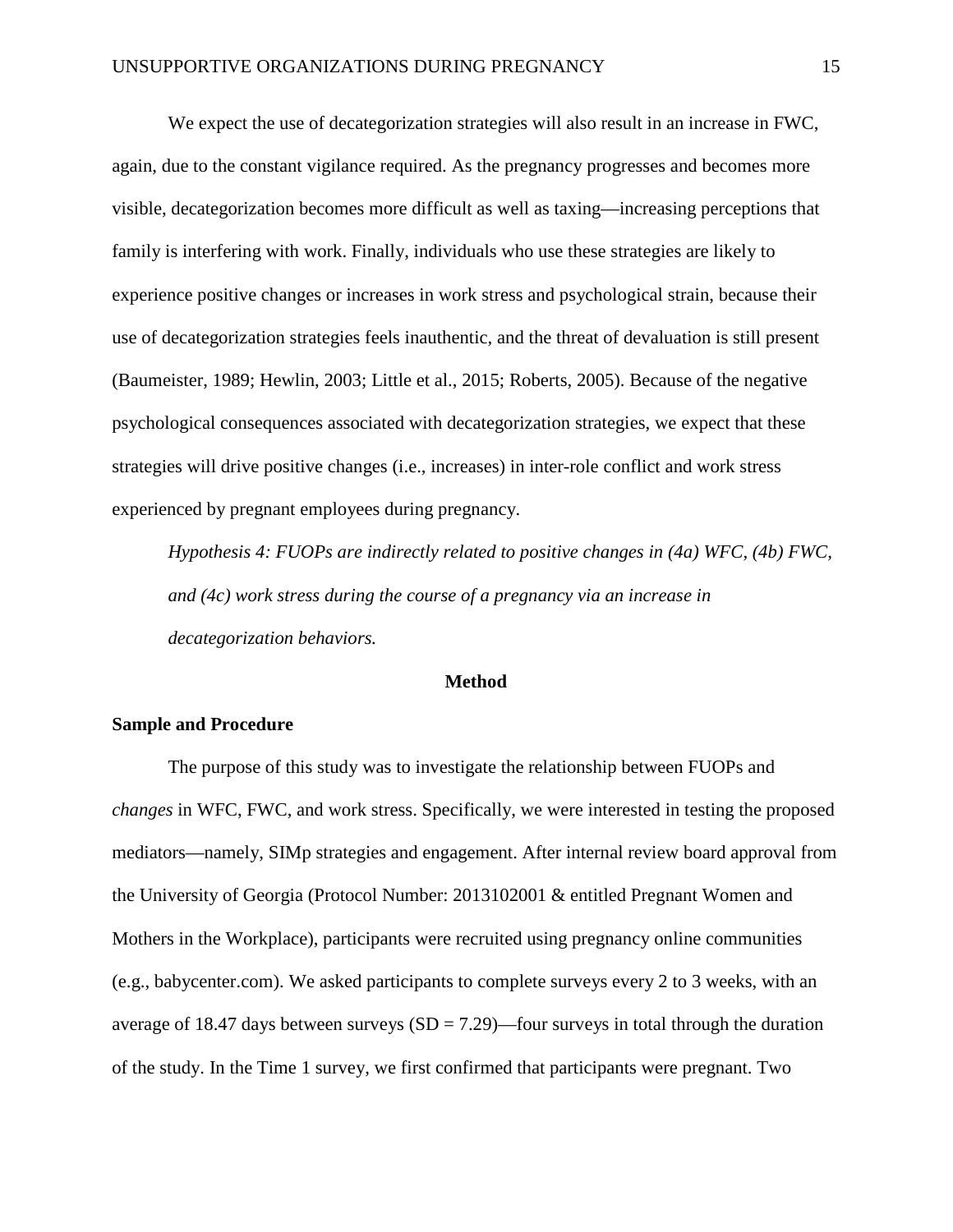hundred and seventy-three women completed the first survey and provided contact information to receive the additional surveys. Out of the 273 women that completed the first survey, 209 women completed the Time 2 survey, for a response rate of 77%. Out of the 209 women that completed the second survey, 127 women completed the Time 3 survey for a response rate of 61%. A few weeks later, we sent the final survey and received 124 responses, for a response rate of 98%.

Thus, the final sample, using listwise deletion, comprised 124 pregnant working women. The women were, on average,  $31.6(SD = 3.81)$  years old. The majority had only one or no children (41% no children, 42.7% one child, 14.7% two children, and 1% three or more children), and the majority of the participants were Caucasian (87% Caucasian, 2% African American, 4% Asian, 4% Hispanic, and 3% other). They were, on average, 20.4 weeks pregnant  $(SD = 6.0)$  when they completed the Time 1 survey. Their average tenure with their current organization was 4.56 years  $(SD = 3.49)$ , and they worked, on average, 40.63 hours a week  $(SD)$  $= 5.34$ ). They also held a wide range of jobs (23% managerial, 12% education, 10% clerical/administrative support, 29% medical, 6% technical, 6% service/sales/maintenance, and 14% other) and were predominantly in non-management positions (69% non-management and 26% supervisory).

To collect longitudinal data, within the first survey, we asked participants to disclose their email addresses, due dates, and how many weeks pregnant they were. We also included measures of FUOPs, WFC, FWC, and work stress as well as demographic information. The second survey included measures of image maintenance and decategorization strategies as well as a measure of FUOPs. The third survey included a measure of work engagement as well as the image maintenance and decategorization measures. Finally, the Time 4 surveys asked women to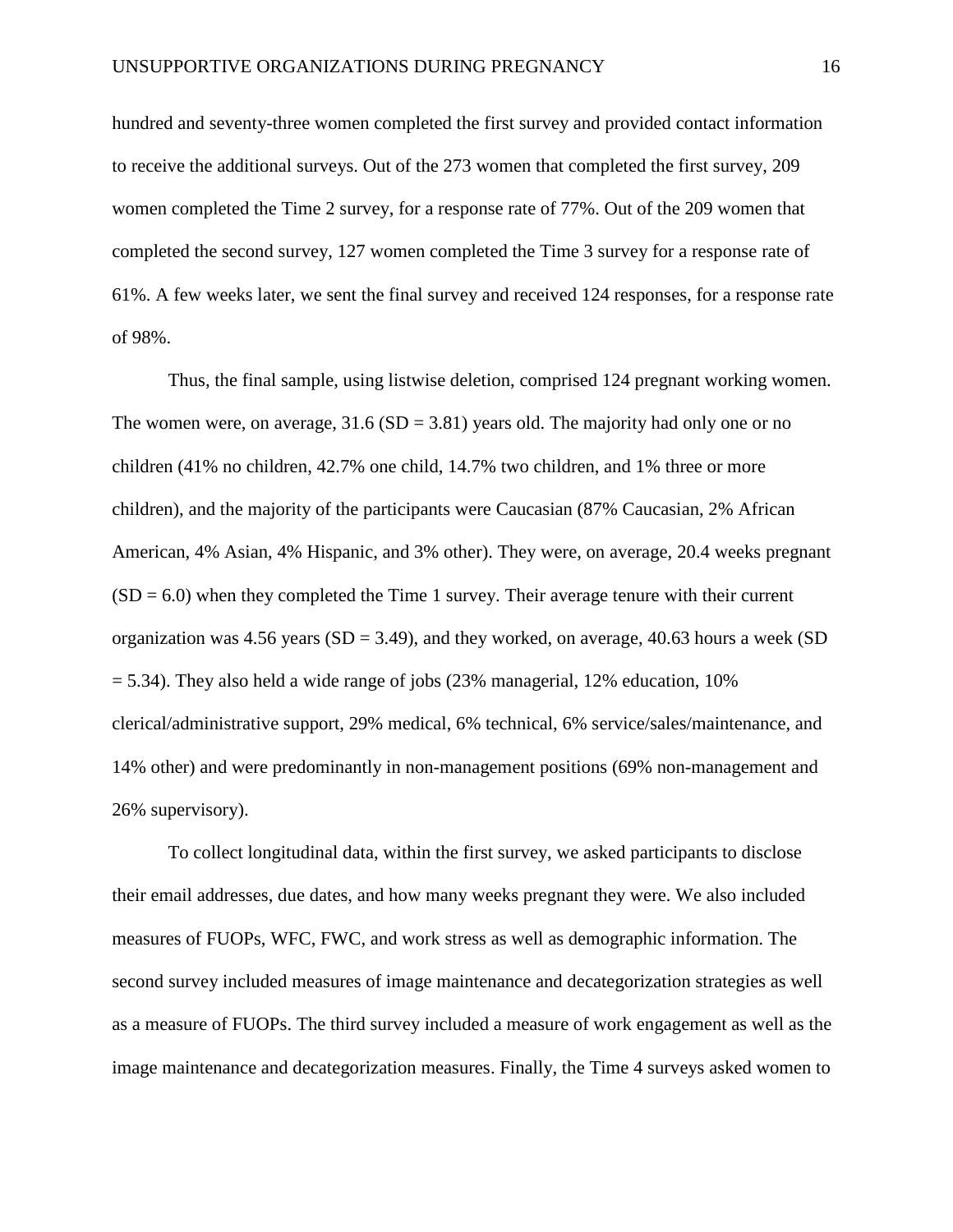report on WFC, FWC, and work stress again. We collected the same constructs at multiple time points to control for the change in variables across these time points. This strategy allowed us to better isolate the influence of the effects to the constructs measured and note changes in these constructs over time.

# **Measures**

All items were assessed using a five-point scale, from 1 (*strongly disagree*) to 5 (*strongly agree*) unless otherwise noted.

**Family-unsupportive organizational perceptions (FUOPs).** At Time 1, participants completed a shortened six-item measure of Allen's family-supportive organizational perceptions scale (2001) validated by Booth and Matthews (2012). The prompt for this scale asked participants, "To what extent do you agree that each of the following statements represents the philosophy or beliefs of the organization for which you worked when you were pregnant?" All six items in this measure are reverse-coded when assessing family supportive practices; however, because our interest was in unsupportive environments, we did not reverse-score these items.

# **Social identity-based impression management during pregnancy (SIMp).**

Participants completed the 21-item SIMp strategies scale (Little et al., 2015) at Time 2 and Time 3. This scale captures the extent to which women engage in image maintenance and decategorization strategies. A sample item for image maintenance is the statement "I try to do better work than I did before I became pregnant." We dropped one image maintenance item that cross-loaded with the other items. A sample item for decategorization is the statement "My coworkers know I am pregnant, but I discourage talk about my pregnancy at work."

**Engagement.** In Time 3, participants were asked to reflect on the job engagement they experienced before taking their maternity leave. Participants completed five items from Rich and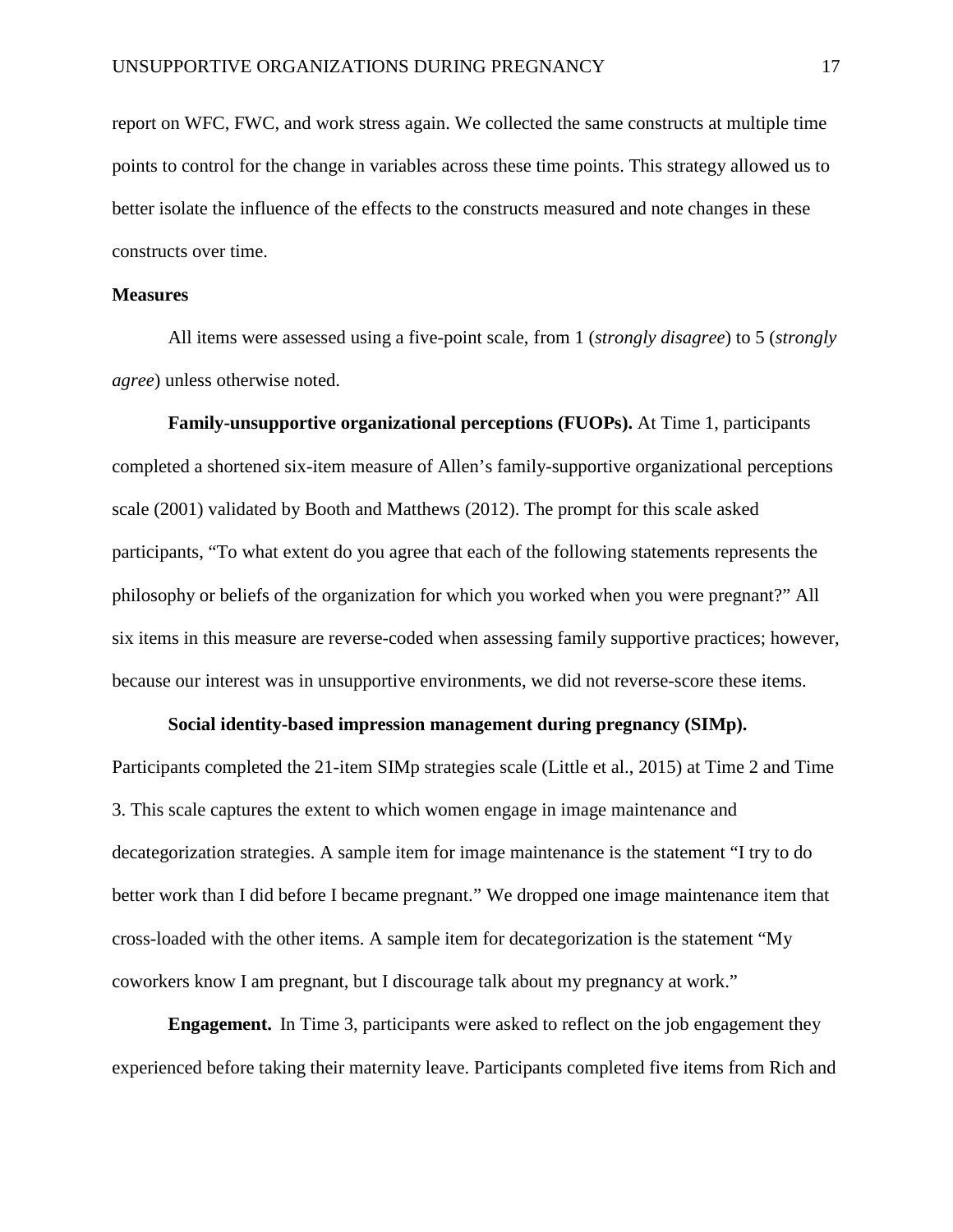colleagues' (2010) measure of emotional engagement. A sample item is the statement "I feel energetic at my job."

# **Changes in work-family conflict (WFC) and family-work conflict (FWC).** To investigate changes in WFC and FWC, we measured each construct at Time 1 and Time 4 using the five-item scales developed by Netemeyer, Boles, and McMurrian (1996). A sample item from the WFC scale is the statement "The amount of my time my job takes up makes it difficult to fulfill family responsibilities," and a sample item from the FWC scale is the statement "Family-related strain interferes with my ability to perform job-related duties." Items in this scale used a seven-point agreement scale, from 1 (*strongly disagree)* to 7 (*strongly agree*). The variables collected during these measurement occasions were used to create a latent difference score (LDS) representing change in WFC and FWC.

**Work stress.** Work stress was also assessed at Time 1 and Time 4 using the four-item felt stress measure developed by Parker and Decotiis (1983). A sample item is the statement "I felt fidgety or nervous as a result of my job." Again, this data was used to create a LDS representing change in work stress.

**Control variables.** Because our focus was on changes in conflict between family and work, we controlled for the effects of family size (i.e., the number of children the women had) on changes in FWC, as previous theory and research suggests that household size influences FWC (Blau, Ferber, & Winkler, 1998; Greenhaus & Beutell, 1985). We also controlled for the effect of pregnancy risk measured using a 5-point scale from "low risk, normal" to "extremely high risk" (assessed at Time 1) on changes in work stress, as studies have shown a link (Brandt & Nielsen, 1992). Finally, we controlled for the effect of their intent to return to work after the baby was born (assessed at Time 1) on changes in WFC. Women who intend to exit the workforce will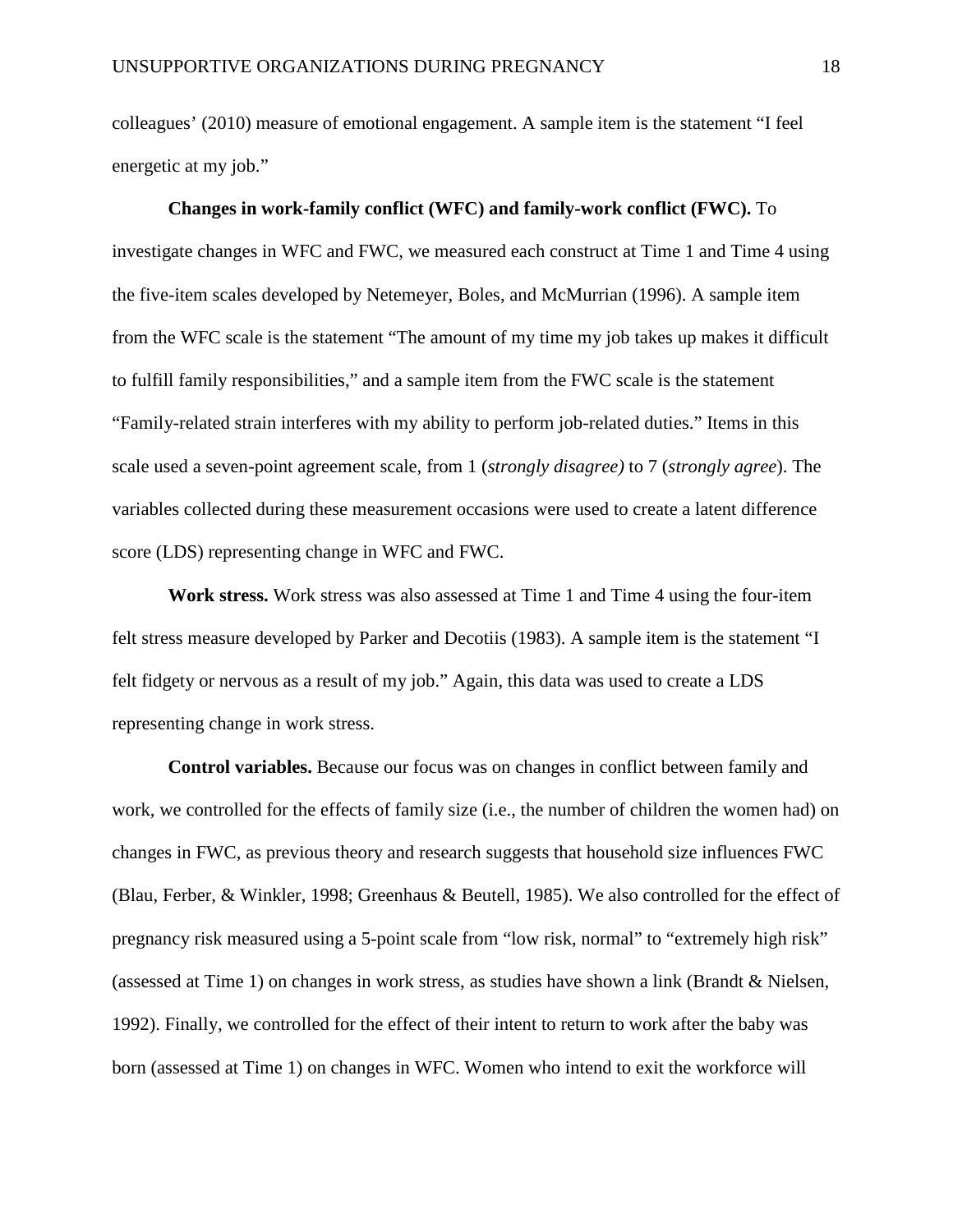have less need to manage long-term effects of a family-unsupportive workplace, because they will soon be exiting the workplace voluntarily and, as such, may be less likely to experience positive changes or increases in WFC. We also accounted for the changes in FUOPs and SIMp strategies across from Time 1 to Time 2 and Time 2 to Time 3, respectively. We did so to support our contention that FUOPs and SIMp behaviors influence inter-role conflict and stress over a progressing pregnancy rather than changes in the variables over the pregnancy influencing these outcomes.

As FUOPs and our outcome variables share some conceptual overlap related to work and non-work experiences, we performed several tests to establish discriminant validity. First, we performed a confirmatory factor analysis in *Mplus 7.4* using a raw data matrix with the maximum likelihood estimator and the expected setting for the information matrix to support our seven-factor model, including FUOPs, FWC, WFC, and work stress measured at Time 1 as well as image maintenance and decategorization at Time 2 and engagement at Time 3. The results supported the seven-factor model ( $\chi$ 2 = 1391.71; df = 918; CFI = .91; RMSEA = .06; SRMR = .08). We compared the seven-factor model with a series of six-factor models in which the new scale items were collapsed on the construct with the most conceptual overlap (i.e., WFC and FWC, WFC and work stress, the two SIMp strategies, and each outcome separately with FUOP). Chi-square difference tests revealed that alternative models fit the data worse than the sevenfactor model (p < .001). The fit indices (CFI, RMSEA, and SRMR) of the alternative models fell below the thresholds of good fit.

#### **Analysis and Results**

Before testing Hypothesis 1, we tested for possible response bias in our data by running a series of analysis comparing the participants in our model with those who had dropped out. First,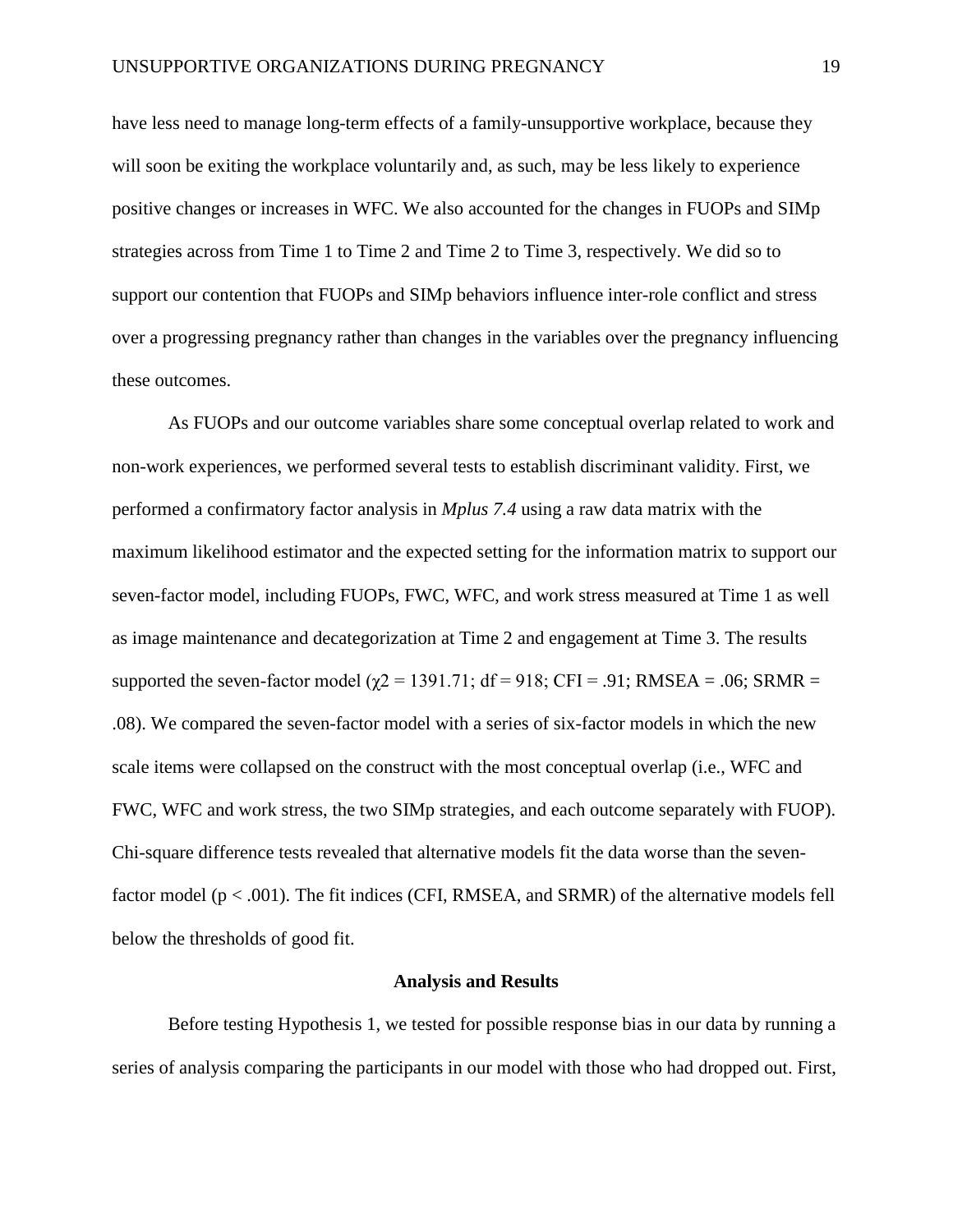we ran several ANOVAs comparing participants' responses on several focal continuous variables collected at Time 1 including FUOPs, IM, DC, WFC, FWC, and work stress. The results suggested no significant mean differences in Time 1 WFC (F(1,259) = .14, *ns*), FWC  $(F(1,259) = .44, ns)$ , FUOPs  $(F(1,433) = 2.57, ns)$ , work stress  $(F(1,258) = 2.53, ns)$ , IM  $(F(1,269) = 2.02, ns)$ , and DC  $(F(1,269) = .31, ns)$ . Likewise, we ran several ANOVAs comparing participants' responses on several demographic continuous variables including age, hours worked, and tenure. No significant differences were found for the following demographic variables, either: age  $(F(1,245) = .64, ns)$ , hours worked  $(F(1,250) = .31, ns)$ , and tenure  $(F(1,243) = .36, ns)$ . Lastly, we ran chi-square tests using contingency tables to analyze whether race and job type were related to participant attrition. Results suggested no significant relationships between race and attrition ( $\chi^2(5) = 2.62$ , *ns*) or job type and attrition ( $\chi^2(6) = 5.25$ , *ns*). In Table 1, we provide the bivariate correlations, reliability estimates, and descriptive statistics for the sample. The correlations in this table suggest a positive relationship between FUOPs and WFC, FWC, and work stress; however, further analysis was needed to investigate their influence on *changes* in these constructs.

However, before we estimated our primary model, using *Mplus 7.4*, we conducted measurement invariance tests to support that the measurements of FUOP, SIMp strategies, WFC, FWC, and work stress were equivalent across the time periods (Vandenberg & Lance, 2000). First, we tested configural invariance or equivalence with regard to the pattern of the factor loadings across the three measurement occasions. The fit statistics supported configural invariance for the outcome variables between Time 1 and Time 4 ( $\chi^2$  = 546.26, df = 321, CFI = .94, RMSEA = .08, SRMR = .06) as well as for FUOPs between Time 1 and Time 2 ( $\chi^2$  = 101.71,  $df = 48$ , CFI = .95, RMSEA = .09, SRMR = .06) and for the SIMp strategies between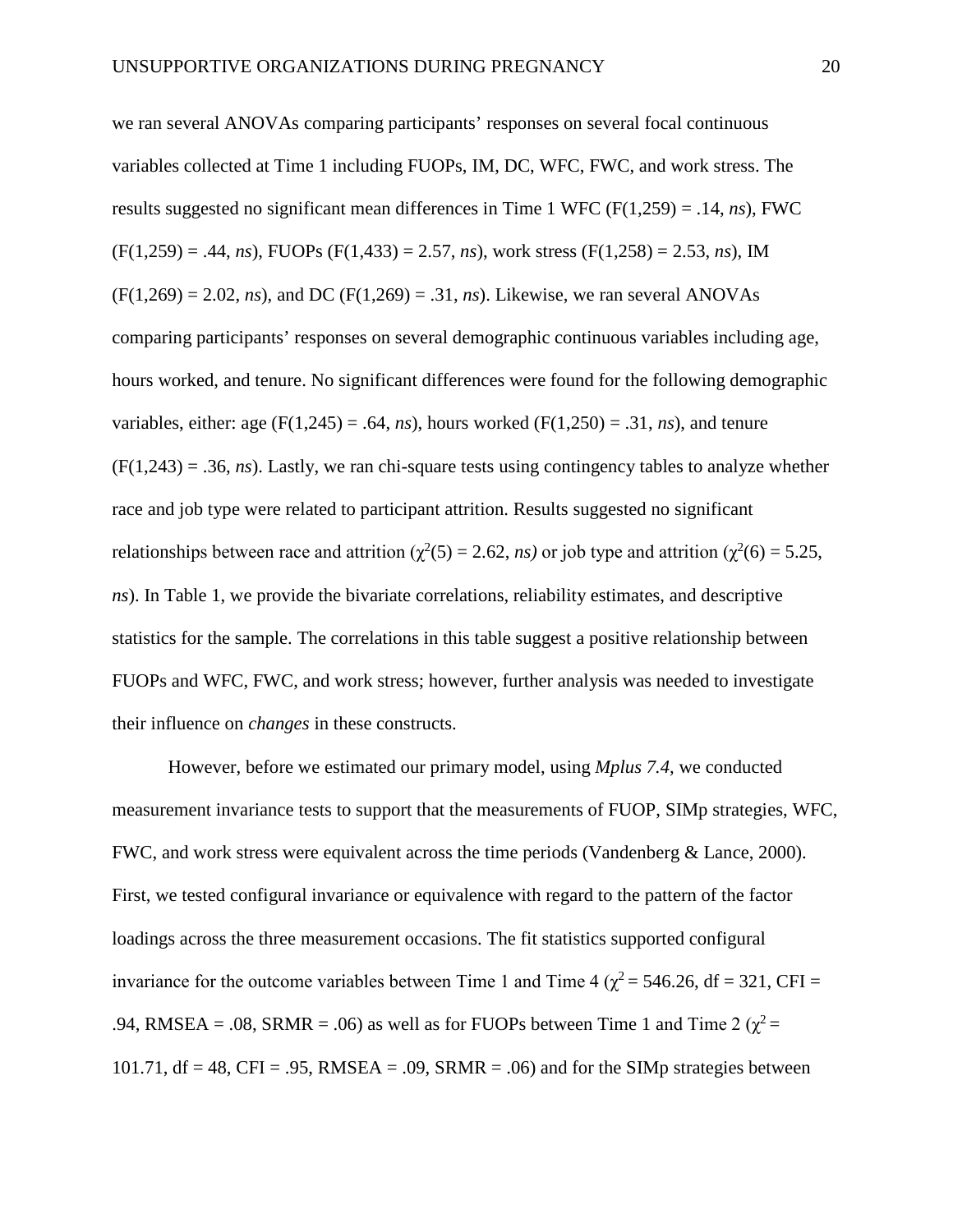Time 2 and Time 3 ( $\chi^2$  = 996.70, df = 654, CFI = .93, RMSEA = .06, SRMR = .06). We also assessed the differences in the magnitude of the factor loadings (metric invariance)—the fit statistics reflected good fit (outcome variables:  $\chi^2$  = 557.33, df = 332, CFI = .94, RMSEA = .07, SRMR = .06; FUOP:  $\chi^2$  = 105.71, df = 53, CFI = .96, RMSEA = .08, SRMR = .05; SIMp:  $\chi^2$  = 1009.40, df = 668, CFI = .93, RMSEA = .06, SRMR = .06). We compared the model fit of the metric invariance models to the configural invariance models. In addition, chi-square difference tests were non-significant (outcome variables:  $\Delta \chi^2 = 11.07$ ,  $\Delta df = 11$ , *ns*; FUOP:  $\Delta \chi^2 = 4$ ,  $\Delta df =$ 5, *ns*; SIMp:  $\Delta \chi^2 = 12.70$ ,  $\Delta df = 14$ , *ns*).

We analyzed our data using a latent difference score (LDS) model in *Mplus 7.4* following the procedures outlined by McArdle (2001, 2009). We chose LDS, because we were interested in single interval changes in our outcomes (i.e., between Time 1 and Time 4). LDS is thought to be preferable for these types of models (Selig & Preacher, 2009), because it captures the true difference (both positive and negative) over time and eliminates other problems attributed to difference scores (McArdle & Nesselroade, 1994). In addition, we wanted a design that would identify the influence of SIMp strategies on changes in inter-role conflict and stress. Our chosen measurement of change needed to account for the influence of these strategies as well as the speed of change inherent in pregnancy where noticeable changes are often measured in monthly increments (American College of Obstetricians and Gynecologists, 2010). Thus, our design attempted to capture changes in these outcomes driven by the women's chosen strategies while allowing for pregnancy-related change to occur. Further, for both conceptual and empirical reasons, we felt that it was important to account for the influence of the women's Time 1 WFC, FWC and work stress on changes in these outcomes in order to better isolate the effects of the impression management strategies. Thus, using single indicators of our measured constructs, we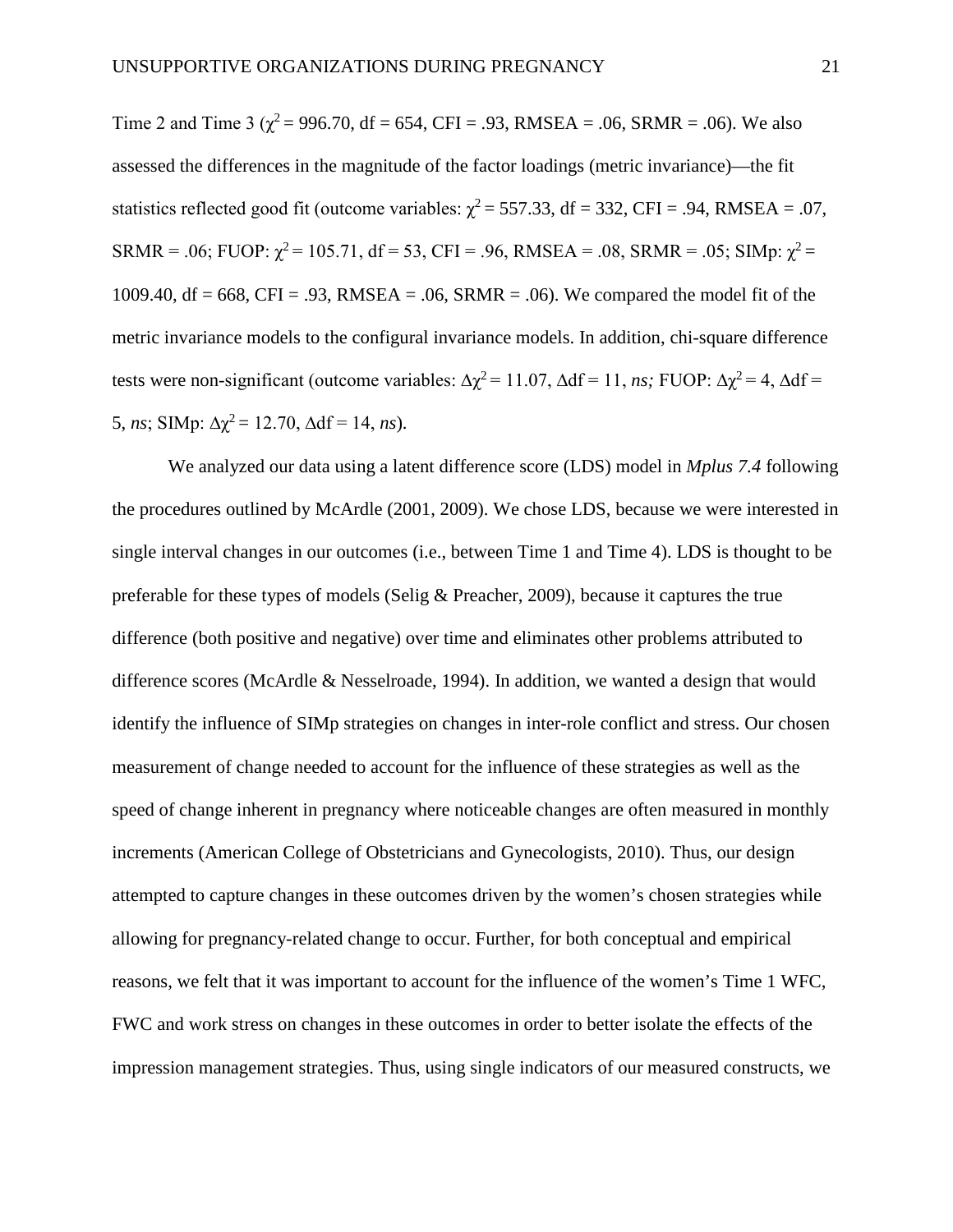created the LDS constructs by adding a set of constraints to the observed variables in the different time periods (see Figure 1).

The fit was mediocre for our hypothesized model ( $\chi^2$  = 149.67, df = 69, CFI = .91,  $RMSEA = .10 SRMR = .09$ . We then followed the approach recommended by Anderson and Gerbing (1988) and tested the hypothesized model against theoretically plausible alternative models. Although change in our predictors is accounted for in our hypothesized model, we did not directly assess whether changes in FUOPs predicted changes in SIMp or engagement. In Alternative Model 1, we estimated the path between changes in FUOPs and SIMp strategies and engagement. The chi-square difference test was significant  $(\Delta \chi^2 = 17.72, \Delta df = 2^1; p < .001)$  $(\Delta \chi^2 = 17.72, \Delta df = 2^1; p < .001)$  $(\Delta \chi^2 = 17.72, \Delta df = 2^1; p < .001)$ suggesting we retain Alternative Model 1, as the fit was significantly improved in Alternative Model 1 ( $\chi^2$  = 131.95; df = 71;  $\Delta \chi^2$  = 18.51; CFI = .93; RMSEA = .08; SRMR = .09). In Alternative Model 2, we additionally estimated the paths between changes in FUOPs and changes in the outcomes (WFC, FWC, and stress). The chi-square difference test was not significant ( $\Delta \chi^2$  = 4.94,  $\Delta df$  = 3; *ns*), and the fit was not significantly improved in Alternative Model 2 ( $\chi^2$  = 127.91; df = 68; CFI = .92; RMSEA = .09; SRMR = .09). Finally, we tested an Alternative Model 3 in which Time 1 WFC, FWC and work stress predicted changes in FUOP between Time 1 and 2. We did so to investigate the possibility of recursive relationships. Again, the chi-square difference test was not significant ( $\Delta \chi^2 = 7.46$ ,  $\Delta df = 3$ ; *ns*), and the fit was not significantly improved in Alternative Model 3 ( $\chi^2$  = 124.49; df = 68; CFI = .94; RMSEA = .08; SRMR = .08). Moreover, the newly added paths in Alternative Models 2 and 3 were not significant. Because of these findings, we retained Alternative Model 1 as our final model.

<span id="page-21-0"></span> <sup>1</sup> Please note: In the hypothesized model, *Mplus 7.4*, by default, correlates the residuals of the latent difference scores. In Alternative Model 1, where we estimated the relationship between change in FUOPs and the SIMp strategies and engagement, these residuals are not correlated. As a result, five degrees of freedom are gained, while three are lost.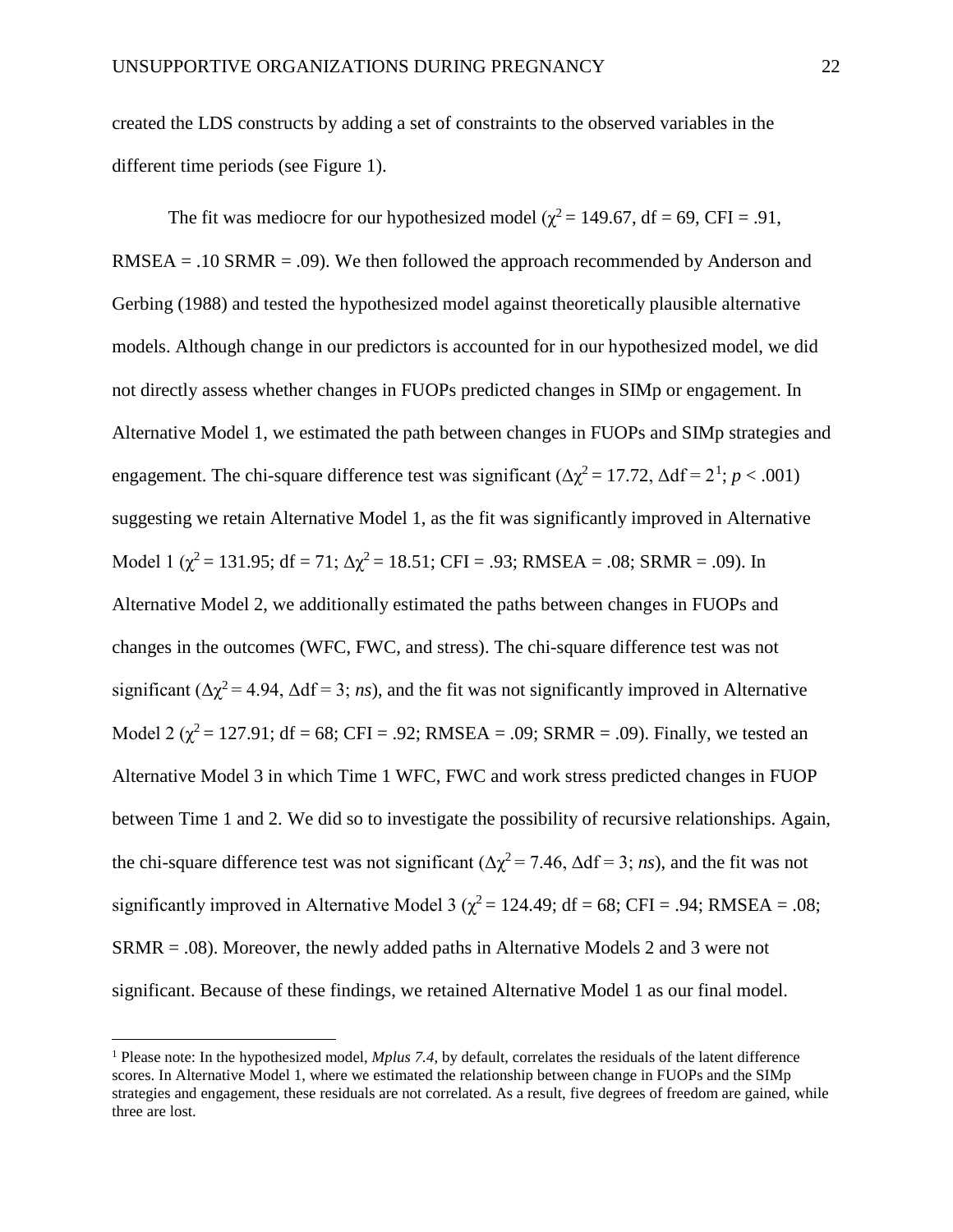We found support for both the positive relationship between FUOPs and image maintenance (Hypothesis 1;  $\gamma = .14$ ,  $p < .05$ ) and the positive relationship between FUOPs and decategorization (Hypothesis 2;  $\gamma = .43$ ,  $p < .05$ ). We tested for the indirect effect of FUOPs on changes in WFC, FWC, and work stress via image maintenance and engagement and decategorization using a bootstrapping method. We estimated 1000 bootstrap samples and found support for Hypotheses 3a (indirect effect =  $-0.02$ ,  $p < 0.05$ ) and 3c (indirect effect =  $-0.02$ ,  $p < 0.05$ ), but did not find support for Hypothesis 3b (indirect effect = .00, *ns*). As women engaged in image maintenance in response to strong FUOPs, they experienced reductions in work-family conflict (Hypothesis 3a) and their work stress (Hypothesis 3c) via job engagement (see Figure 1 and Table 2). Decategorization mediated the relationship between FUOPs and changes in WFC (Hypothesis 4a; indirect effect = .22,  $p < .01$ ) but not changes in FWC (Hypothesis 4b; indirect effect = -.03, *ns*) and work stress (Hypothesis 4c; indirect effect = -.02, *ns*) over the course of pregnancy (see Figure 1, Table 2, and Table 3 for results). When accounting for the mediators, we did not find significant remaining direct effects of FUOPs on changes in WFC, FWC or work stress (see Table 2). Although not directly hypothesized, we also tested a model excluding the mediating variables ( $\gamma$ 2 = 58.98; df = 30; CFI = .94; RMSEA = .09; SRMR = .08) and did not find significant direct effects of FUOPs on changes in FWC ( $\beta$  = .11, S.E.= 10, *ns*) or work stress (β = .08, S.E. = .08, *ns*). FUOPs did significantly predict *changes* in WFC in a model with no mediators (β=.34, S.E. = .15, *p=.*03).

## **Discussion**

The results of our study suggest that in attempts to manage unsupportive organizations, women engage in social identity-based impression management strategies (SIMp) with differential effectiveness. Image maintenance strategies—efforts made to maintain one's pre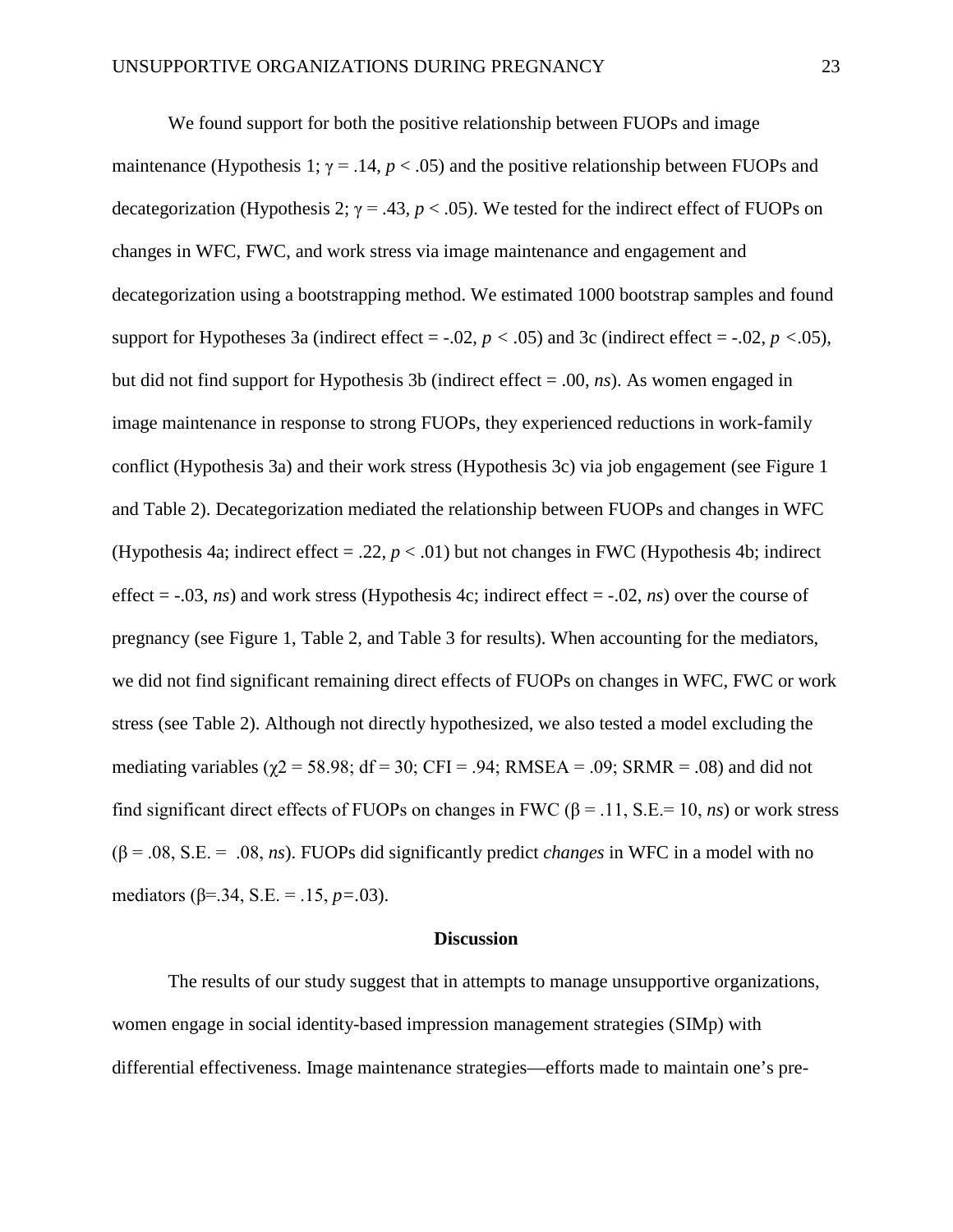pregnancy professional image—were effective in helping participants increase their job engagement and, subsequently, reduced inter-role conflict during their pregnancy. Women who proactively influence how others view them at work experience less burnout and perceive less discrimination (Little et al., 2015). We found that these behaviors also increased job engagement and related to negative changes in WFC and work stress during pregnancy. Image maintenance and job engagement, however, did not relate to changes in FWC. Women's engagement in their job did not change their perceptions as to how much family interferes with work. This may be because pregnant women—whether engaged in their job or not—are not physically able to separate family from interfering with work as long as they are carrying a baby. Thus, their perceptions as to whether their family interferes with work remain unchanged regardless of the SIMp strategy employed.

Decategorization strategies are largely motivated by a desire to reduce threats such as being fired or passed up for a promotion (Little et al., 2015) which we argue are heightened in an unsupportive environment. The resource threats associated with FUOPs and the subsequent avoidance of those threats (i.e., avoiding discussion of the pregnancy) will further tax pregnant women leading to resource drain. We found that FUOPs were related to greater use of decategorization strategies and these strategies drove positive changes or increases in WFC. We did not find evidence that decategorization strategies drove changes in FWC or work stress.

Our final model indicated a negative direct relationship between FUOPs and job engagement and a negative indirect relationship between FUOPs and changes in work stress via engagement, providing further evidence for the negative consequences of FUOPs. Job engagement has been linked to a host of individual and organization outcomes. For example, in a meta-analysis, Harter and colleagues (2002) found that job engagement related to customer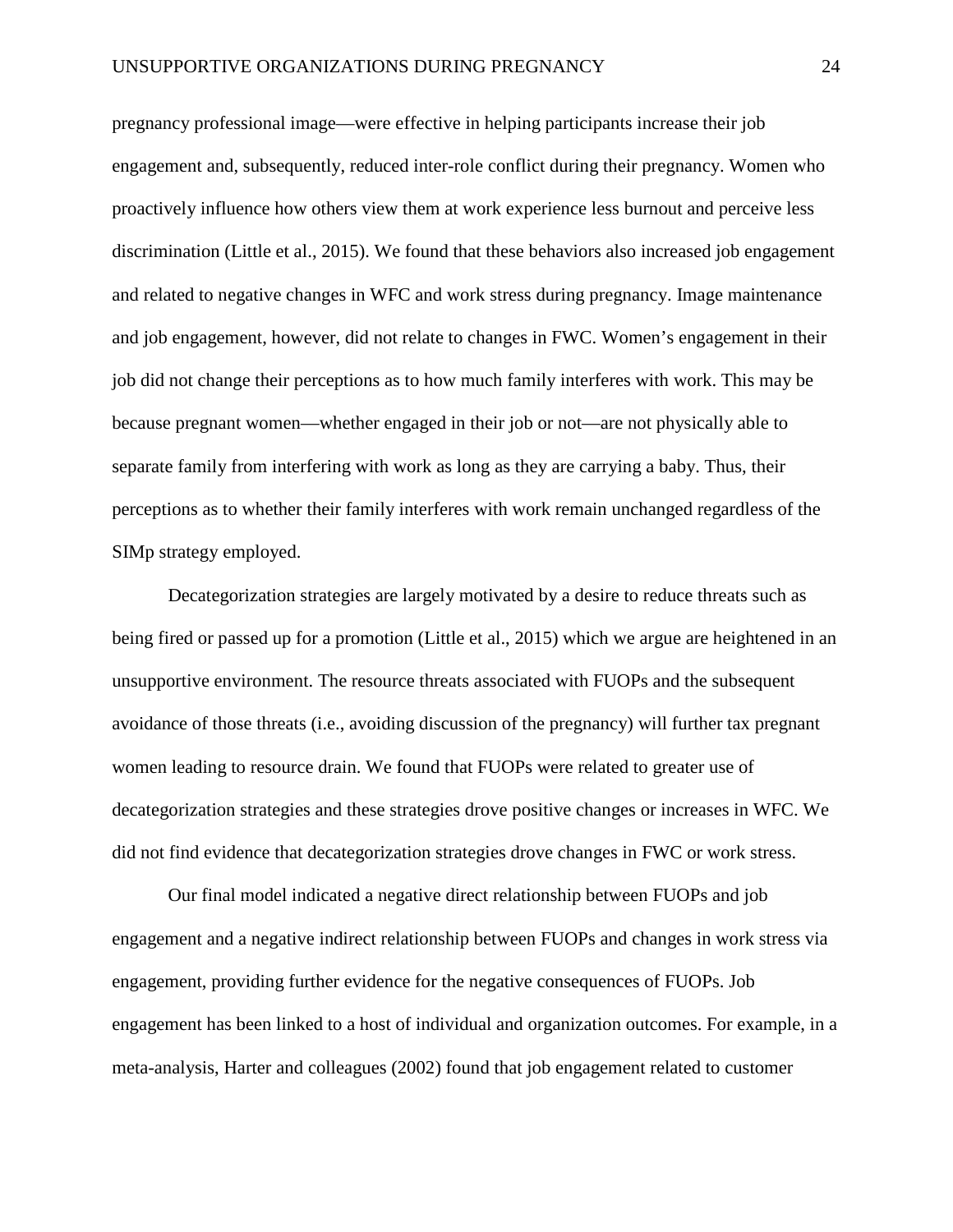satisfaction, profitability, productivity, employee turnover, and safety outcomes. Organizational leadership should take heed of this negative relationship and support policies that reduce family unsupportive perceptions. Taken together, our results suggest that women who engage in image maintenance strategies see negative changes in WFC and work stress due to higher levels of engagement. However, these beneficial effects may not be enough to undo the influence of FUOPs on increases in decategorization which relate to positive changes or increases in WFC, or via decreases in engagement resulting in positive change or increases in work stress.

These results are highlighted by an investigation of the effect sizes. The additive indirect effects of FUOPs on changes in WFC suggest that one unit of change in FUOPs increases positive changes in WFC by .32 units. Thus, although image maintenance helps women manage FUOPs, their negative influence remains strong. In regard to work stress, the message is a bit more positive for women with strong FUOPs, with a one unit increase in FUOPs, the additive indirect effects represent a small increase in changes in work stress (.10).

# **Implications for Theory**

By integrating SIMp with COR theory, our conceptual model advances current perspectives that have primarily focused on organizational and managerial interventions for employees in unsupportive environments. We contribute to research suggesting that the workhome interface should be examined through a self-regulatory approach (e.g., Courtright, Gardner, Smith, McCormick, & Colbert, 2016; Grawitch, Barber, & Justice, 2010; Rothbard, 2001) and outline the strategies pregnant women use to manage FUOPs. We incorporate the key tenets of self-regulatory research to explain why an approach strategy—image maintenance—is more effective than an avoidance strategy—decategorization. Our examination of approach and avoidance behaviors as they relate to conserving, maintaining, and gaining resources at work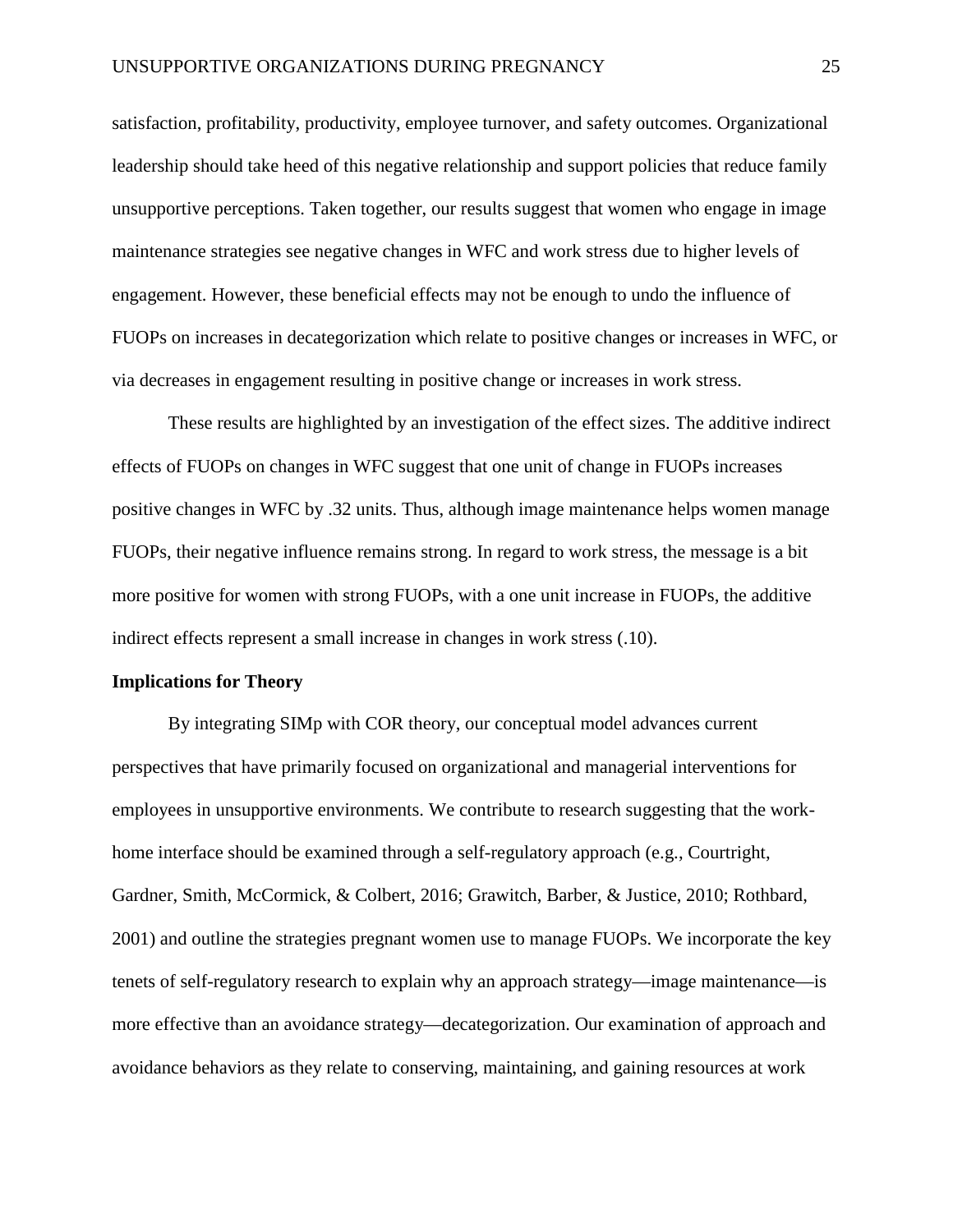advances our knowledge of how individually-based resources can enable individuals to mitigate against changes in stress despite highly demanding contexts or life transitions.

We also explain how image maintenance behaviors lead to positive consequences via the explanatory mechanism of job engagement. Consistent with COR theory, women who invest resources in image maintenance behaviors increase their resource base in the form of job engagement (Hobfoll, 2001; Schaufeli, Bakker, & Van Rhenen, 2009), enabling them to reduce stress and WFC. COR theory proposes that when individuals experience a threat to or loss of their resources, they invest resources to reduce further losses (Hobfoll et al., 1996). Yet, very little research has investigated the effectiveness of these resource investments during a major work-life transition. Finally, we answer the call to use longitudinal data to investigate CORbased models that stipulate how threats to or losses of resources influence changes in stress and inter-role conflict (Halbesleben et al., 2014; Whitman et al., 2014). By investigating the influence of FUOPs on *changes* in stress and conflict throughout pregnancy via LDS modeling, our study more closely aligns with tenets of COR theory that propose strategies to manage resource loss should result in a change of one's stress and well-being outcomes (Hobfoll, 1989, 2001).

#### **Implications for Practice**

In her groundbreaking work investigating family-supportive workplaces, Allen (2001) integrated role theory and COR theory to suggest that family support by organizations is a key resource that employees rely upon to help them manage and balance the demands of work and family roles (Allen, 2001; Grandey & Cropanzano, 1999; Hobfoll, 1989; Kelly & Vodyanoff, 1985). Though researchers and practitioners continue to emphasize the positive role familysupportive environments can play for both employees and employers, many employees still find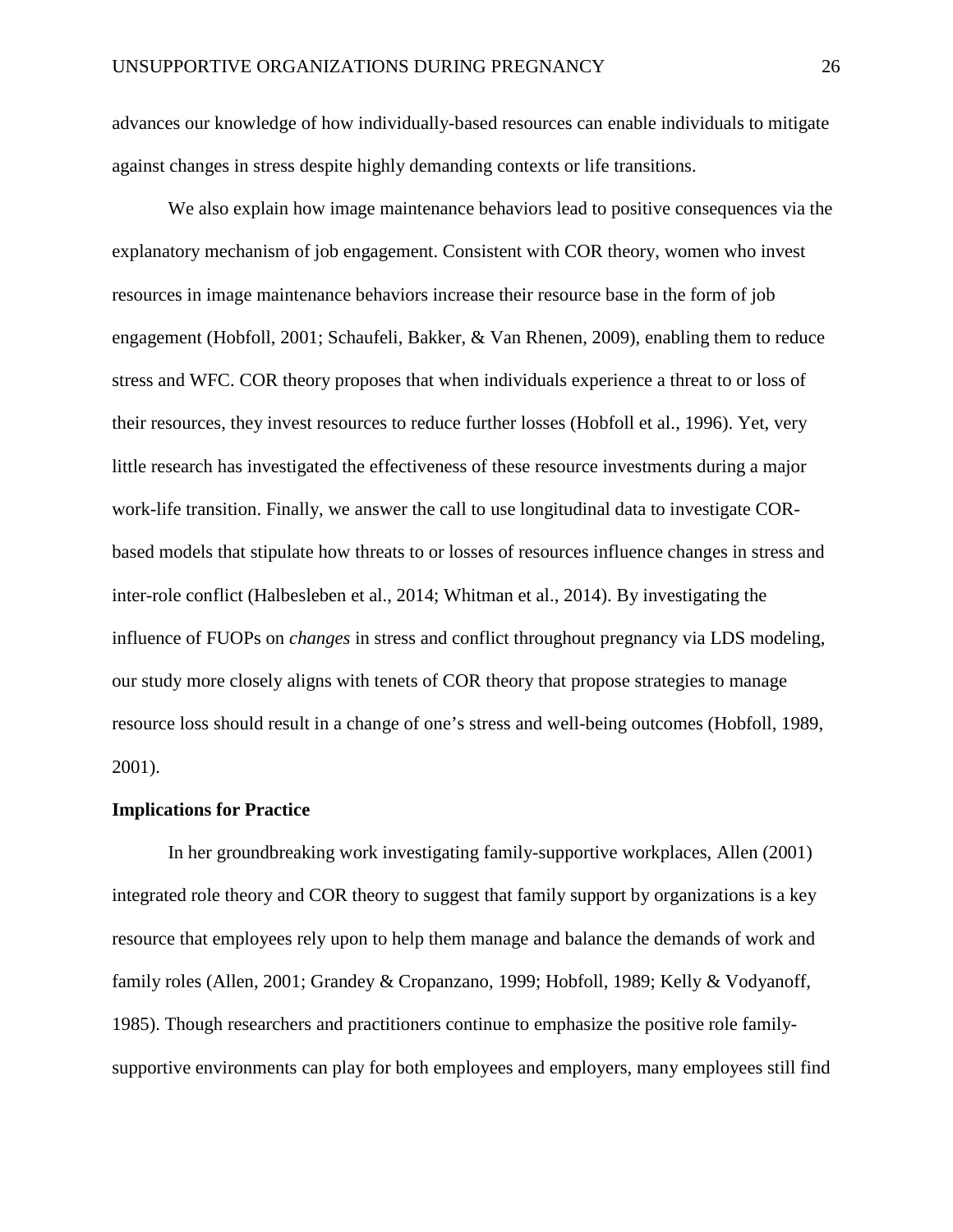that their organizations are unsupportive of employees' family lives (LaBier, 2013). Although not the focus of our research, we found that, like previous studies, FUOPs are positively correlated with stress and inter-role conflict (Allen, 2001; Lapierre et al., 2008; Wayne et al., 2013) and are negatively related with employee job engagement. FUOPs relate to positive changes in WFC via decategorization, and to work stress through reductions in engagement. Although we found beneficial outcomes related to image maintenance and engagement, overall, these strategies did not relate to negative total effects regarding changes in our outcomes. These results suggest that organizations should invest in family-friendly policies and procedures, most particularly during family transitions.

One step could be to provide family-supportive training to managers. Hammer and colleagues (2011) found that family-supportive training interventions for managers were associated with beneficial effects on employee job satisfaction, turnover intentions, and physical health, via increased perceptions of family-supportive supervisor behaviors. Additionally, Morgan et al. (2013) found that when hiring managers received (vs. did not receive) counter stereotypic information about certain pregnancy-related stereotypes (particularly lack of commitment and inflexibility), managers displayed significantly less interpersonal discrimination. As such, FUOPs and their negative consequences for employees could be attenuated in organizations where managers receive family-supportive training.

Going beyond organizational interventions, our study also provides insight into effective and ineffective strategies employees rely on for managing these environments while pregnant. Our findings suggests that image maintenance behaviors may allow women to more effectively manage, allocate, and protect their resources during pregnancy (Halbesleben, Harvey, & Bolino, 2009). Our results are consistent with previous research which found that image maintenance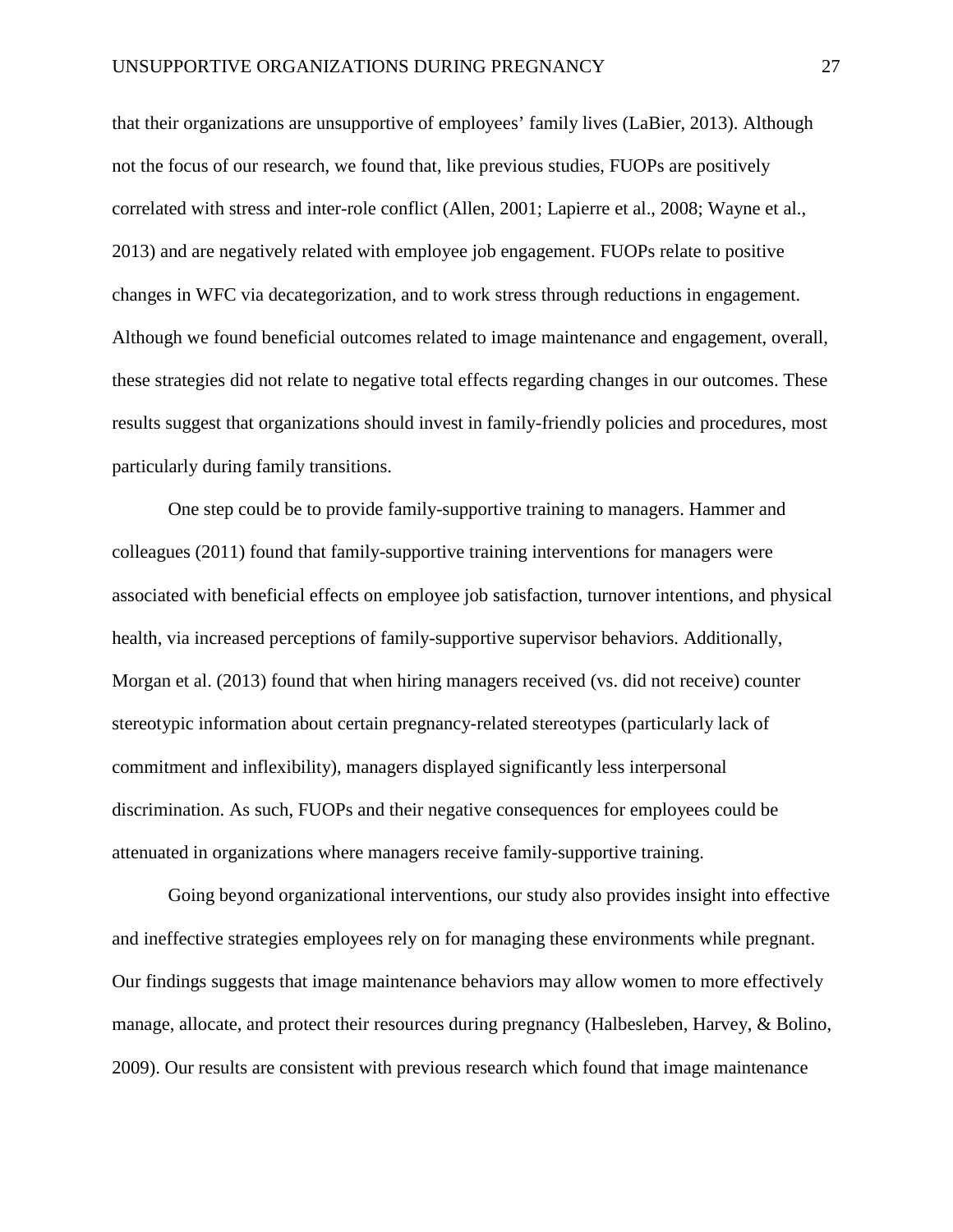strategies also reduce burnout, perceptions of discrimination, and turnover (Little, et.al, 2015). It is important to note that these findings illuminate the behaviors pregnant women report displaying in order to reduce workplace threats associated with pregnancy—particularly, while working in a family-unsupportive environment. Whether or not women *should have to* engage in these strategies when they become pregnant is an important question for academic and policy researchers alike. Certainly, all employees have a limit to the resources they can invest. Our findings suggest that organizations should be pro-active in developing a safe space where women do not feel the need to downplay their pregnancy as women who engage in decategorization behaviors see an increase in WFC during their pregnancy. Women should be encouraged to avoid these behaviors, opting instead to engage in image maintenance behaviors.

#### **Strengths, Limitations, and Future Research**

Our study design had several strengths. First, it allowed us to examine the dynamic nature of stress and conflict between work and family. Rather than assessing our hypotheses crosssectionally, we identified constructs that influence changes in inter-role conflict and work stress during pregnancy—a common family transition. Second, we examined changes in WFC, FWC, and work stress in pregnancy between two time periods during a significant life event.

Our study is also not without limitations. First, our sample size was rather small; future research should investigate this model in a larger sample. Second, because our interest was focused on employees' perceptions and personal experiences, our study relied on self-report variables. We followed a number of precautions to reduce concerns associated with self-report variables (Podsakoff, Mackenzie, Lee, & Podsakoff, 2003); we collected the predictor and outcome variables at different times and we assessed changes in WFC, FWC, and work stress during pregnancy. Our use of time-lagged change variables rather than cross-sectional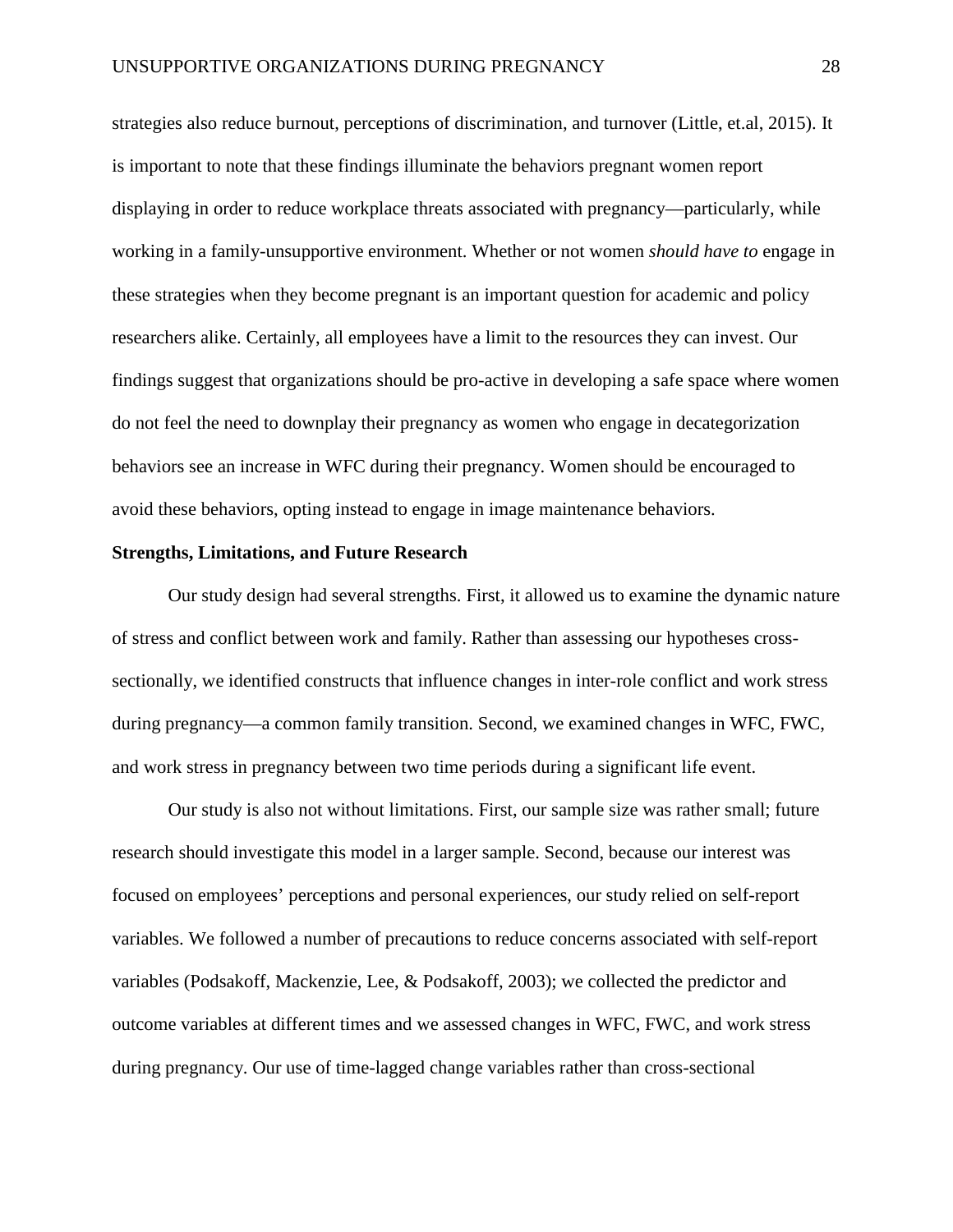measurement reduces concerns that our findings are affected by participant mood or measurement context (McArdle, 2001, 2009; Podsakoff et al., 2003). Third, it is important to note that our final model was an alternative model in which the paths between changes in FUOPs and SIMp strategies and engagement were included. Although we did so based on the recommendation by Anderson and Gerbing (1988), future research should cross-validate our results with another sample, because these paths were added a posteriori. Fourth, because of the complex nature of the models, we used aggregated scales and the analysis strategy proposed by McArdle and Nesselroade (2014); future research should investigate these questions using latent indicators of all constructs. Fifth, as recently noted by Kline (2015), a limitation of the current study, particularly the mediation results, is the potential inability to replicate these findings to other samples. While the current study meets one of his recommendations for strong tests of mediation—temporal separation of the X, M and Y variables—future research could test our model using a quasi-experimental design, manipulating FUOPs and observing pregnant women's reaction to it.

Sixth, another potential concern given the number of independent and mediating variables in our model could be that multicollinearity is affecting the strength of our relationships. To assess for the potential of multicollinearity, we performed multicollinearity tests for the influence of image maintenance and decategorization on engagement. Tolerance (IM  $=$  .829; DC = .829) and VIF (IM = 1.206; DC = 1.206) values were adequate for the two variables. This helps to reduce the concern of multicollinearity in our model. Additionally, we ran two additional models with fewer variables—one where we removed decategorization and one where we removed image maintenance and engagement. We did so to understand the implications of each indirect effect on its own without any multicollinearity issues. The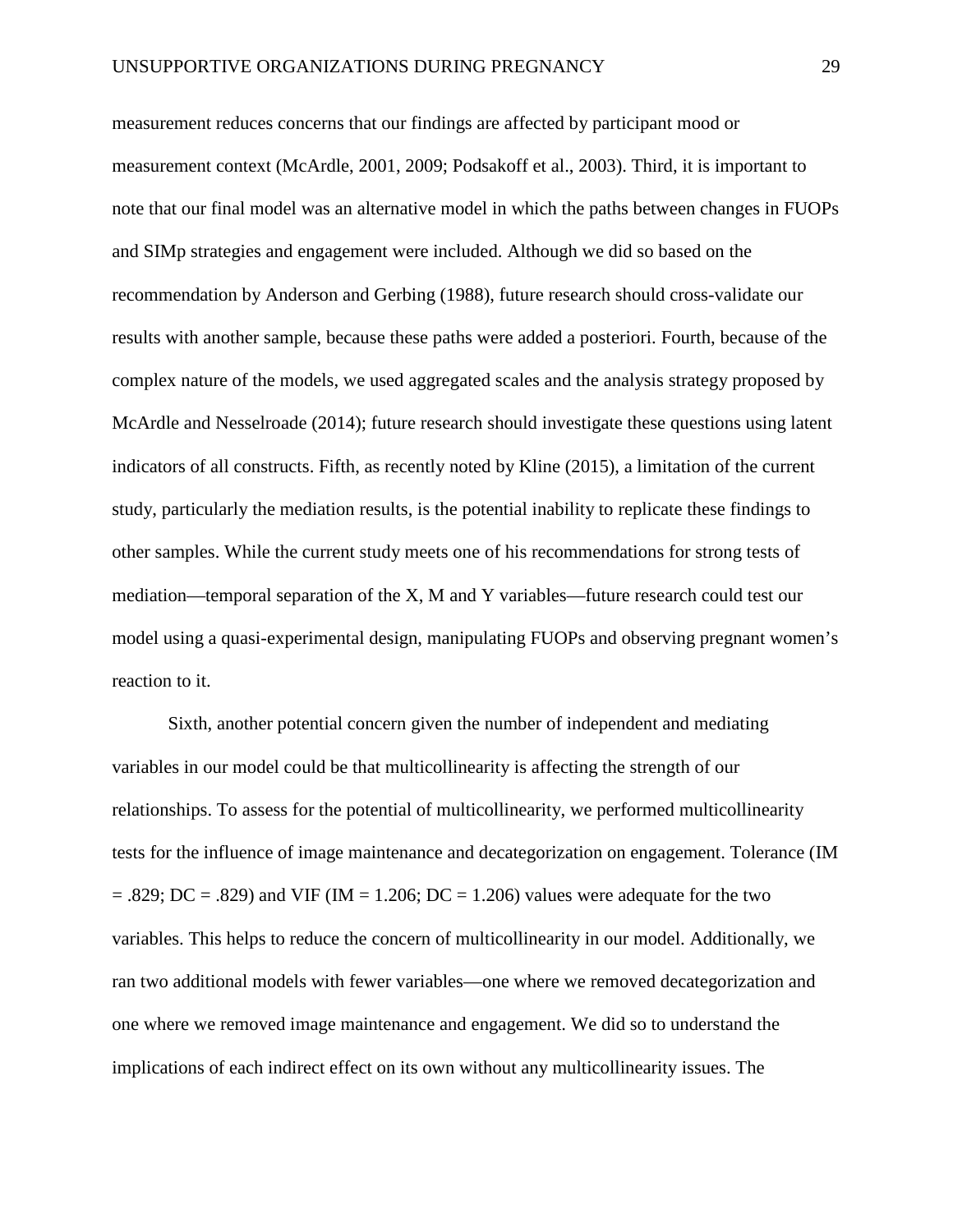estimated effects in the separate models did not meaningfully differ from the overall model (the complete findings are available from the authors), alleviating concern regarding multicollinearity in our final model.

Seventh, and finally, although we felt that an LDS design would best answer our research question, it is not without its trade-offs. Specifically, LDS limits our ability to investigate the reliability of the growth trajectories (Willett, 1989). Analysis techniques that allow for more than two measurement time points such as latent growth modeling (LGM) would be an alternative analysis technique that would allow consideration of growth trajectories. This would be a useful analysis in future studies that take a more detailed approach to the long-term changes of stress during pregnancy. Still, an important difference between LGM and LDS is that using LDS allowed us to account for the relationship between Time 1 WFC, FWC, and work stress and the change in WFC, FWC and work stress and better isolate the influence of the SIMp strategies (Kenny, 2011). Accordingly, because we were interested in the influence of women's behaviors on the difference between Time 1 and Time 4 over a time period where pregnancy changes were also likely, we consider LDS the best analysis technique for this study.

Our study also highlighted several important directions for future research. First, we found that women who engaged in image maintenance behaviors experienced more job engagement, which, in turn, reduced their stress and inter-role conflict during pregnancy. Image maintenance strategies provided a functional coping mechanism for women with FUOPs. Though our investigation of pregnancy is a key contribution to the literature, future research should investigate other family transitions such as caring for aging parents or an ill family member. Future research should also investigate the intrapersonal or interpersonal factors that relate to adopting image maintenance behaviors. Perhaps certain personality characteristics or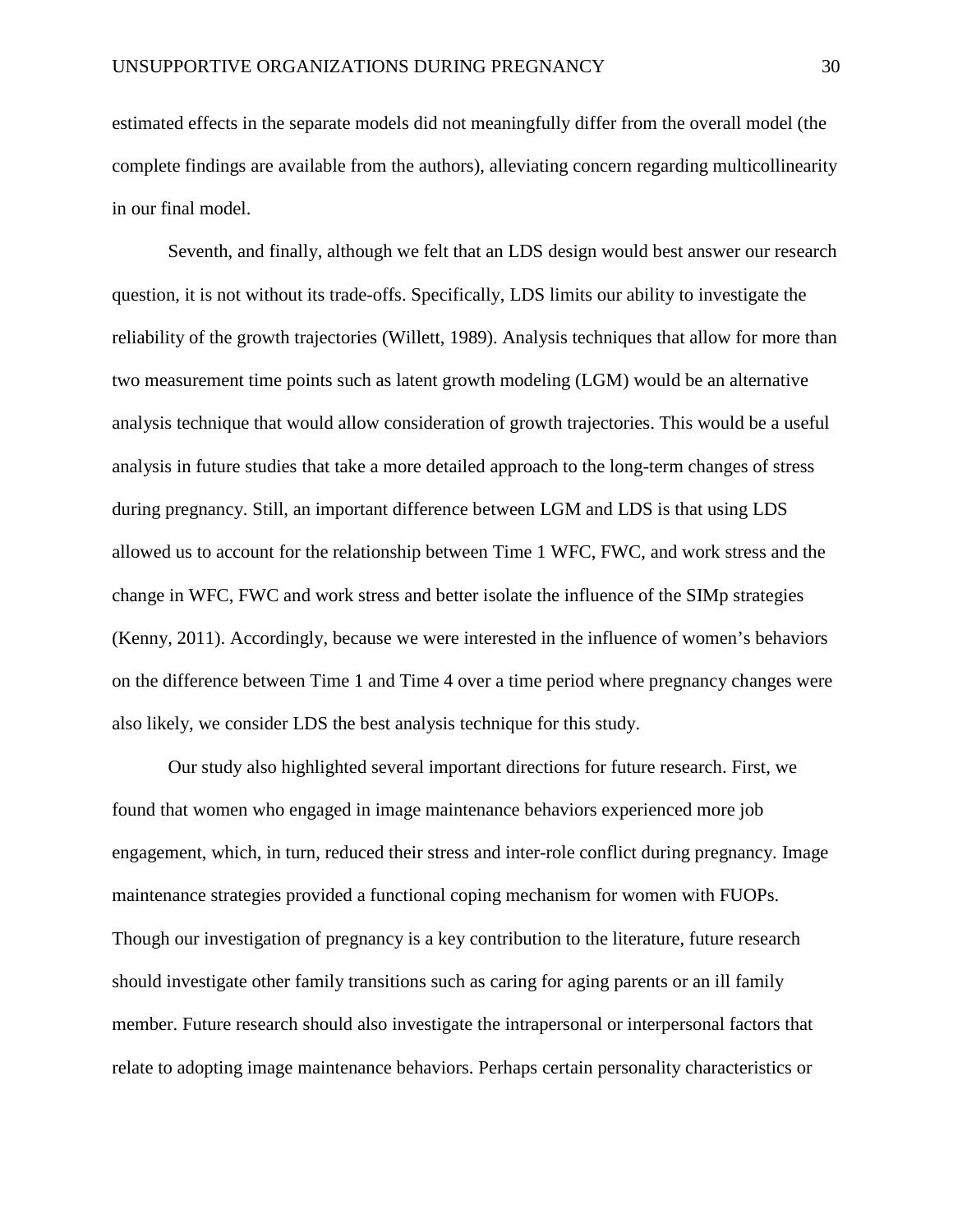relationships (i.e., role models, mentors, and/or career-supportive spouses) encourage women to engage in image maintenance strategies.

Second, investigating the accuracy of pregnant employees' perceptions that their organizations are unsupportive of families is another important avenue for future research. Such work might look at organizational work-family policies and group- and organizational-level perceptions of them. It may be that pregnant employees are more attuned than non-pregnant employees to signals of family support (or the lack thereof). Group- or organizational-level consensus about a lack of family support would suggest the need for a broader, cultural intervention to address this problem. In such cases, interventions focused on pregnant employees may be more useful in addressing the source of these perceptions. For example, training programs on harassment and diversity could include specific examples related to pregnancy. Additionally, if pregnant employees perceive the organization's culture as unsupportive, this may suggest that pregnancy-specific policies and procedures may need to be improved. Third, future research needs to uncover what factors or characteristics of FUOPs contribute to changes in FWC, WFC, and work stress during pregnancy. There are likely multiple organizational contributors to FUOPs (e.g., limited access to flexibility, an organizational culture encouraging employees to keep personal problems at home, and/or a culture encouraging working long hours in order to advance). Developing a better understanding of the organizational factors contributing to FUOPs would further advance theory and practice.

## **Conclusion**

The Amazon.com controversy captured the attention of popular press due to the negative influence of family-unsupportive organizations on employees and organizations. Research has also documented the importance of family-supportive environments as well as the negative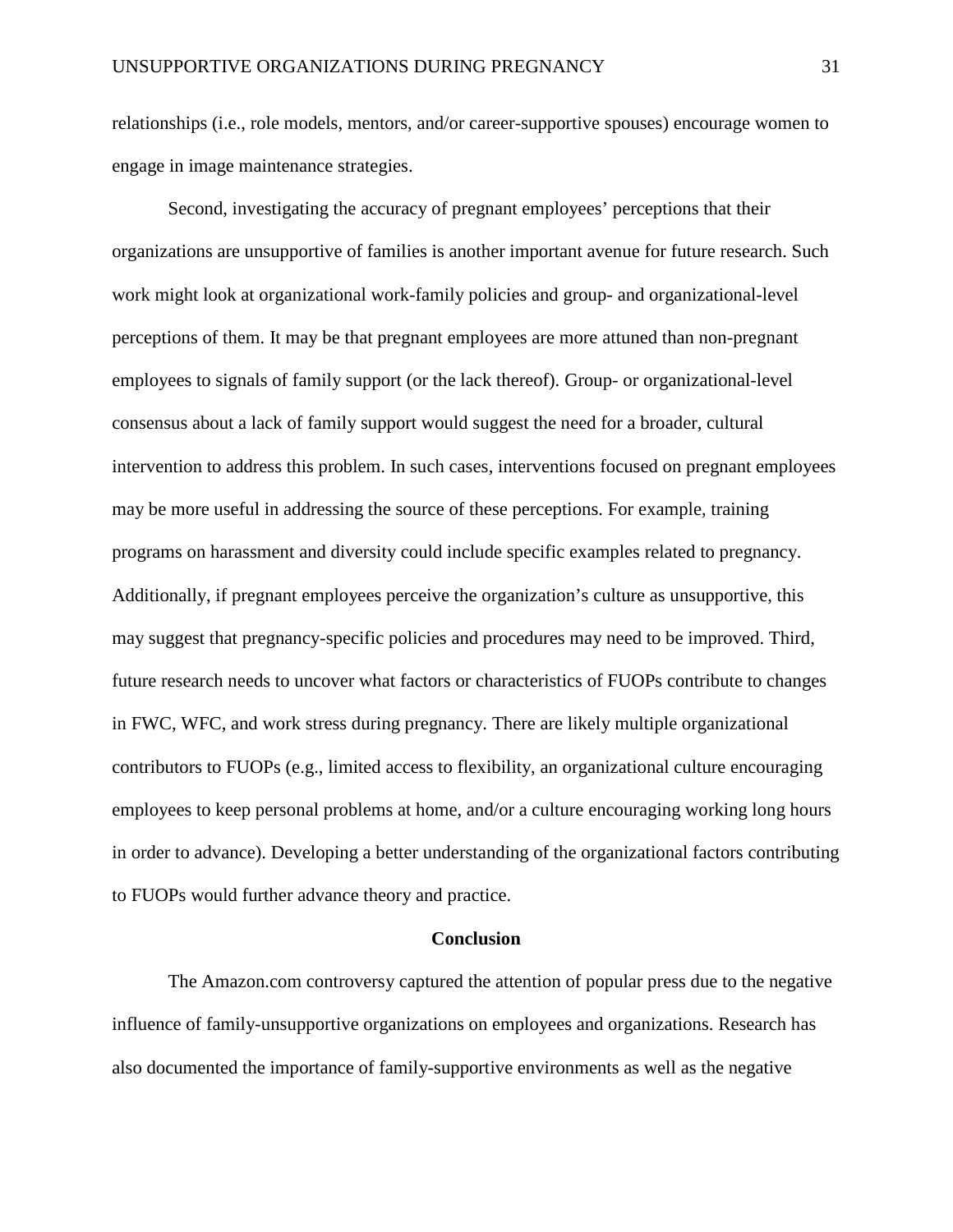consequences associated with family-unsupportive environments (cf. Allen, 2001; Lapierre et al., 2008; Wayne et al., 2013). Our results suggest that many pregnant employees are effectively managing these environments by engaging in image maintenance strategies. Decategorization strategies, however, should be avoided as they drove positive changes or increases in WFC and work stress. Though these individual strategies may be no substitute for positive, familysupportive environments, women who lack organizational support for their family roles can take some relief in knowing that their use of image maintenance strategies can help them to manage work stress and WFC. We hope that our results will help to encourage more organizations to foster family-supportive workplaces.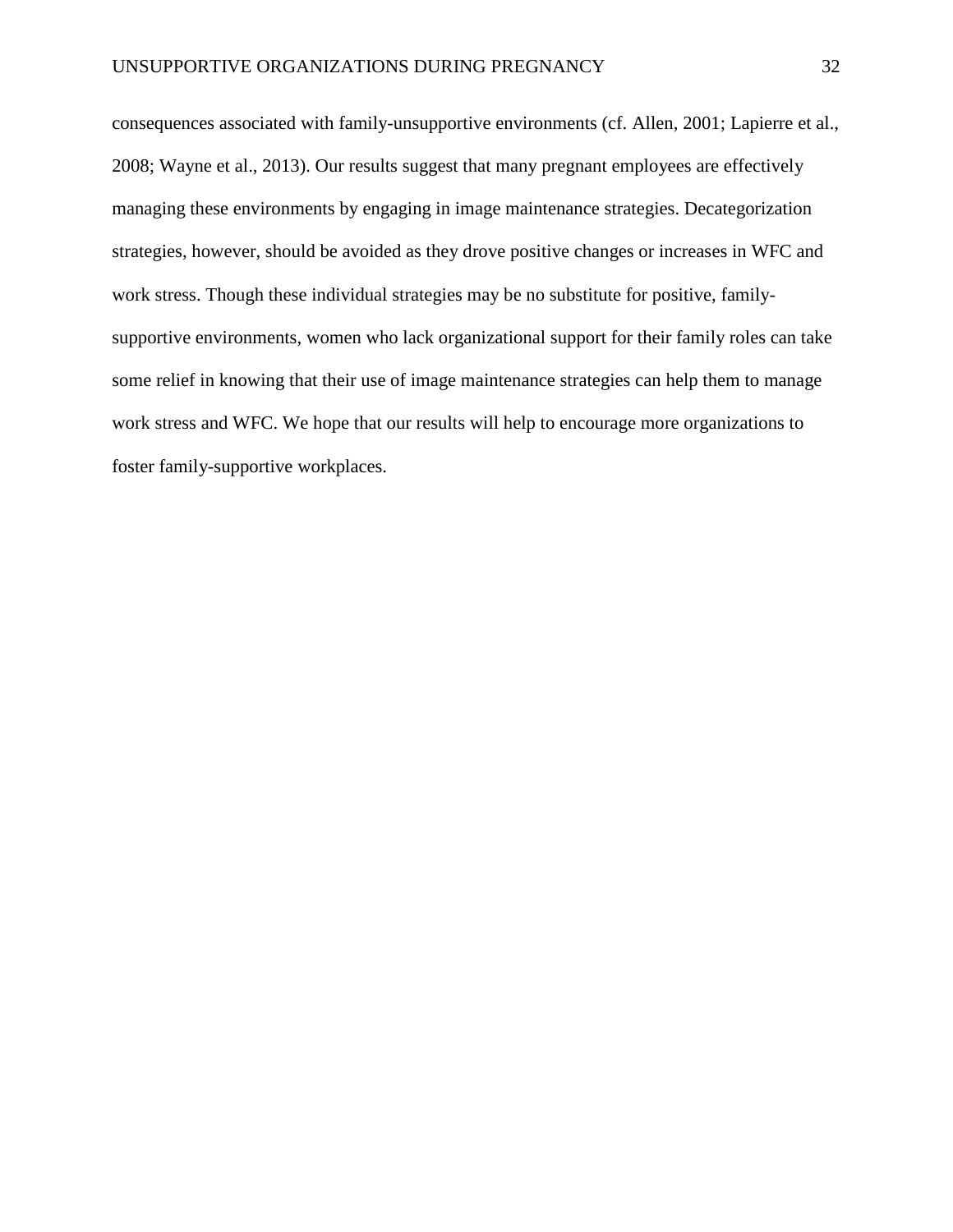## **References**

- Allen, T. D. (2001). Family-supportive work environments: The role of organizational perceptions. *Journal of Vocational Behavior, 58,* 414–435.
- American College of Obstetricians and Gynecologists. (2010). *Your pregnancy and childbirth: month to month*. Retrieved from https://www.acog.org/Resources-And-Publications/Your-Pregnancy-and-Childbirth
- Baumeister, R. F. (1989). Motives and costs of self-presentation in organizations. In R. A. Giacalone & P.Rosenfeld (Eds.), *Impression management in the organization:* 57–71. Hillsdale, NJ: Lawrence Erlbaum Associates.
- Benight, C. C., Swift, E., Sanger, J., Smith, A., & Zeppelin, D. (1999). Coping self-efficacy as a mediator of distress following a natural disaster. *Journal of Applied Social Psychology*, *29*, 2443–2464.
- Blau, F., Ferber, M., & Winkler, A. (1998). *The economics of women, men, and work* (3rd ed.). Upper Saddle River, NJ: Prentice Hall.
- Booth, S. M., & Matthews, R. A. (2012). Family-supportive organization perceptions: Validation of an abbreviated measure and theory extension. *Journal of Occupational Health Psychology*, *17*, 41–51.
- Borrill, C., & Kidd, J. M. (1994). New parents at work: Jobs, families and the psychological contract. *British Journal of Guidance and Counselling*, *22*: 219–231.
- Boushey, H. & Glynn, S. (2012). Center for American Progress: The Effects of Paid Family and Medical Leave on Employment Stability and Economic Security. https://www.americanprogress.org/wpcontent/uploads/issues/2012/04/pdf/BousheyEmploymentLeave1.pdf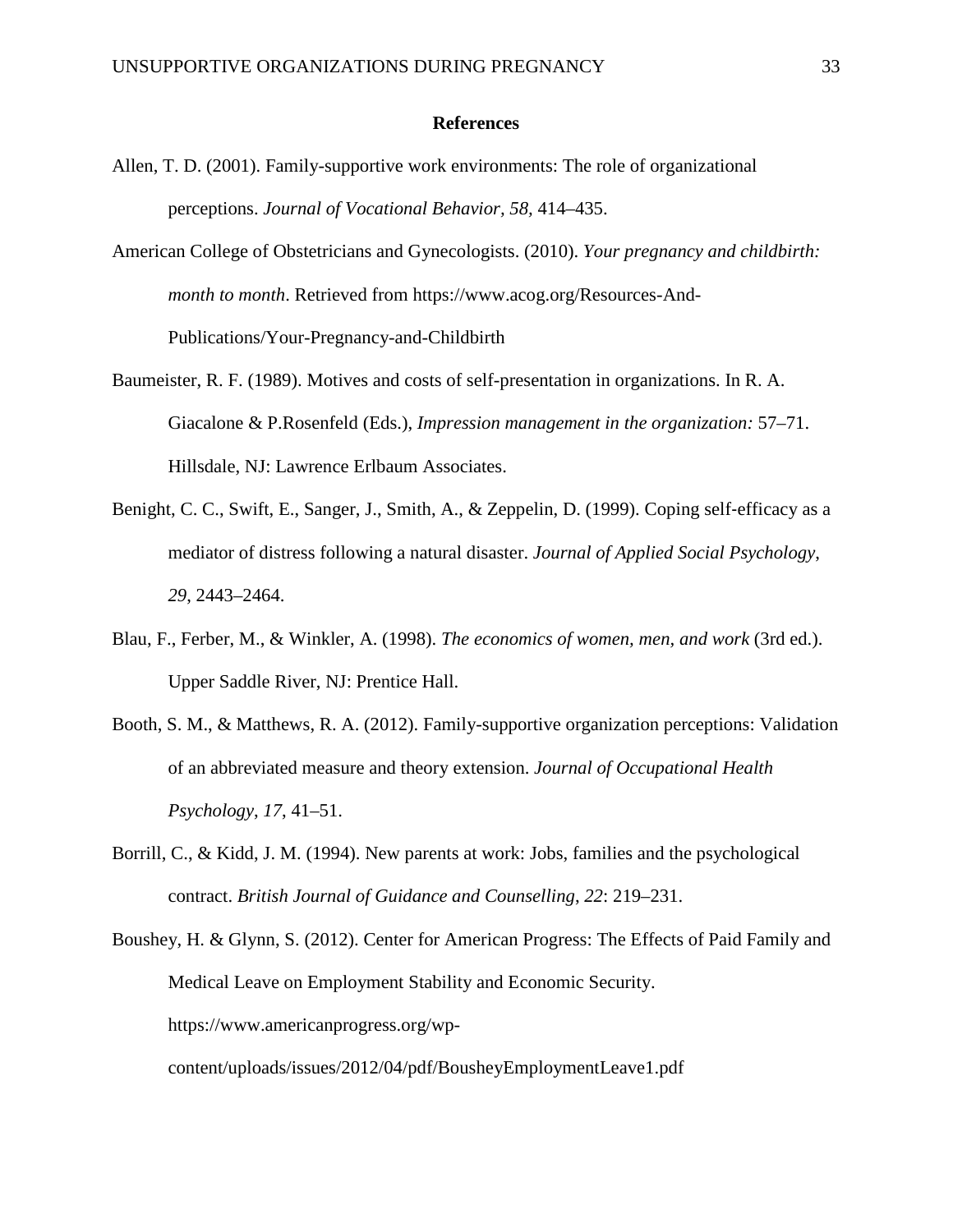- Brandt, L. P., & Nielsen, C. V. (1992). Job stress and adverse outcome of pregnancy: A causal link or recall bias? *American Journal of Epidemiology, 135*, 302–311.
- Campbell, N. S., Perry, S. J., Maertz, C. P., Allen, D. G., & Griffeth, R. W. (2013). All you need is…resources: The effects of justice and support on burnout and turnover. *Human Relations*, *66*, 759–782.
- Carver, C. S., & Scheier, M. F. (1998). *On the self-regulation of behavior*. New York: Cambridge University Press.
- Christian, M. S., Garza, A. S., & Slaughter, J. E. (2011). Work engagement: A quantitative review and test of its relations with task and contextual performance. *Personnel Psychology*, *64*, 89–136.
- Clair, J. A., Beatty, J. E., & MacLean, T. L. (2005). Out of sight but not out of mind: Managing invisible social identities in the workplace. *Academy of Management Review*, *30*, 78–95.
- Cook, A. (2009). Connecting work–family policies to supportive work environments. *Group & Organization Management, 34,* 206–240.
- Courtright, S., Gardner, R., Smith, T., McCormick, B., & Colbert, A. (2016). My family made me do it: A cross-domain, self-regulatory perspective on antecedents to abusive supervision. *Academy of Management Journal, 59,* 1630 –1652. http://dx.doi.org/10.5465/amj.2013.1009
- Duxbury, L., & Gover, L. (2011). Exploring the link between organizational culture and work– family conflict. *The Handbook of Organizational Culture and Climate*, *2*, 271–290.
- Glass, J. L., & Riley, L. (1998). Family responsive policies and employee retention following childbirth. *Social Forces*, *76*, 1401–1435.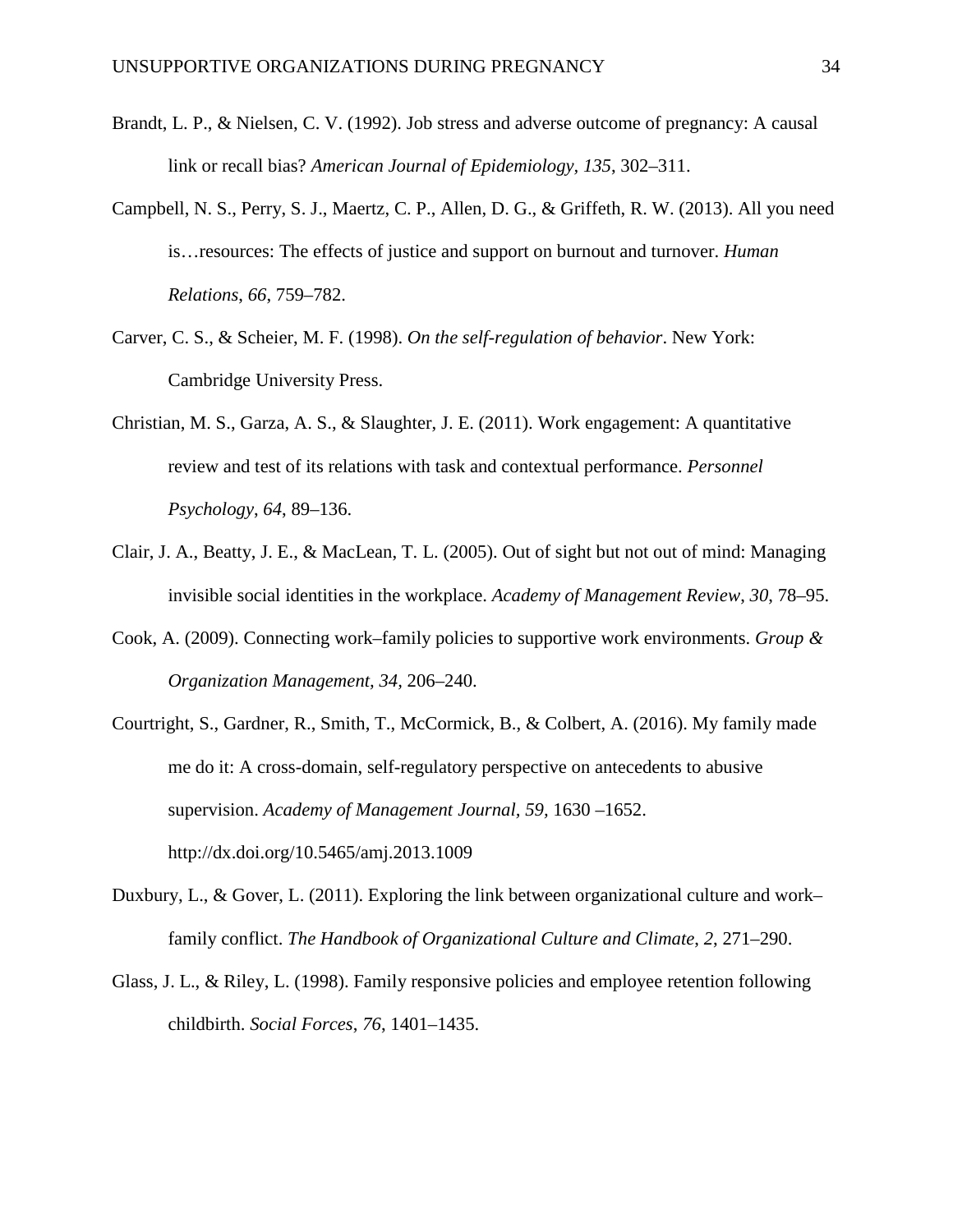- Grandey, A. A., & Cropanzano, R. (1999). The conservation of resources model applied to work–family conflict and strain. *Journal of Vocational Behavior*, *54*, 350–370.
- Grant-Vallone, E. J., & Donaldson, S. I. (2001). Consequences of work-family conflict on employee well-being over time. *Work & Stress, 15*, 214–226.
- Grawitch, M. J., Barber, L. K., & Justice, L. (2010). Rethinking the work–life interface: It's not about balance, it's about resource allocation. *Applied Psychology: Health and Well-Being, 2,* 127–159.
- Greenhaus, J. H., & Beutell, N. J. (1985). Sources of conflict between work and family roles. *Academy of Management Review, 10*, 76–88.
- Haar, J. M., & Roche, M. A. (2010). Family supportive organization perceptions and employee outcomes: The mediating effects of life satisfaction. *The International Journal of Human Resource Management*, *21*, 999–1014.
- Halbesleben, J. R. (2006). Sources of social support and burnout: A meta-analytic test of the conservation of resources model. *Journal of Applied Psychology*, *91*, 1134–1145.
- Halbesleben, J. R., & Bowler, W. M. (2007). Emotional exhaustion and job performance: the mediating role of motivation. *Journal of Applied Psychology*, *92*, 93–106.
- Halbesleben, J. R. B., Harvey, J. B., & Bolino, M. C. (2009). Too engaged? A conservation of resources view of the relationship between work engagement and work interference with family. *Journal of Applied Psychology, 94,* 1452–1465*.*
- Halbesleben, J. R., Neveu, J. P., Paustian-Underdahl, S. C., & Westman, M. (2014). Getting to the "COR" understanding the role of resources in conservation of resources theory. *Journal of Management, 40,* 1334–1364.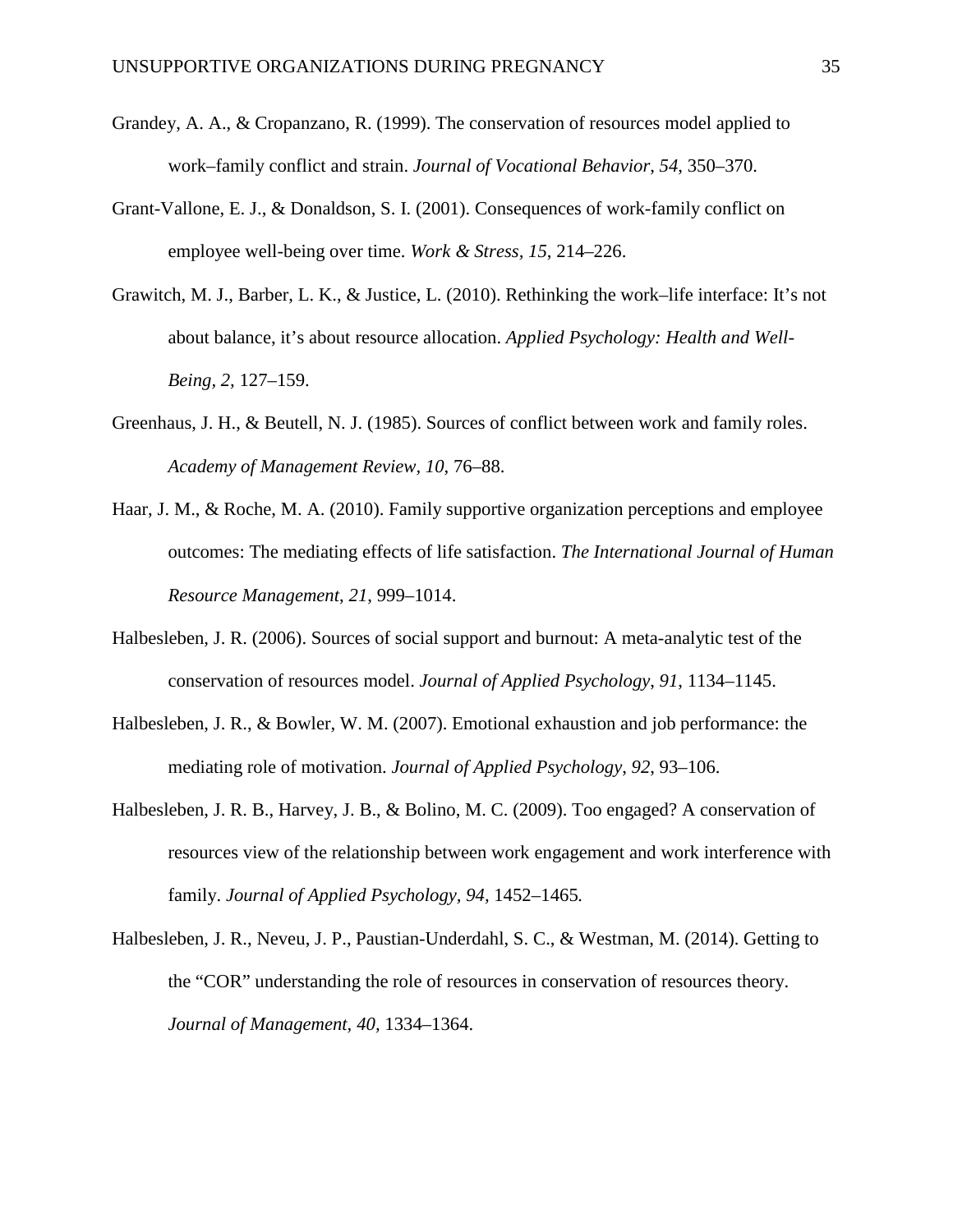- Halbesleben, J. R., Wheeler, A. R., & Rossi, A. M. (2012). The costs and benefits of working with one's spouse: A two-sample examination of spousal support, work–family conflict, and emotional exhaustion in work‐linked relationships. *Journal of Organizational Behavior*, *33*, 597–615.
- Hammer, L. B., Kossek, E. E., Anger, W. K., Bodner, T., & Zimmerman, K. L. (2011). Clarifying work–family intervention processes: The roles of work–family conflict and family-supportive supervisor behaviors. *Journal of Applied Psychology*, *96*, 134–150.
- Harter, J. K., Schmidt, F. L., & Hayes, T. L. (2002). Business-unit-level relationship between employee satisfaction, employee engagement, and business outcomes: A meta-analysis. *Journal of Applied Psychology*, *87*, 268–279.
- Hebl, M. R., King, E. B., Glick, P., Singletary, S. L., & Kazama, S. (2007). Hostile and benevolent reactions toward pregnant women: Complementary interpersonal punishments and rewards that maintain traditional roles. *Journal of Applied Psychology*, *92*, 1499– 1511.
- Hewlin, P. F. (2003). And the award for best actor goes to…: Facades of conformity in organizational settings. *Academy of Management Review*, *28*, 633–642.
- Hobfoll, S. E. (1989). Conservation of resources: A new attempt at conceptualizing stress. *American Psychologist*, *44*, 513–524.
- Hobfoll, S. E. (2001). The influence of culture, community, and the nested-self in the stress process: Advancing conservation of resources theory. *Applied Psychology*, *50*, 337–421.
- Hobfoll, S., Freedy, J., Green, B., & Solomon, S. (1996). Coping in reaction to extreme stress: The roles of resource loss and resource availability. In M. Zeidner & N. Endler (Eds.), *Handbook of coping: Theory, research, applications* (pp. 322–349). New York: Wiley.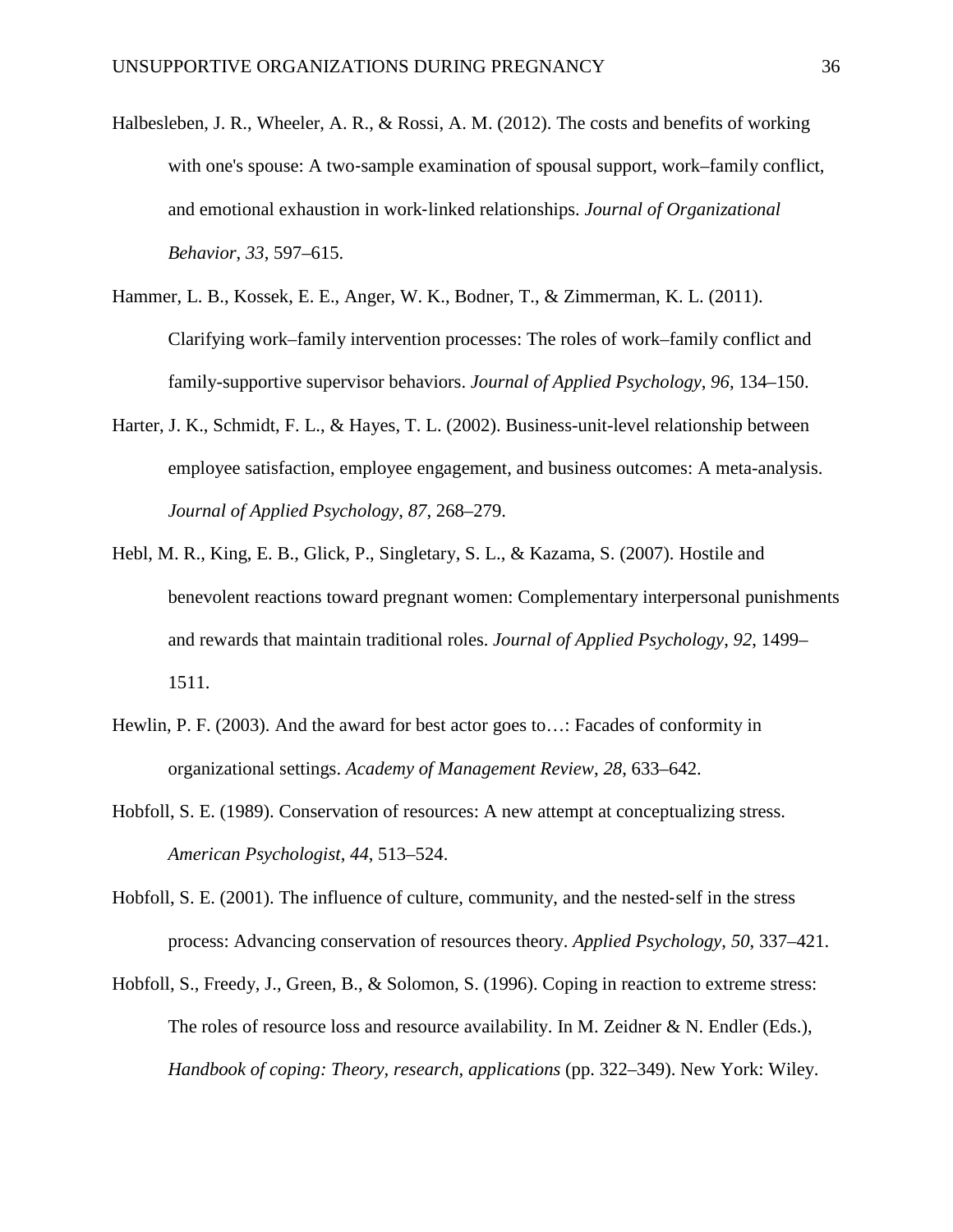- Houston, D. M., & Marks, G. (2003). The role of planning and workplace support in returning to work after maternity leave. *British Journal of Industrial Relations*, *41*, 197–214.
- Jones, K. P., King, E. B., Gilrane, V. L., McCausland, T. C., Cortina, J. M., & Grimm, K. J. (2016). The baby bump: Managing a dynamic stigma over time. *Journal of Management*, *42,* 1530–1556.
- Kahn, R. L. (1981). Work and health. New York: Wiley.
- Kahn, R. L., Wolfe, D. M., Quinn, R. P., Snoek, J. D., & Rosenthal, R. A. (1964). Organizational stress: Studies in inter-role conflict and ambiguity. New York: Wiley.
- Kahn, W. A. (1990). Psychological conditions of personal engagement and disengagement at work. *Academy of Management Journal*, *33*, 692–724.
- Kantor, J. & Streitfeld, D. (2015, August 15). Inside Amazon: Wrestling big ideas in a bruising workplace. *The New York Times.* Retrieved from http://www.nytimes.com/2015/08/16/ technology/inside-amazon-wrestling-big-ideas-in-a-bruising-workplace.html
- Kelly, R. F., & Voydanoff, P. (1985). Work/family role strain among employed parents. *Family Relations*, *34,* 367–374.
- Kenny, D. (2011). Growth Curve Models [PowerPoint slides]. Retrieved from http://davidakenny.net/cm/gcm.ppt
- King, E. B., & Botsford, W. E. (2009). Managing pregnancy disclosures: Understanding and overcoming the challenges of expectant motherhood at work. *Human Resource Management Review, 19,* 314–323.

Kline, R. B. (2015). The mediation myth. *Basic and Applied Social Psychology*, *37*, 202–213.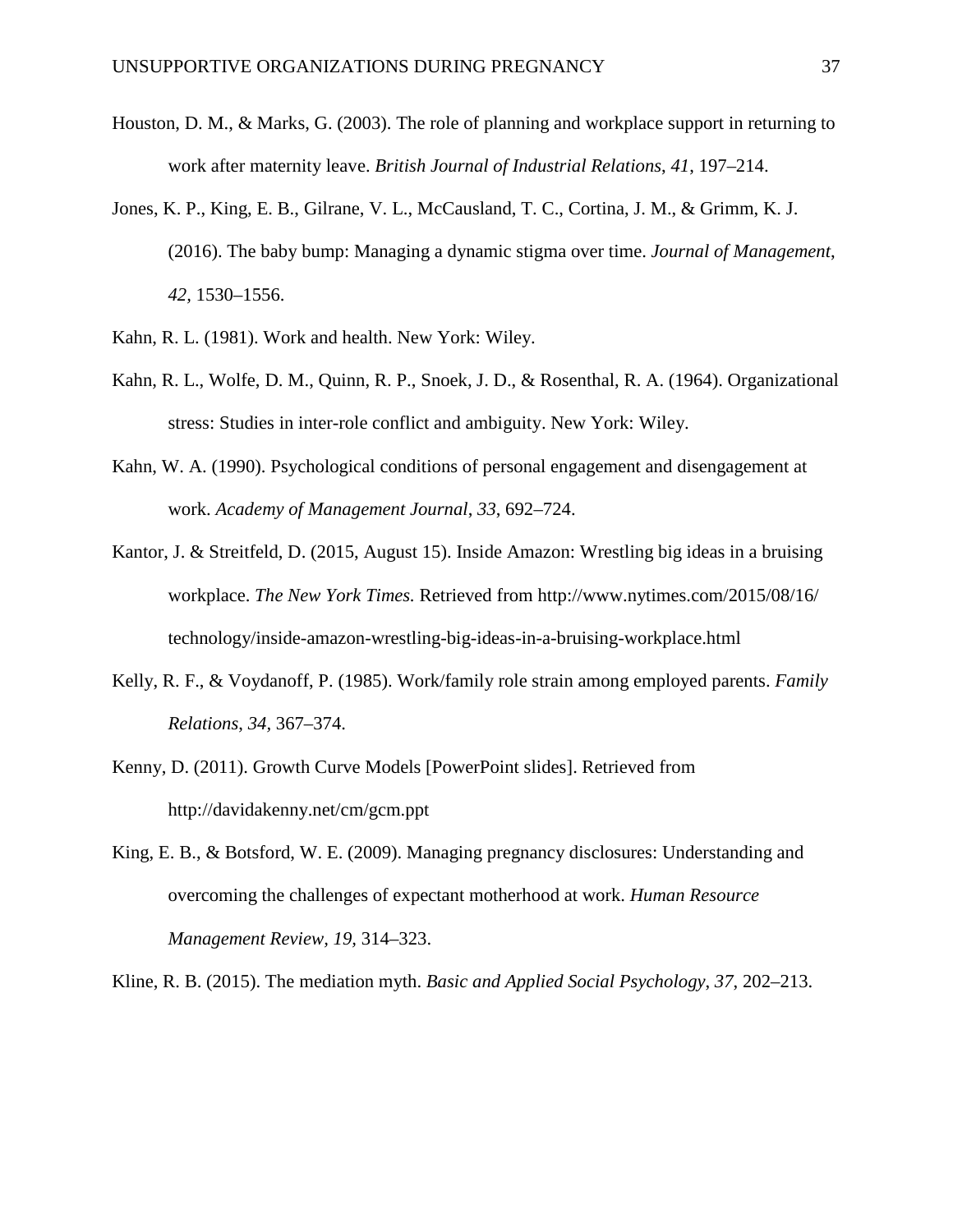- LaBier, D. (2013, June 27). Why today's workplace is so destructive to so many people. [Web log post.] *Psychology Today*. Retrieved from https://www.psychologytoday.com/ blog/the-new-resilience/201306/why-todays-workplace-is-so-destructive-so-many-people
- Ladge, J. J., Clair, J. A., & Greenberg, D. (2012). Cross-domain identity transition during liminal periods: Constructing multiple selves as professional and mother during pregnancy. *Academy of Management Journal*, *55*, 1449–1471.
- Lapierre, L. M., & Allen, T. D. (2006). Work-supportive family, family-supportive supervision, use of organizational benefits, and problem-focused coping: implications for work-family conflict and employee well-being. *Journal of Occupational Health Psychology, 11,* 169– 181.
- Lapierre, L. M., Spector, P. E., Allen, T. D., Poelmans, S., Cooper, C. L., O'Driscoll, M. P., ... Kinnunen, U. (2008). Family-supportive organization perceptions, multiple dimensions of work–family conflict, and employee satisfaction: A test of model across five samples. *Journal of Vocational Behavior*, *73*, 92–106.
- Lazarus, R. S. & Folkman, S. (1984). *Stress, Appraisal, and Coping*. New York: Springer.
- Little, L. M., Major, V. S., Hinojosa, A. S., & Nelson, D. L. (2015). Professional image maintenance: How women navigate pregnancy in the workplace. *Academy of Management Journal*, *58*, 8–37.
- Lobel, S. A., & Kossek, E. E. (1996). Human resource strategies to support diversity in work and personal lifestyles: Beyond the "family friendly" organization. In E. E. Kossek & S. A. Lobel (Eds.), Managing diversity: Human resource strategies for transforming the workplace (pp. 221–243). Cambridge, MA: Blackwell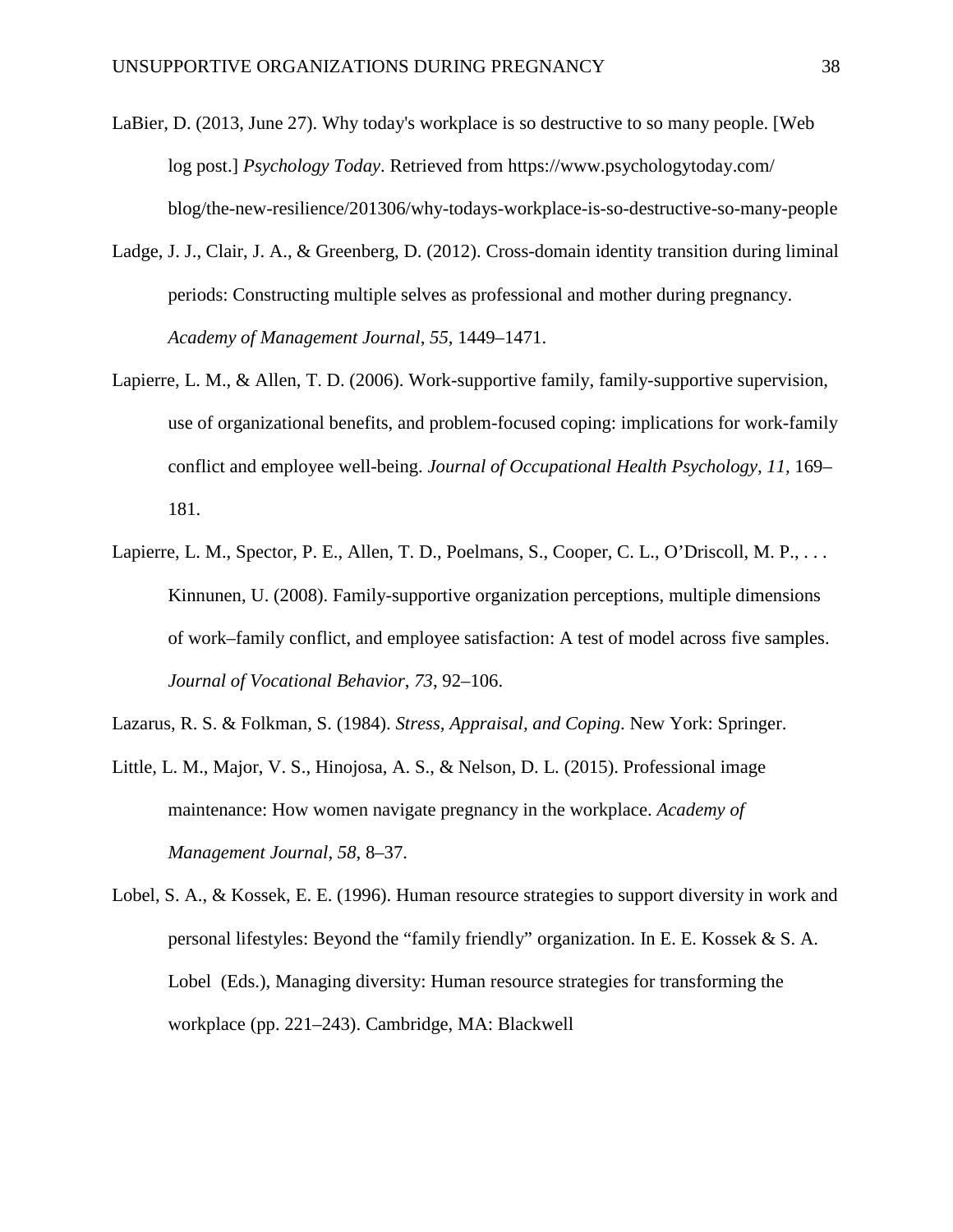- McArdle, J. J. (2001). A latent difference score approach to longitudinal dynamic structural analysis. In R. Cudeck, S. du Toit, & D. Sorbom (Eds.), *Structural equation modeling: Present and future* (pp. 342–380). Lincolnwood, IL: Science.
- McArdle, J. J. (2009). Latent variable modeling of differences and changes with longitudinal data. *Annual Review of Psychology, 60,* 577–605.
- McArdle, J. J., & Nesselroade, J. R. (1994). Structuring data to study development and change. In S. H. Cohen & H. W. Reese (Eds.), *Life-span Developmental Psychology: Methodological Innovations* (pp. 223–267). Hillsdale, NJ: Erlbaum.
- Morgan, W. B., Walker, S. S., Hebl, M. M. R., & King, E. B. (2013). A field experiment: Reducing interpersonal discrimination toward pregnant job applicants. *Journal of Applied Psychology, 98,* 799–809.
- Motowidlo, S. J., Packard, J. S., & Manning, M. R. (1986). Occupational stress: Its causes and consequences for job performance. *Journal of Applied Psychology, 71,* 618–629.
- Netemeyer, R. G., Boles, J. S., & McMurrian, R. (1996). Development and validation of work– family conflict and family–work conflict scales. *Journal of Applied Psychology*, *81,* 400– 410.
- Netemeyer, R. G., Maxham III, J. G., & Pullig, C. (2005). Conflicts in the work–family interface: Links to job stress, customer service employee performance, and customer purchase intent. *Journal of Marketing, 69,* 130–143.
- Padavic, I., Ely, R. J., & Reid, E. (2013). The work–family narrative as a social defense. In *Gender & Work: Challenging Conventional Wisdom.* Symposium at Harvard Business School, Boston, MA.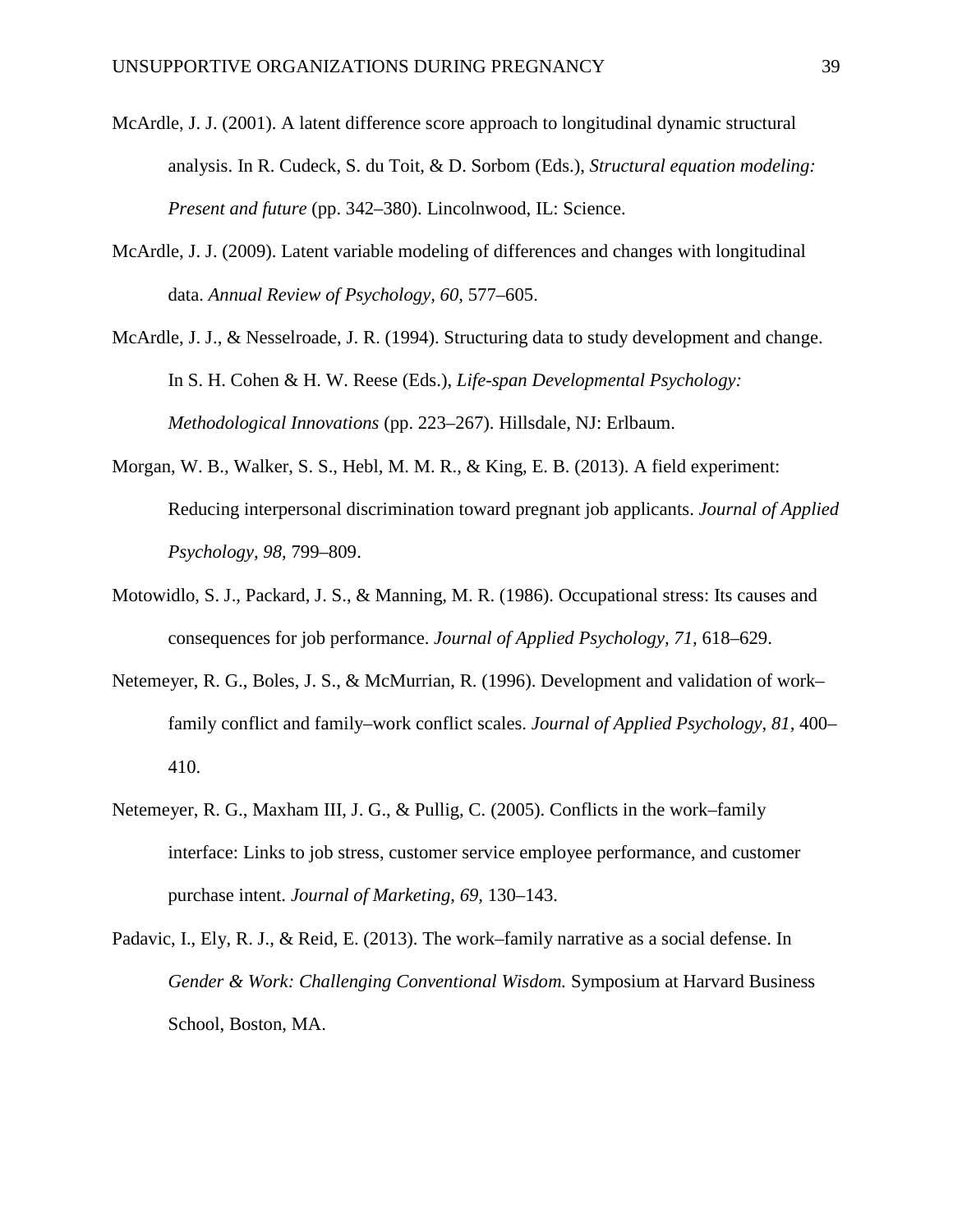- Parker, D. F., & DeCotiis, T. A. (1983). Organizational determinants of job stress. *Organizational Behavior and Human Performance*, *32*, 160–177.
- Podsakoff, P. M., MacKenzie, S. B., Lee, J. Y., & Podsakoff, N. P. (2003). Common method biases in behavioral research: A critical review of the literature and recommended remedies. *Journal of Applied Psychology*, *88*, 879–903.
- Ragins, B. R. (2008). Disclosure disconnects: Antecedents and consequences of disclosing invisible stigmas across life domains. *Academy of Management Review*, *33*, 194–215.
- Ragins, B. R., Singh, R., & Cornwell, J. M. (2007). Making the invisible visible: fear and disclosure of sexual orientation at work. *Journal of Applied Psychology*, *92*, 1103–1118.
- Rand, C. S. (1986). The stress of childbearing: Nurse-midwives as a source of social support. *Stress, Social Support, and Women*, 173–185.
- Rich, B. L., LePine, J. A., & Crawford, E. R. (2010). Job engagement: Antecedents and effects on job performance. *Academy of Management Journal*, *53*, 617–635.
- Roberts, L. M. (2005). Changing faces: Professional image construction in diverse organizational settings. *Academy of Management Review*, *30*, 685–711.
- Rothbard, N. P. (2001). Enriching or depleting? The dynamics of engagement in work and family roles. *Administrative Science Quarterly, 46,* 655– 684. http://dx.doi.org/10.2307/3094827
- Selig, J. P., & Preacher, K. J. (2009). Mediation models for longitudinal data in developmental research. *Research in Human Development*, *6*, 144–164.
- Shockley, K. M., & Allen, T. D. (2007). When flexibility helps: Another look at the availability of flexible work arrangements and work–family conflict. *Journal of Vocational Behavior, 71,* 479–493.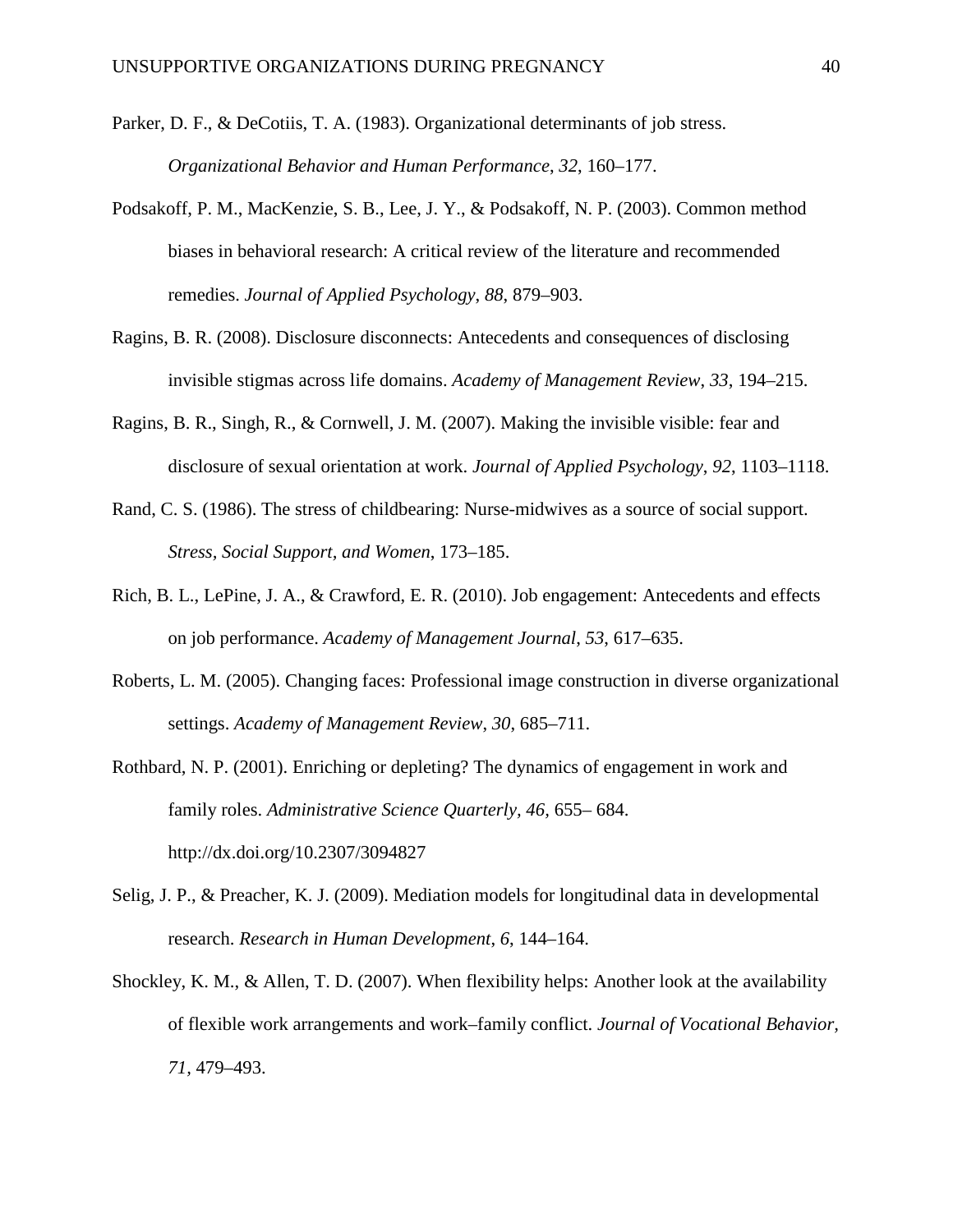- Slaughter, A. M. (2012, July/August). Why women still can't have it all. *The Atlantic.* Retrieved from http://www.theatlantic.com/magazine/archive/2012/07/why-women-still-cant-haveit-all/309020/
- Schwartz, F. N. 1992. Women as a business imperative. *Harvard Business Review, 70*, 105–113.

U.S. National Library of Medicine. (2016, June). Retrieved from https://medlineplus.gov/pregnancy.html

- Vandenberg, R. J., & Lance, C. E. (2000). A review and synthesis of the measurement invariance literature: Suggestions, practices, and recommendations for organizational research. *Organizational Research Methods*, *3*, 4–70.
- Wayne, J. H., Casper, W. J., Matthews, R. A., & Allen, T. D. (2013). Family-supportive organization perceptions and organizational commitment: The mediating role of work– family conflict and enrichment and partner attitudes. *Journal of Applied Psychology*, *98*, 606–622.
- Wells, J. D., Hobfoll, S. E., & Lavin, J. (1997). Resource loss, resource gain, and communal coping during pregnancy among women with multiple roles. *Psychology of Women Quarterly*, *21*, 645–662.
- Whitman, M. V., Halbesleben, J. R., & Holmes, O. (2014). Abusive supervision and feedback avoidance: The mediating role of emotional exhaustion. *Journal of Organizational Behavior*, *35*, 38–53.
- Willett, J. B. (1989). Some Results on Reliability for the Longitudinal Measurement of Change: Implications for the Design of Studies of Individual Growth. *Educational and Psychological Measurement*, *49*, 587-602.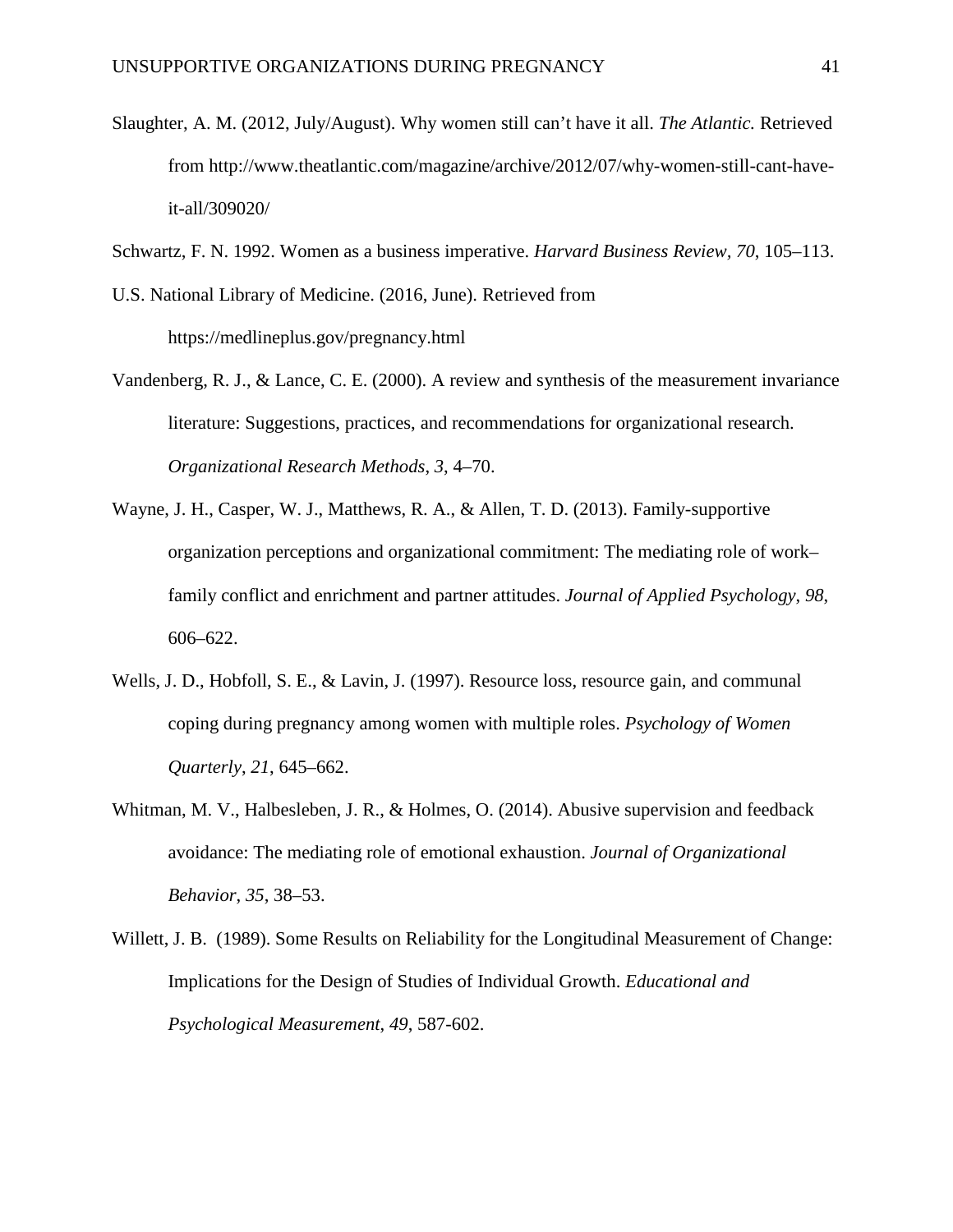# *Descriptive Statistics and Reliabilities*

|    | <b>Variable</b> | <b>Mean</b> | <b>SD</b> | 1        | $\mathbf{2}$ | $\mathbf{3}$ | 4       | 5       | 6       | 7        | 8       | 9       | 10      | 11     | 12      | 13     | 14      | 15  |
|----|-----------------|-------------|-----------|----------|--------------|--------------|---------|---------|---------|----------|---------|---------|---------|--------|---------|--------|---------|-----|
|    | 1 FUOPs $(T1)$  | 2.48        | .84       | (.85)    |              |              |         |         |         |          |         |         |         |        |         |        |         |     |
|    | 2 FUOPs $(T2)$  | 2.49        | .86       | $.81**$  | (.89)        |              |         |         |         |          |         |         |         |        |         |        |         |     |
|    | 3 $IM(T2)$      | 3.35        | .55       | $.20*$   | $.18*$       | (.80)        |         |         |         |          |         |         |         |        |         |        |         |     |
|    | 4 $IM(T3)$      | 3.33        | .51       | .17      | .17          | $.80**$      | (.78)   |         |         |          |         |         |         |        |         |        |         |     |
|    | 5 DC $(T2)$     | 2.67        | .85       | $.41**$  | $.38**$      | .39**        | $.38**$ | (.89)   |         |          |         |         |         |        |         |        |         |     |
|    | 6 DC $(T3)$     | 2.61        | .83       | $.44**$  | $.42**$      | $.33**$      | $.39**$ | $.87**$ | (.90)   |          |         |         |         |        |         |        |         |     |
|    | 7 Engage $(T3)$ | 3.62        | .85       | $-.31**$ | $-.47**$     | $.19*$       | .17     | $-.12$  | $-.13$  | (.93)    |         |         |         |        |         |        |         |     |
|    | 8 WFC $(T1)$    | 3.97        | 1.55      | $.48**$  | $.48**$      | $-.01$       | $-.08$  | $.22*$  | $.21*$  | $-.32**$ | (.94)   |         |         |        |         |        |         |     |
|    | 9 WFC $(T4)$    | 3.67        | 1.64      | $.41**$  | $.46**$      | .06          | .05     | $.38**$ | .44**   | $-31**$  | $.65**$ | (.96)   |         |        |         |        |         |     |
|    | 10 FWC $(T1)$   | 2.82        | 1.35      | $.29**$  | $.33**$      | $-.14$       | $-.16$  | $.25**$ | $.24**$ | $-.13$   | $.56**$ | $.41**$ | (.91)   |        |         |        |         |     |
|    | 11 FWC (T4)     | 2.70        | 1.26      | $.23**$  | $.24**$      | $-.09$       | .01     | .15     | $.21*$  | $-.13$   | $.40**$ | .54**   | $.54**$ | (.93)  |         |        |         |     |
|    | 12 $WS(T1)$     | 2.74        | 1.00      | $.44**$  | $.45**$      | .11          | .11     | $.29**$ | $.29**$ | $-.50**$ | $.46**$ | $.50**$ | .15     | .12    | (.84)   |        |         |     |
|    | 13 WS (T4)      | 2.69        | 1.10      | $.36**$  | $.41**$      | .08          | .07     | $.21*$  | $.21*$  | $-.51**$ | $.44**$ | $.54**$ | .09     | .13    | $.77**$ | (.90)  |         |     |
|    | 14 $\#$ of kids | .75         | .76       | $-.15$   | $-.04$       | $-.04$       | $-.01$  | .00     | .02     | $-.08$   | .05     | .10     | .13     | $.20*$ | $-.05$  | $-.02$ |         |     |
| 15 | Back to work    | 1.08        | .27       | .11      | .16          | $-.13$       | $-.13$  | $-.01$  | .08     | $-31**$  | $.21*$  | .06     | .11     | .05    | .15     | $.18*$ | $-.02$  |     |
|    | 16 Preg risk    | 1.77        | 1.10      | .05      | .10          | $-.01$       | $-.01$  | .01     | .04     | $-.04$   | .18     | .05     | .15     | .00    | .04     | $-.05$ | $.28**$ | .01 |

N=124 \* p <.05, \*\*p <.01; IM = image maintenance, DC = decategorization; Engage = engagement, WS = work stress, Preg risk = pregnancy risk; Back to work ( $1 = yes$  and  $2 = no$  or I don't know)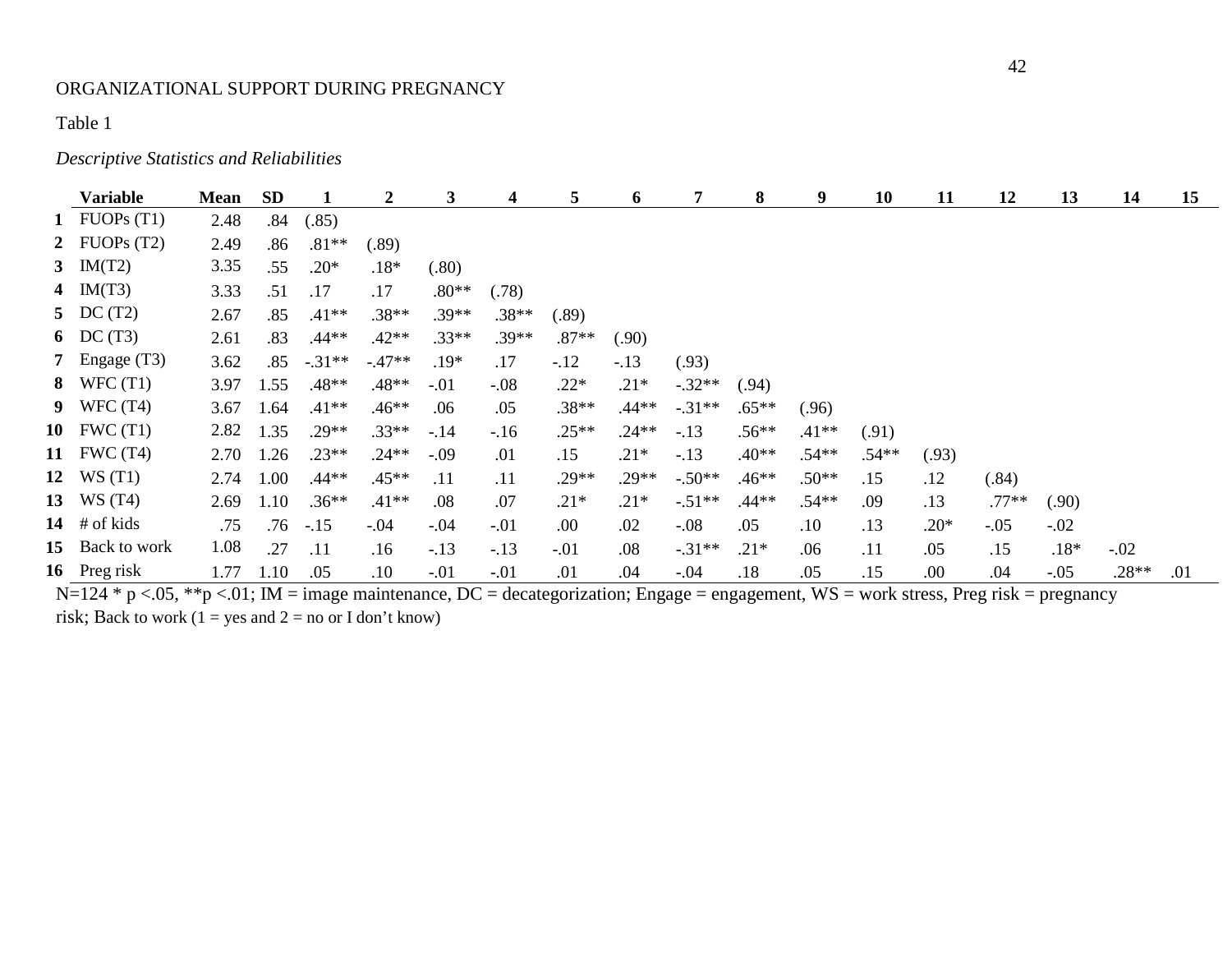Table 2

# *Latent Difference Score Model*

|                             | Decategorization | <b>Image Maintenance</b> | Engagement      | $\Delta$ WFC     | $\Delta$ FWC    | $\Delta$ Work Stress |
|-----------------------------|------------------|--------------------------|-----------------|------------------|-----------------|----------------------|
| Number of kids              |                  |                          |                 |                  | .15<br>(.11)    |                      |
| Pregnancy risk              |                  |                          |                 |                  |                 | $-.07$<br>(.06)      |
| Going back to work (Time 1) |                  |                          |                 | $-.12$<br>(.07)  |                 |                      |
| WFC (Time 1)                |                  |                          |                 | $-.63**(.40)$    |                 |                      |
| FWC (Time 1)                |                  |                          |                 |                  | $-.43**(.06)$   |                      |
| Work stress (Time 1)        |                  |                          |                 |                  |                 | $-.26**(.10)$        |
| <b>FUOP</b>                 | $.43**$ (.09)    | $.14*(.07)$              | $-.46**$ (.09)  | $-.02$<br>(.16)  | (.12)<br>.10    | (.10)<br>.04         |
| $\Delta$ FUOP               | (.16)<br>.14     | (.10)<br>.03             | $-.63**(.13)$   |                  |                 |                      |
| Decategorization            |                  |                          | $-.07$<br>(.10) | $.52**$ $(.17)$  | $-.07$<br>(.12) | $-.03$<br>(.09)      |
| Image maintenance           |                  |                          | $.46**$ (.15)   | $-.10$<br>(.24)  | (.20)<br>.04    | .08<br>(.15)         |
| Engagement                  |                  |                          |                 | $-.29†$<br>(.16) | $-.03$<br>(.11) | $-.29**(.11)$        |

N=124; † *p* < .10, \* p <.05, \*\*p <.01

*Note*. Results include unstandardized effects.

Standard errors in parentheses.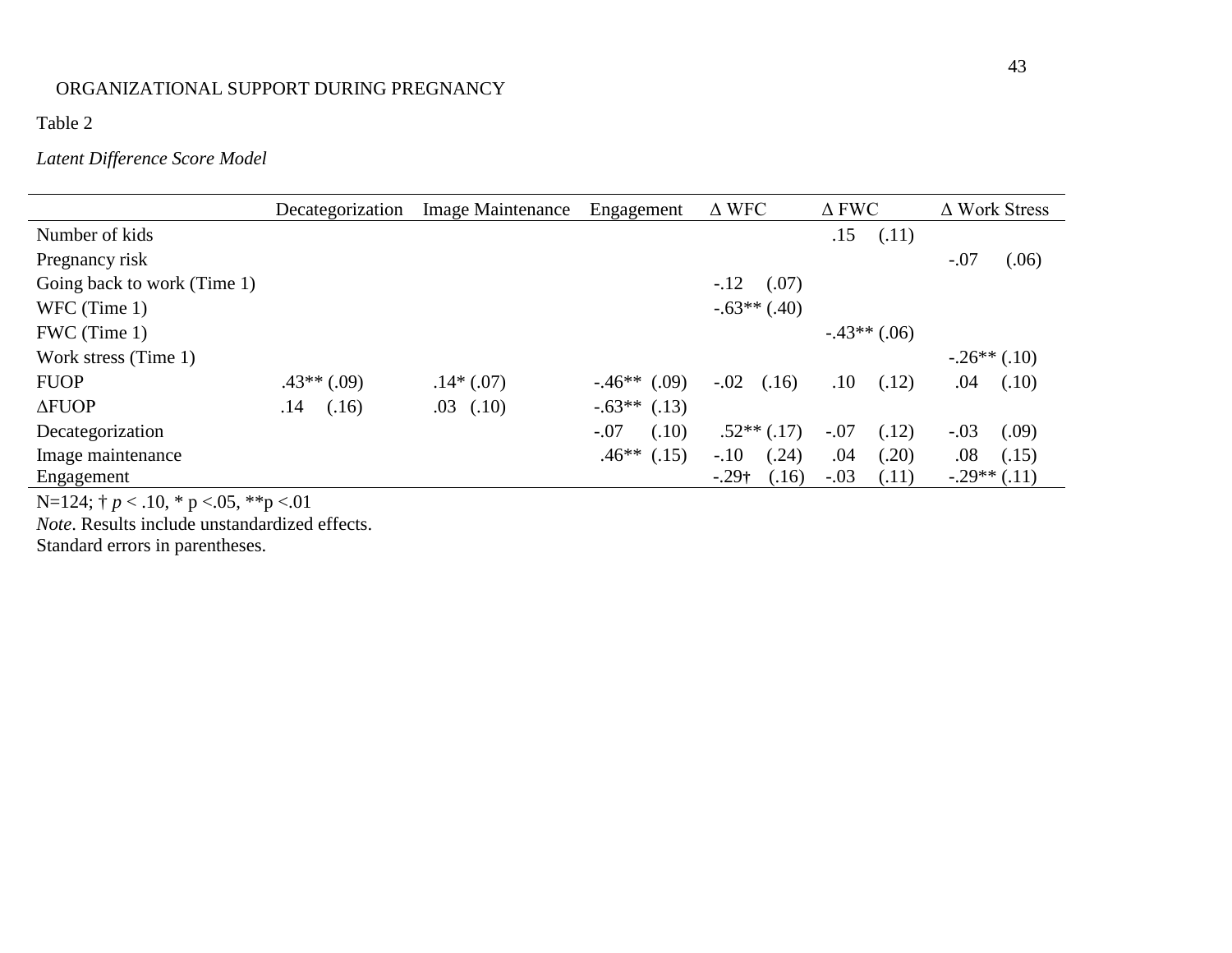# Table 3

# *Results of Predicted Indirect Effects<sup>a</sup>*

|                                                                             |                     |                   | 95% Confidence Interval |                |  |  |
|-----------------------------------------------------------------------------|---------------------|-------------------|-------------------------|----------------|--|--|
|                                                                             | Estimated<br>Effect | Standard<br>Error | Lower<br>Bound          | Upper<br>Bound |  |  |
| $FUOP \rightarrow IM \rightarrow Eng \rightarrow Change$<br>in WFC:         | $-.02*$             | .02               | $-.067$                 | $-.002$        |  |  |
| $FUOP \rightarrow DC \rightarrow Change$ in<br>WFC:                         | $.22**$             | .10               | .087                    | .407           |  |  |
| $FUOP \rightarrow IM \rightarrow Eng \rightarrow Change$<br>in FWC:         | .00                 | .01               | $-.022$                 | .006           |  |  |
| $FUOP \rightarrow DC \rightarrow Change$ in<br>FWC:                         | $-.03$              | .05               | $-.132$                 | .047           |  |  |
| $FUOP \rightarrow IM \rightarrow Eng \rightarrow Change$<br>in Work stress: | $-.02*$             | .01               | $-.047$                 | $-.003$        |  |  |
| $FUOP \rightarrow DC \rightarrow Change$ in<br>Work stress:                 | $-.02$              | .04               | $-.080$                 | .054           |  |  |

<sup>a</sup>Coefficients are unstandardized,  $* p < .05$ ,  $** p < .01$ 

 $IM = image$  maintenance,  $DC = decayorization$ ,  $Eng = Engagement$